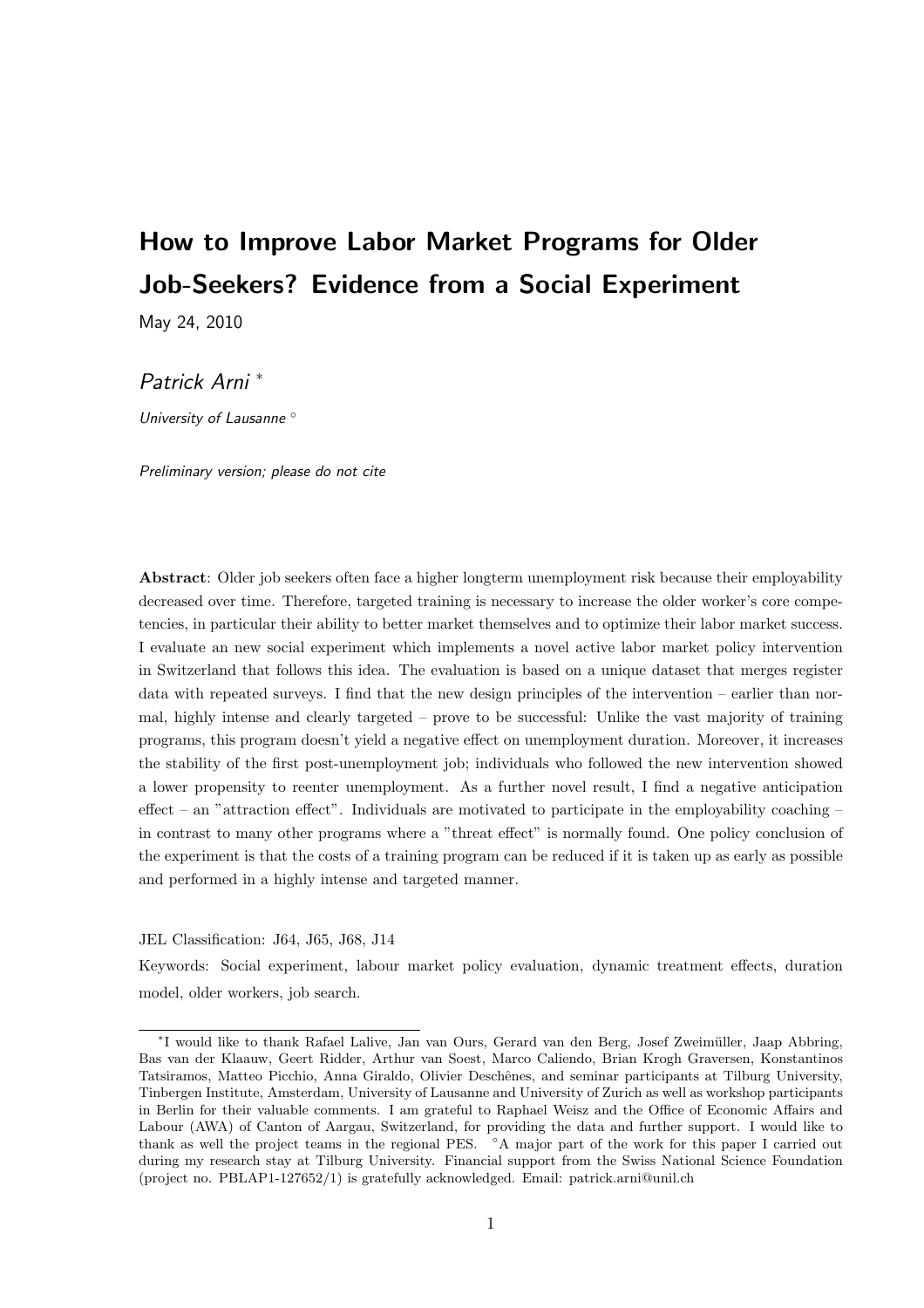## 1 Introduction

Advanced working age and decreasing employability, going often together, are two major driving forces of long-term unemployment. It is defined as unemployment that exceeds the duration of one year. Long-term unemployment is considered as being especially harmful to the labour market prospects of concerned individuals. A longer absence from labour market implies most often a remarkable loss in human capital, employability and self-esteem. As a consequence, *avoiding* long-term unemployment  $(LU)$  – through reduction of LU risk – is a prominent issue for labour market policy. It gained and will gain even more importance due to the recent economic crisis and – in a longer run – due to the ongoing demographic change of the labor force. The latter observation is driven by the evidence that long-term unemployment is strongly age-dependent.

In the European OECD countries, as much as 36.8% of the unemployed individuals were concerned by long-term unemployment in the year 2008 (OECD 2009). The range goes from 6.0% in Norway to 53.4% in Germany, with countries like the UK (25.5%) and Switzerland (34.3%) being in the middle. In the US, the proportion of the long-term unemployed amounts to 10.6%. It is well conceivable that the generosity of the unemployment insurance benefits plays a role in determining this figure (though the low percentages in Scandinavian countries may speak against it). Beyond the institutional aspect, the prominent role of age in shaping this figure can clearly be shown. For the region under consideration in this social experiment (northern Switzerland), a highly age-related pattern arises. The proportion of individuals in unemployment insurance who face LU increases from 18.4% (age group 30–34) to 39.0% (age group 55–59) (AMOSA 2007). Thus, level and age-relatedness of long-term unemployment call for active labour market policy strategies that explicitly deal with the reduction of unemployment risk for older workers.

In this paper, I evaluate a new social experiment which implements a novel active labour market policy (ALMP) intervention in Switzerland that explicitly focusses on the mentioned risk group of individuals of age 45+ and lower employability. It features a fixed treatment plan which combines individually targeted coaching with high-frequency counseling. To increase effectiveness, the interventions happen *early* in the unemployment spell and at a high intensity. Thus, this treatment design takes up insights of empirical studies which show, on the one hand, that the best chances to reenter labor market exist in the first months of unemployment (e.g. AMOSA 2007) – and conclude, on the other hand, that optimal targeting of the programs on those who are most at risk would be an effective strategy (e.g. Huber et al. 2009 on German welfare-to-work programs). The social experiment was performed with 327 individuals of whom 60% were randomly assigned to the treatment group and 40% to the control group. The inflow period into the experiment lasted from December 2007 to December 2008. The individuals were observed until exit or until they reached the long-term unemployment threshold (12 months). In addition, a survey provides data about salaries etc. in the first job after exit.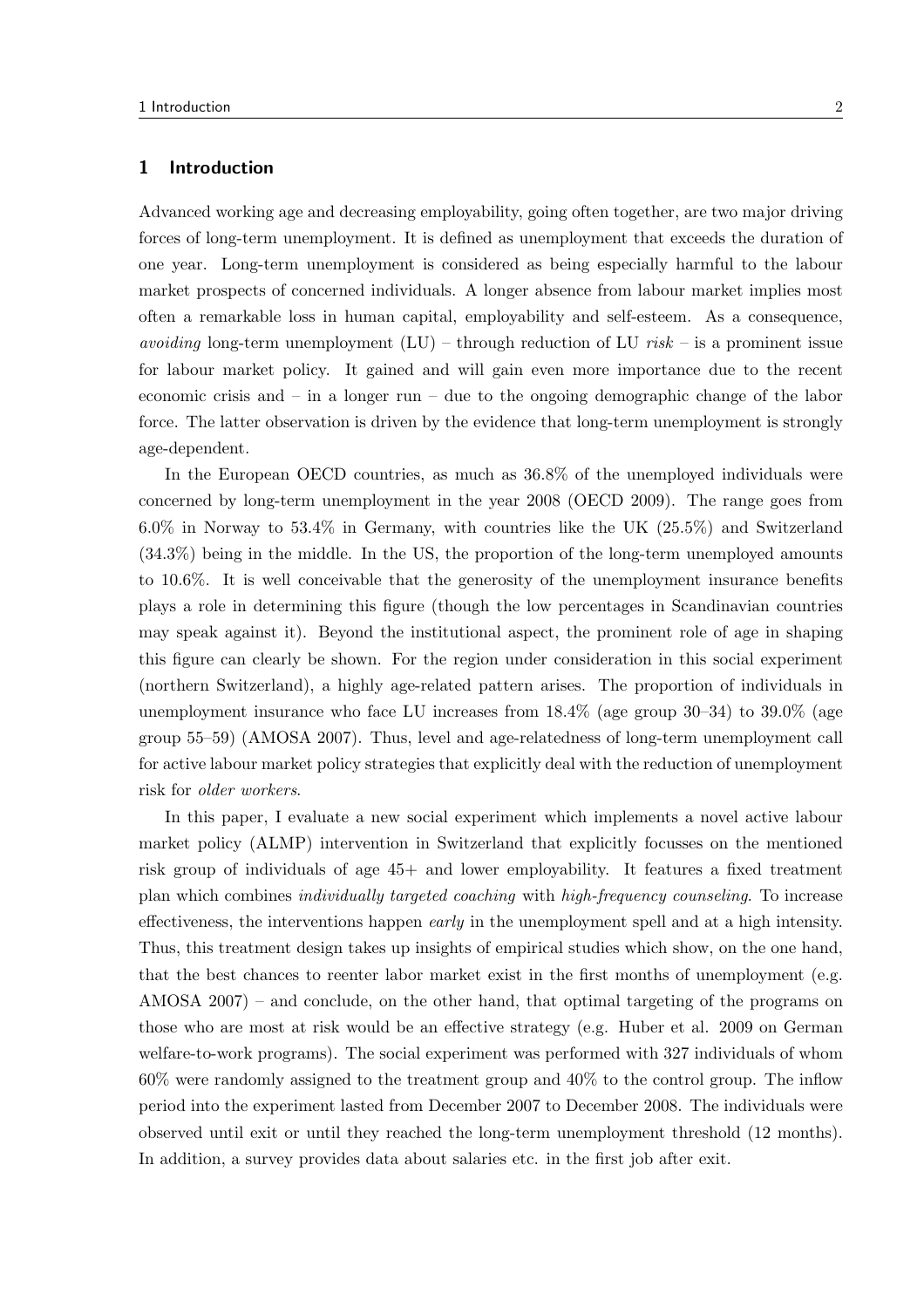This paper aims at making at least four contributions to the literature in the field. First, it evaluates the effects of a novel ALMP which follows a policy approach that is non-standard. Unlike most of the recent ALMP strategies which aim at reaching (short-term) "activation" mainly through increased control and through the threat effect of programs (see e.g. Rosholm 2008 and Hägglund 2006), this newly designed policy focusses more on *investing time* into the concerned individuals. This additional time per individual job seeker shall be invested into the development of labour market skills and improved search strategies. This feature distinguishes the here evaluated ALMP from the recently most common policies which combine monitoring and job search assistance (see e.g. Van den Berg et al. 2006, Graversen et al. 2008). Thus, the basic idea of the new policy is to combine the positive elements of monitoring and counseling with a more effective, targeted program to train employability.

The second main contribution of this project is its design as a social experiment. Social experiments are still rare in the evaluation literature on incentive policies in unemployment insurance (UI), mainly in Europe. The small amount of recent papers comprises studies on an experiment in The Netherlands (Van den Berg et al 2006), one in Denmark (Graversen et al  $2008$  and  $2009$ , Rosholm  $2008$ ) and one in Sweden (Hägglund  $2006$  and  $2009$ ). In the US, a wave of related social experiments was performed in the early nineties (see Meyer 1995 and Black et al 2003). The crucial advantage of randomised trials is that they allow for a cleaner evaluation design – since randomisation avoids problems of unobserved heterogeneity and endogenous selection. As a consequence, e.g. the recent meta-study on European ALMP by Kluve et al (2007) concludes by asking for more randomised trials in the field. Moreover, Van den Berg et al. (2006) find as a methodological conclusion that evaluation results based on social experiments are mutually consistent to a very high degree, which compares favorably to the literature based on nonexperimental data.

The third main contribution of this paper lies in a novel combination of register data with repeated surveys. The project offered the unique opportunity to repeatedly survey all the participating job seekers as well as the caseworkers and the coach. This allows to go beyond the classical outcome analysis based on unemployment durations – as the repeated surveys can track what goes on in terms of behavioral reactions. The developments of motivation, job search behavior, reservation wages, health etc. can directly be observed. The use of such behavioral measures allows to analyse why certain effects on outcomes materialise. Such empirically founded behavioral explanations of ALMP effects are still broadly missing in the literature<sup>1</sup>.

The fourth contribution of this paper lies in its focus on job seekers of older age. Whereas a small literature on active labor market programs specifically for the young unemployed exists (see Kluve et al. 2007), empirical evidence on ALMP which are focussed on older job seekers is largely missing. This is remarkable, considering the fact that the relative size of the older labor

<sup>1</sup> As a rare exception, one element of such an explanation is provided by Van den Berg et al. (2006) who point out that monitoring in unemployment insurance causes a shift from informal to formal job search. An alternative, more parametric approach to gain behavioral explanations is structural estimation, a recent example that analyses montoring in unemployment insurance being Van den Berg et al. (2010).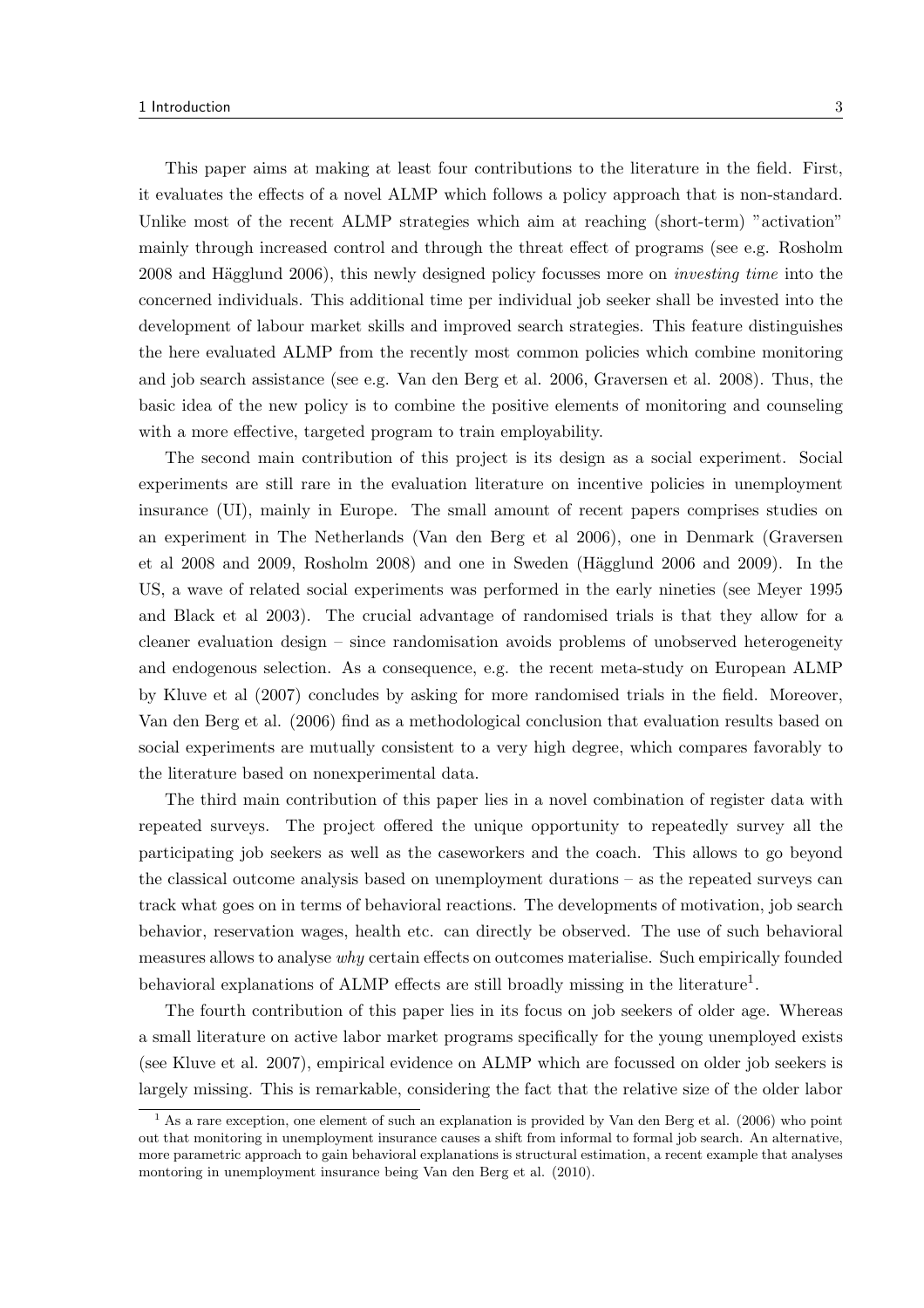force is constantly growing.

Not many types of ALMP programs can be considered as being effective in terms of bringing unemployed individuals quickly back to work. For example, training and (public) employment programs use to show a zero or negative effect (Kluve et al. 2007) – mainly driven by lockin problems and in the latter case as well by a certain stigmatisation. Recent studies on Swiss ALMP find comparable non-positive effects for these kinds of programs (Gerfin et al. 2002, Lalive et al. 2008). Higher effectiveness is normally found for the group of (often combined) measures which entails job search assistance, monitoring and sanctions. The threat and the use of benefit sanctions results in a considerable reduction of unemployment duration (Lalive et al. 2005, Abbring et al. 2005), though there is a remarkably big negative effect on post-unemployment earnings and job stability (Arni et al. 2009, Van den Berg et al. 2009). Monitoring seems to be effective if it is combined with some legal pressure (sanctions) or with an activation or job search assistance program, as the two recent social experiments in Denmark and Sweden show (Graversen et al. 2008, Hägglund 2009). The literature on older unemployment insurance experiments in the US finds as well some evidence for the effectiveness of job search assistance and monitoring (Ashenfelter et al. 2005, Meyer 1995). The new ALMP considered in this paper was designed in order to combine the potentially effective elements like counseling and monitoring with a novel, highly targeted coaching program which aims at increasing (or restoring) employability and human capital. Thus, these elements of targeting and monitoring, together with the fact that the intervention is early and highly intense, should minimize the negative lock-in effect (i.e. prolongation of unemployment duration) which is normally found in human capital training programs.

The paper is organised as follows. In the next section, I will outline the different aspects of the performed social experiment: its treatment plan, its institutional background, its implementation and its potential effects from the viewpoint of job search theory. Section 3 provides the data description and descriptive analyses. Section 4 presents the econometric modeling of the treatment plan and its (intermediary) outcomes. Section 5 reports the estimation results and section 6 concludes.

## 2 The Experiment

In this section, I will first describe the interventions that constitute the treatment plan. Then, I will shortly outline the institutional background: the Swiss unemployment insurance system and some facts about the (long-term) unemployment situation in the region of the project. Next, the specific implementation of the experiment (sampling and randomisation procedure) will be presented. Finally, I discuss potential effects of the treatments in the context of search theory.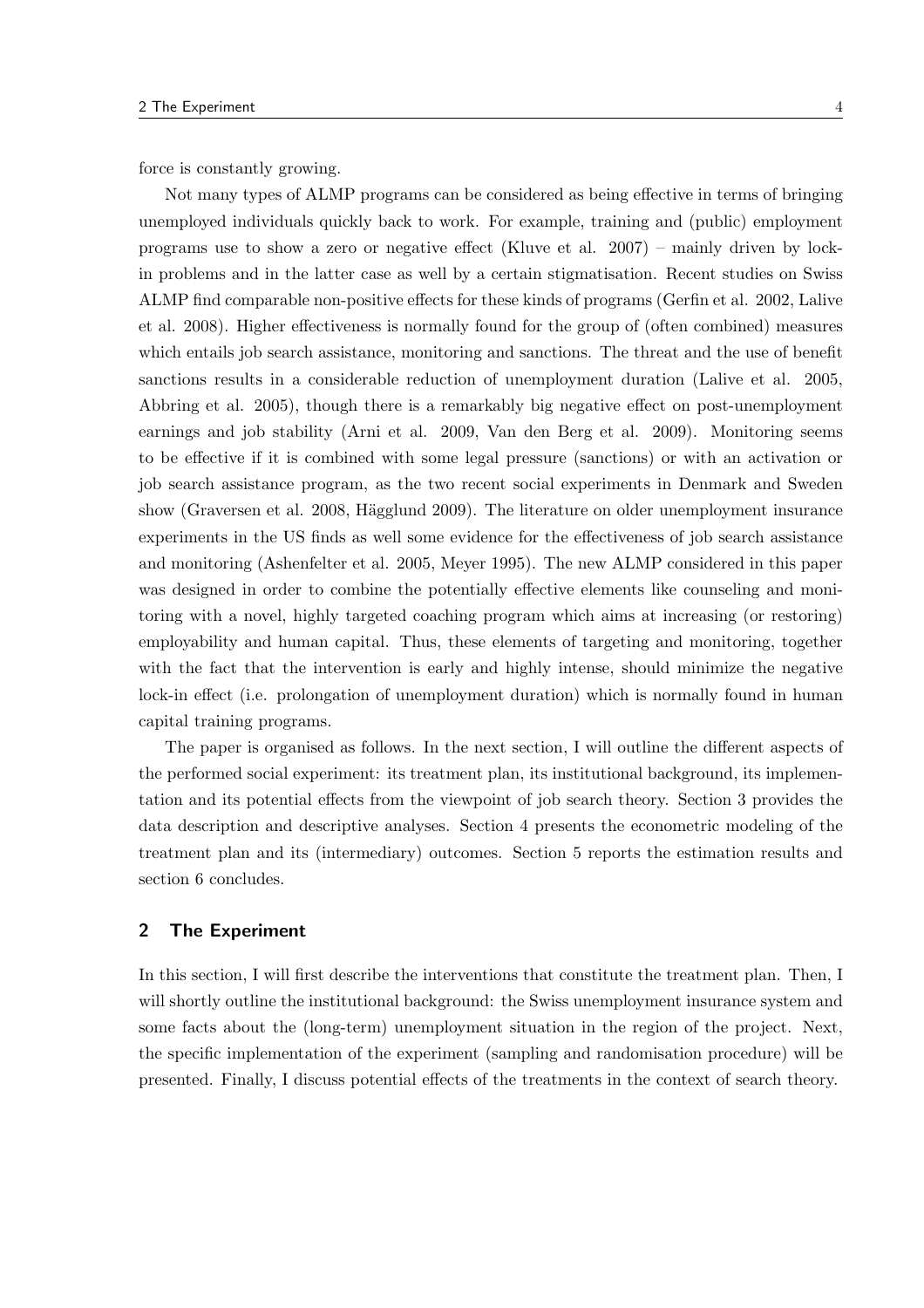## 2.1 The Treatment Plan

The treatment plan consists of two main measures and a specific timing of the interventions. The two main measures are high-frequency counseling by the caseworker at the public employment service (PES) office and an intense external coaching program performed in small groups.

The timing of the interventions is highly relevant – mainly for two reasons. On one hand, early intervention is crucial in order to fight long-term unemployment (see introduction). If the (intense) interventions start too late, the risk is high that the concerned job seeker is already on a vicious circle of being too long away from the labor market and therefore facing a decrease in employability – especially in the case of older job seekers who are often confronted with decreasing labor market attractiveness anyway. On the other hand, to impose a clearly structured treatment order for which the timing is fixed ex-ante is crucial for the identification of treatment effects. The fact that order and timing of the treatments are known from start on – which is the case here – makes this part of the treatment plan exogenous. I will use this fact when discussing econometric modeling and identification, see section 4.

The timing of the treatment plan can be visualised in the following way:



High-frequency counseling starts right from the beginning of the unemployment insurance spell, from the first interview on. Job seekers meet with their caseworkers every second week – thus in a double frequency compared to the normal monthly rhythm of interviews. Counseling goes on in high frequency for the treated through the whole spell until unemployment exit, if this happens within a year. Otherwise, the frequency goes back to normal after one year of unemployment when the concerned individuals reach the long-term unemployment threshold. At this point, the project is finished.

The basic idea behind increasing counseling frequency is that the caseworkers have more time available for the respective job seeker (see also introduction). This has as an effect that the job seeker is better known to the caseworker: counseling can therefore be more *targeted*. Moreover, more time remains in the interviews to go beyond administrative and application monitoring tasks; this time can be used to coach the job seeker in job search strategies. Note, however, that this intensified support implies as well a certain tightening of monitoring and increased demands towards search effort of the job seeker.

The coaching program, the second main measure, starts in median after 46 days (48 days for those who really participate,  $45$  days until potential coaching entry for the others<sup>2</sup>). Thus, the

<sup>&</sup>lt;sup>2</sup> Note that, due to the fact that the timing of the measures was fixed ex-ante, I can identify the *potential*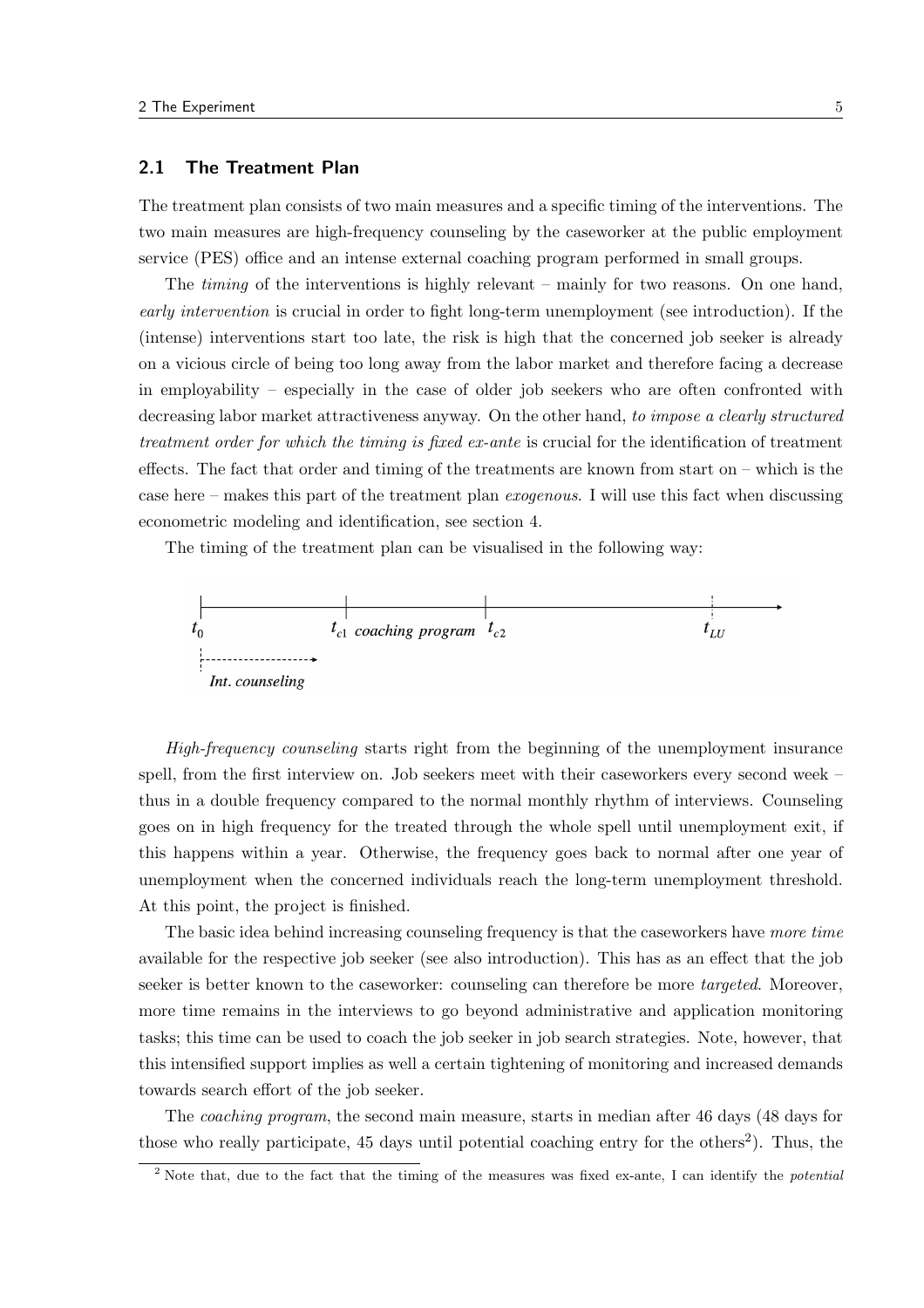principle of early intervention is taken literally. The coaching was performed in small groups of 10-15 persons. An external, private-sector coaching firm was mandated to perform the coaching program. One coach ran all the coaching programs which took place during the year of inflow (December 2007 to December 2008). The content and strategy of the coaching focussed on two points: (i) increasing the self-marketing skills for the labor market; (ii) improving selfassessment which should result in a better and more realistic self-profiling, which helps again for successful self-marketing. Thus, the coaching program features a strong element of human capital development (in terms of core competences and employability). The coaching program lasts 54 or 70 days (due to Christmas/New Year break). Job seekers were 3 to 4 full days per week in the program; in addition, homework had to be done as well. So the coaching program is highly intense and features a high work load (which results in a restriction of job search time, see section 2.4).

The control group followed the 'status quo', i.e. was in the normal procedures and standard programs. This means in particular that they were interviewed only monthly and entry into active labor market programs normally started clearly later since the status quo doesn't feature an early intervention principle. It is important to note that the individuals of the control group had no possibility to enter the coaching program. This newly designed program was exclusively open and assigned to the treatment group. As the treated, the control group was surveyed as well (see section 3.1).

This experimental project was performed in two PES offices in the Canton of Aargau in north-western Switzerland. The PES belong to a rather urbanised region in the agglomeration of Zurich. So, the region belongs to the "Greater Zurich Area" which features the biggest and economically strongest labour market in Switzerland (population: 3.7 million). 16 caseworkers were involved in the project, whereby 10 bore the main load of cases. The caseworkers were assigned to treatment and control group individuals. The assignment mechanism is exogenous to the treatment (the two assignment principles are: by occupation; by village/region). Caseworker and PES fixed effects will be taken into account in the estimations.

### 2.2 Institutional Background

This social experiment for individuals aged 45+ was performed in the frame of the rules of the Swiss unemployment insurance (UI). The potential duration of unemployment benefits in the Swiss UI system is 2 years for individuals who meet the eligibility requirements. The two requirements are (i) that they must have paid unemployment insurance taxes for at least 12 months in the two years prior to entering registered unemployment, and (ii) that they must be

coaching entry date for every person in the project, i.e. also for coaching non-participants and for the control group. The series of dates for coaching program starts was fixed with the coaching program provider before project start. Approximatively every 1.5th month a new coaching programs started; there were 9 in total over the year of inflow. This pre-fixing of the dates allowed the caseworkers to inform all individuals of the treatment group right at the first interview about the upcoming starting date of the coaching. This exogenous timing is important for identification of the treatment effects, see section 4.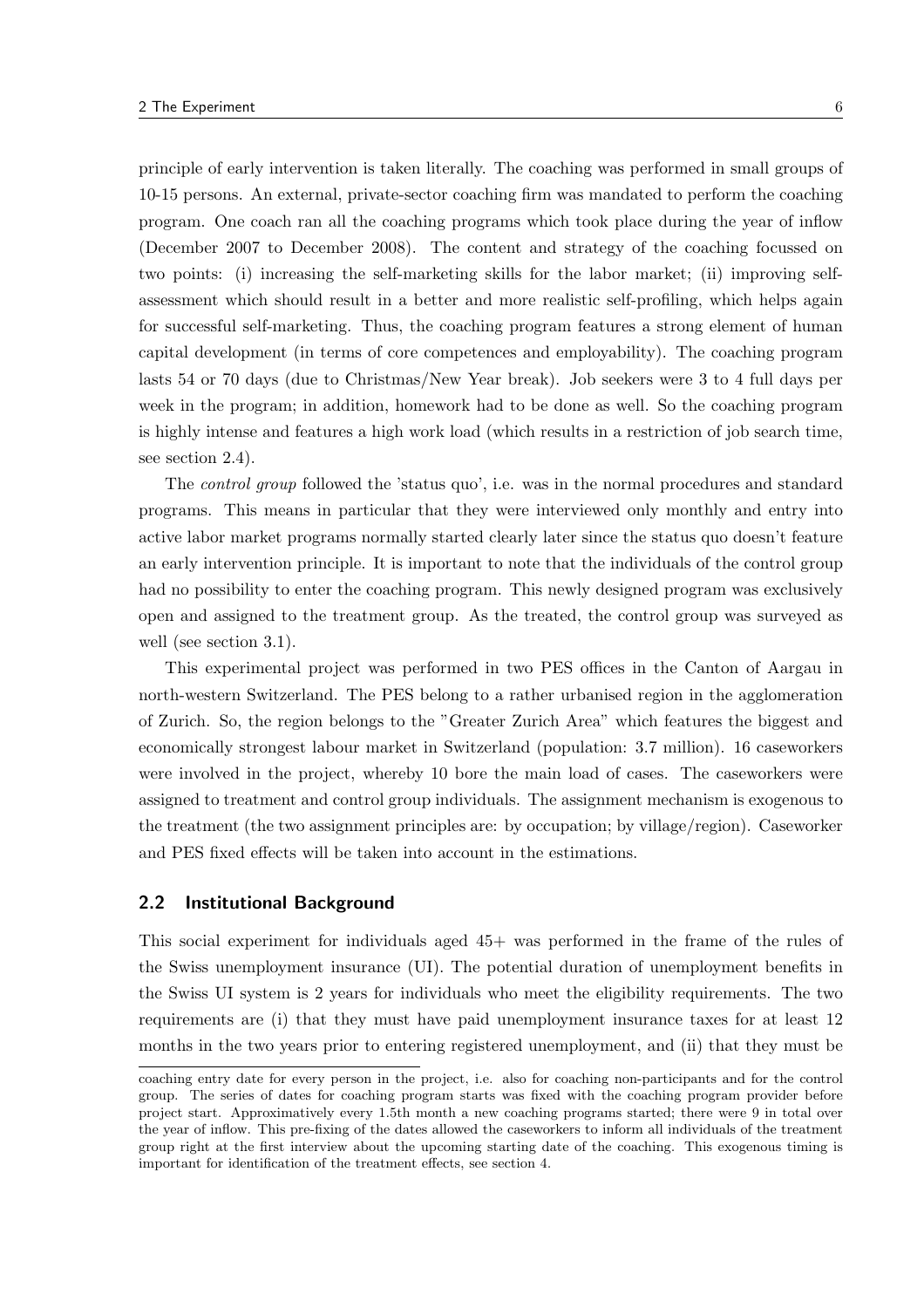'employable' (i.e. fulfill the requirements of a regular job). After this period of two years or in the case of non-employability the unemployed have to rely on social assistance. From the age of 56 years on, job seekers profit of a benefit duration which is prolonged by about half a year (120 working days).

The marginal replacement ratio is 80% for job seekers with previous monthly income up to CHF 3797 (about  $2550 \in$ ). For income between 3797 CHF and 4340 CHF (2900) the replacement ratio linearly falls to 70%. For individuals with income beyond 4340 CHF the ratio is 70%, whereby the insured income is capped at 10500 CHF (7000  $\in$ ). For job seekers with dependent children, the marginal replacement ratio is always 80% (up to the same maximal insured income cap). Job seekers have to pay all income and social insurance taxes except for the unemployment insurance contribution.

It is important to note that all the assignments to active labor market policy programs and the interview appointments – i.e. the described treatment plan of this experiment – are compulsory for job seekers. If they do not comply to these rules, they risk to be sanctioned (as well if they refuse suitable job offers or do not provide the amount of applications demanded by the caseworker). Sanctioning is comparably frequent in Switzerland (about every sixth job seeker is sanctioned) and implies benefit reductions of 100% during 1-60 days, for details see Arni et al. (2009). This strict sanctioning regime results in high compliance with the rules, see non-compliance analysis in section 3.2.2.

#### [Figure 1 about here]

The typical unemployment exit rate path for the case of Switzerland shows a similar shape as in most European countries. In an early stage, up to 4 to 5 months, the (monthly) exit rate rises pretty sharply – in the case of the sample of this experiment it tops at 18%, see Figure 1. Thereafter, the exit hazard goes down remarkably and remains on a level of 6 to 12%. In the last months before benefit exhaustion (beyond the time period of Figure 1 and this project) it typically rises sharply to levels comparable to the first peak.

#### [Figure 2 about here]

Long-term unemployment (LU) incidence is highly age-dependent. For the region under consideration, Figure 2 shows this strong pattern in terms of proportion of LU in the unemployed population of a certain age category. Figure 2 reveals that this proportion amounts to 18.4% for individuals aged 30-34 – and increases up to 39.0% for individuals aged 55-59. Note that the last figure may be affected by the above-mentioned fact that job seekers of age 56+ receive a benefit duration extension. The precentage numbers to the right of Figure 2 represent the age-related proportions of the long-term unemployed who deregister from unemployment insurance due to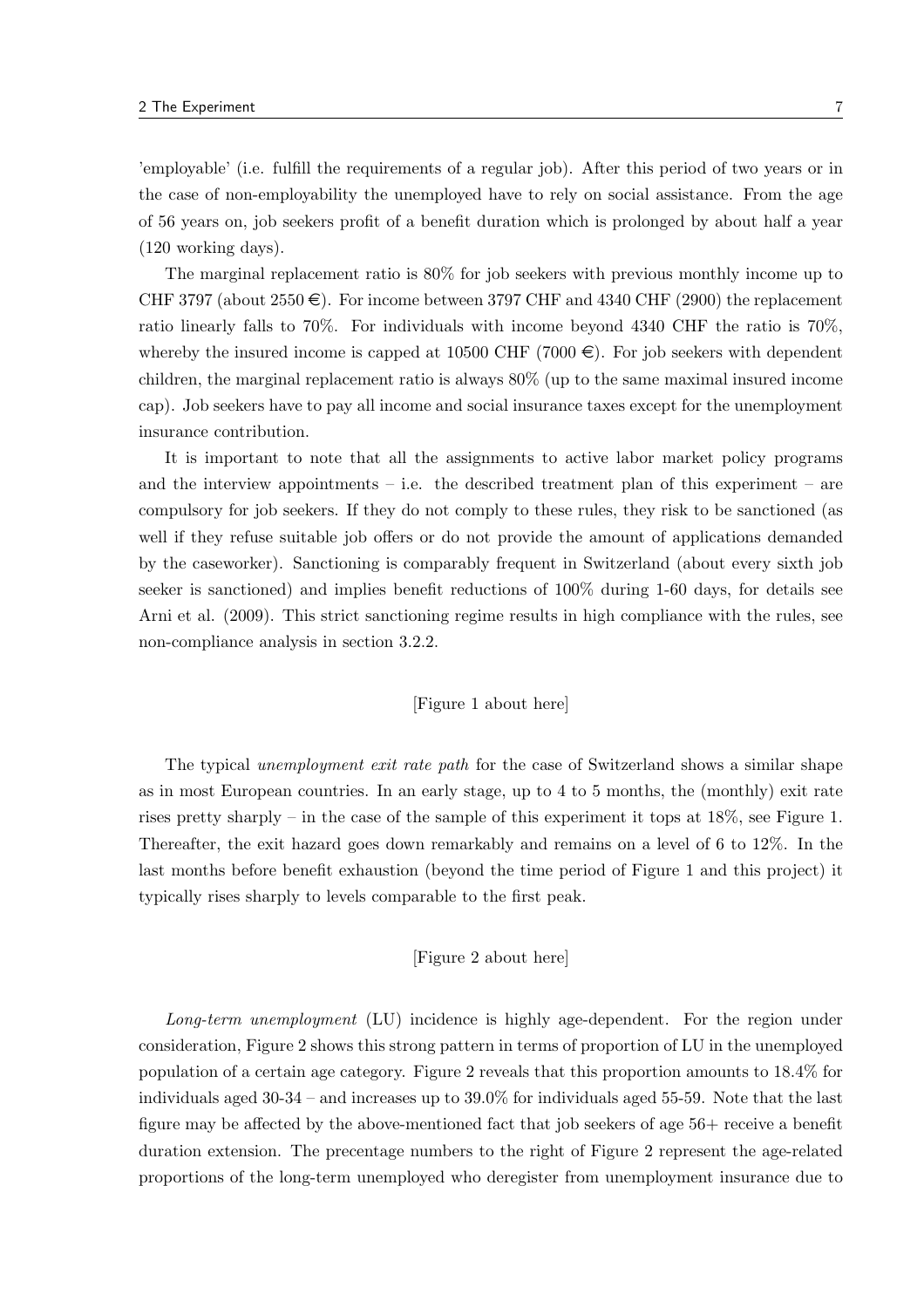having found a job. This percentage remarkably decreases from age 45 on, from around 50% to less than 30% beyond age of 60. Figure 2 clearly shows that individuals of age 45+ face a markedly increased risk of long-term unemployment.

## 2.3 Implementation of the Experiment

The social experiment was implemented in two PES offices in north-western Switzerland. The treatment consisted in the two main measures and the timing strategy which are described in the treatment plan section 2.1. The members of the control group followed the status quo procedures.

Job seekers who were flowing into the two PES between December 2007 and December 2008 and met the participation eligibility conditions were randomly assigned to treatment and control *group at time t*<sub>0</sub>, i.e. at registration before the first interview.

Thus, the assignment procedure, run separately for each of the two PES, consisted in two steps: First, the complete inflow of the respective PES was filtered with respect to the eligibility conditions: Age 45+, employability level medium or low, only full-time or part-time unemployed above 50%, enough (language) skills to follow the coaching, no top management and no job seekers who have found a longer-term temporary subsidised job (longer than a couple of days). Second, the remaining individuals were randomly assigned to the treatment group (60%) and the control group (40%), by use of a randomised list. Like that, the final sample amounts to 327 individuals with 186/141 in the treatment/control group.

It is important to know which information was available for the treatment and control group at time  $t_0$ . In their first interview with the caseworker, the job seekers of both groups were informed in written form that they participate in a project for "quality control". This was necessary since both groups had to fill out repeated surveys over the duration of their unemployment spell (see section 3.1). On the other hand, the caseworkers were not allowed to use the terms 'long-term unemployment (risk group)' and 'randomisation'. The former was to avoid stigmatisation biases, the latter to prevent discussions which could potentially increase the risk of non-compliance.

Note that the caseworker-job seeker assignment mechanism is exogenous to the treatment (the two assignment principles are: by occupation; by village/region). Note as well that all the assignments to the treatment measures were compulsory (and could be sanctioned in the case of non-compliance, see last section). Still, non-compliance by the treated job seeker in terms of intentionally avoiding the coaching program can not be excluded with 100% certainty. But, as the non-compliance analysis in section 3.2.2 shows, intentional non-compliance could only be observed in a negligibly small number of cases.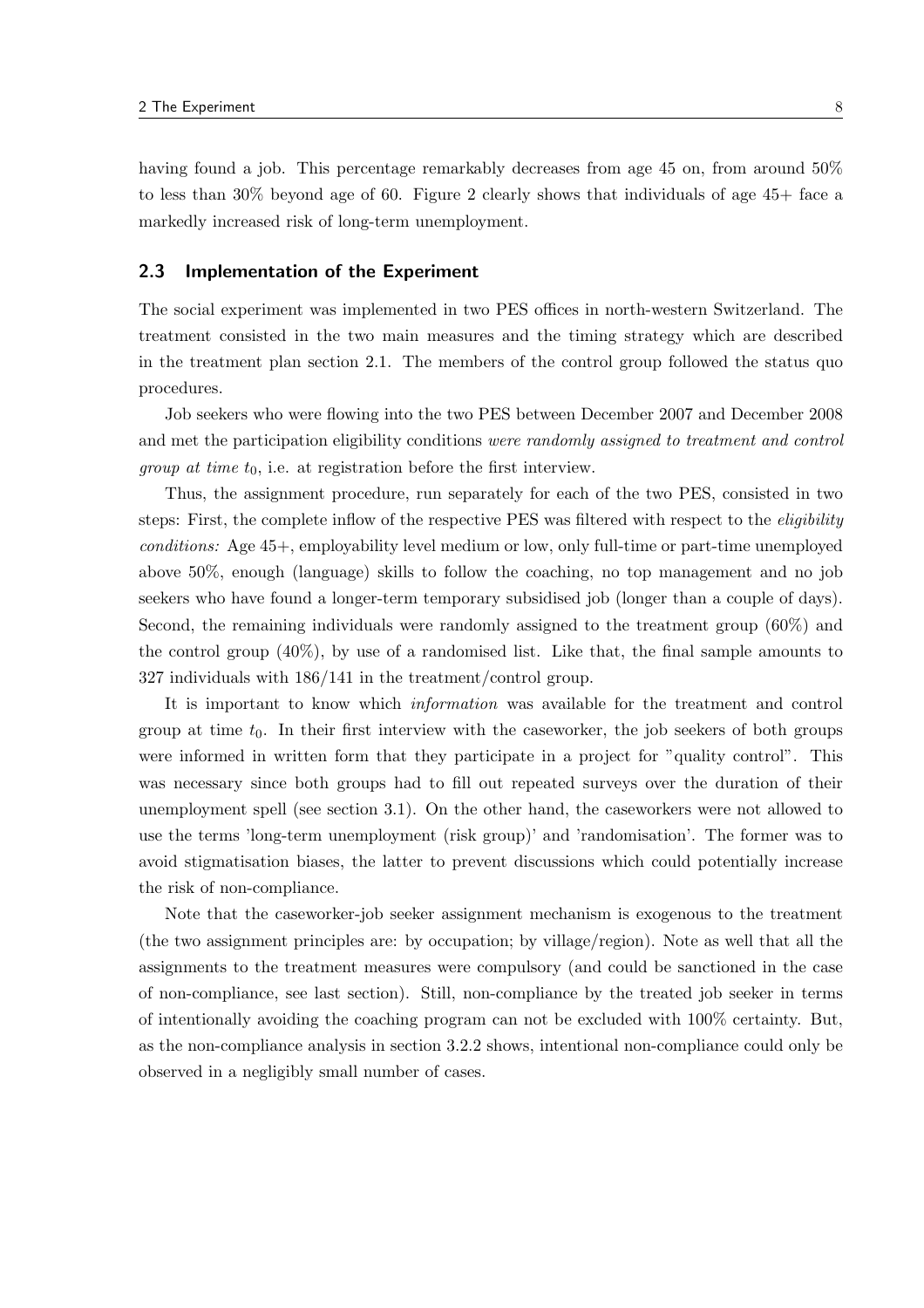## 2.4 Potential Effects

It is fruitful to discuss shortly the *potential effects* that the treatment plan could generate. To do so, I first focus on discussing the potential effects of every stage of the treatment plan on the outcome (unemployment exit propensity). Secondly, I relate the potential effects to the two crucial decision variables in job search theory: job search effort and reservation wage.

Following the strict timing of the treatment plan as described in section 2.1, the treatment effects can be shaped as follows:



The first treatment period, from  $t_0$  to  $t_{c1}$ , is the *anticipation* period. Two things may happen in this period. First, the anticipation of the upcoming coaching (whereby  $t_{c1}$  is known ex-ante) may result in an "attraction effect" or a "threat effect". If individuals expect support and positive impact of the coaching, the former effect will materialise –  $\delta_a$  will be negative; if individuals do not have positive expectations and consider the coaching as a disturbing factor in their job search, the latter effect will prevail and  $\delta_a$  becomes positive. Second, the intensified counseling could result in a quick job finding success, thus  $\delta_a$  would increase. But note that the anticipation period is rather short (it takes in median 46 days until (potential) coaching entry, see section 2.1), such that the full effect of double-frequency counseling is normally not yet developed. Not as well that a quick job finding success in general, i.e. not driven by the doubling of counseling, will not result in a treatment effect. Due to randomisation such a treatment-unrelated event can happen with the same probability in the control group.

The second treatment period, from  $t_{c1}$  to  $t_{c2}$ , is shaped by the effect of (potentially) being in the coaching program. For  $\delta_{c1}$  it is therefore most probable that a *lock-in effect* can be found. Due to the high intensity and work load of the coaching program it is well conceivable that job search effort suffers from a certain lack of time.

The third treatment period, from  $t_{c2}$  on until unemployment exit or entry into long-term unemployment, captures the *post-coaching* effects. These are the cumulative outcome of coaching and the parallely ongoing high-frequency counseling. I split this effect up into a short-run effect  $\delta_{c2}$ , which operates in the first 80 days after coaching, and in the mid-run effect  $\delta_{c3}$  thereafter. The aim of the policy is clearly that this effect should become positive. In an extension of this treatment effects setup I will  $\delta_{c2}$  and  $\delta_{c3}$  further distinguish with respect to what was the conclusion of the coaching. If it ends up in a job search strategy change, the potential effects could be twofold: In the short run, reorientation of search strategy may lead to a further lock-in situation; the job seeker first needs to put the effort in the development of the new strategy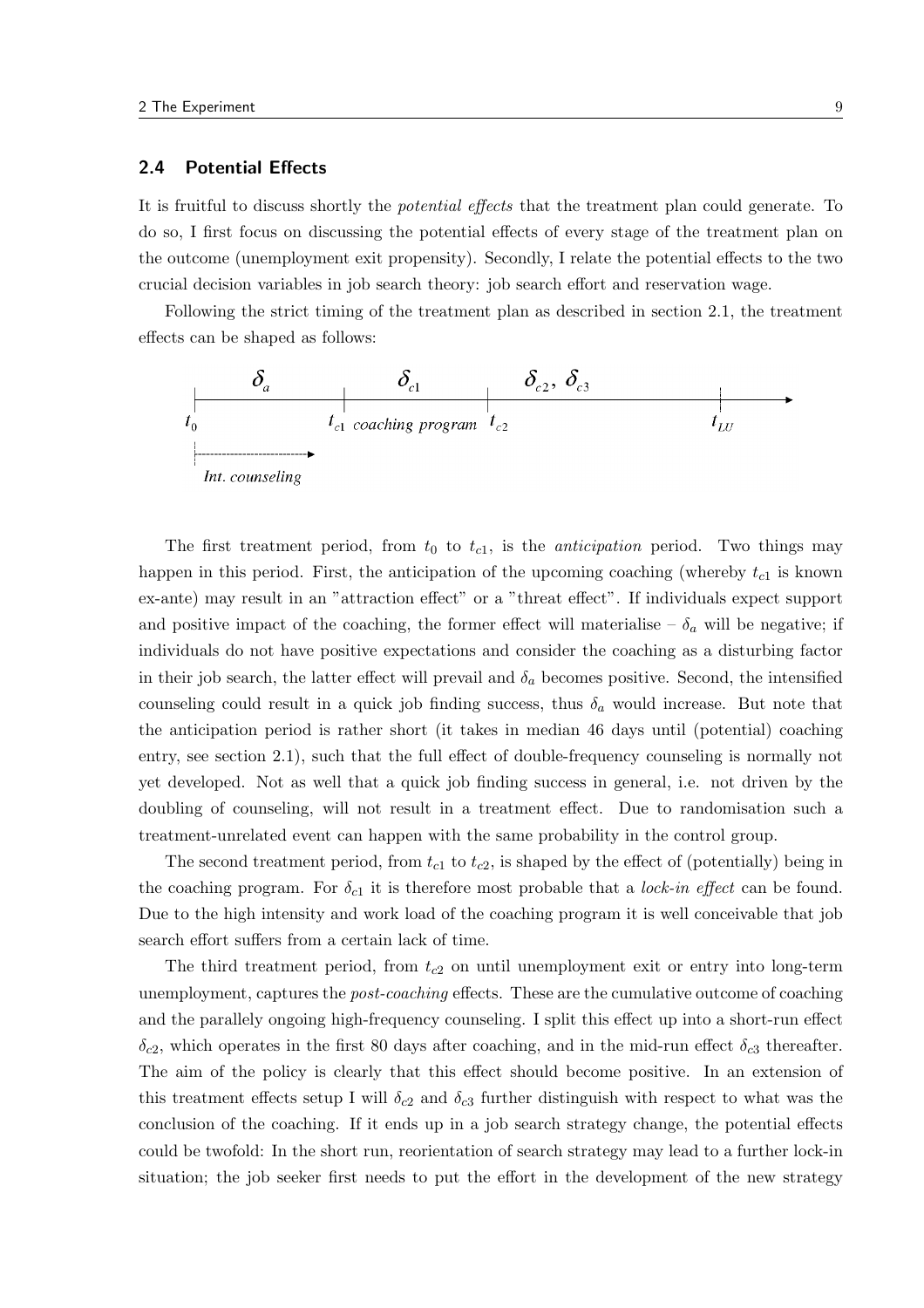instead of fully searching for the same kind of jobs. In the longer run, the change of job search strategy could result in a higher success rate in job finding.

If one considers these potential effects in the context of the job search theory decision variables job search effort and reservation wage, it gets quite obvious that *overlapping effects* are highly probable. Looking at *job search* effort, it may be concluded that more intense and more  $effective$  search – the latter is a crucial aim of coaching and counseling – should be the result of the treatment. On the contrary, the high time consumption of the coaching program and of a potential reorientation may reduce job search effort (lock-in effect). Thus, it is ex ante not clear which of the two effect directions will prevail.

Also when considering potential reservation wage development, arguments for a potential increase or decrease of this variable can be put forward. More realistic self-assessment due to coaching and the increased pressure generated by the intense treatment could lead to a lowered demand towards the quality of future jobs, which would result in a positive effect on the exit rate. But self-assessment could also reveal an underestimation of the labor market qualities of an individual; furthermore, if human capital is successfully developed by means of the coaching, the labor market value and thus reservation wage could as well increase – with a negative effect on the unemployment exit rate. Finally, a successful improvement of job search strategy and self-marketing could bring the individual to reach a job match of higher quality and thus higher salary. The survey data generated within this experimental project (see section 3.1) can shed light on these behavioral hypotheses. This is up for future research.

To complete the potential effects discussion, one has to note that in addition to treatmentrelated effects also a project effect could arise. This means that the mere existence of the project may result in a positive or negative effect on the unemployment exit rate for both, treatment and control group. Two possible sources of such an effect are: that (i) the caseworkers who participate in the project work in a more committed and motivated (and maybe more self-reflected) way; and that (ii) the job seekers may feel more monitored by the fact of being repeatedly surveyed<sup>3</sup>. Note that such a project effect may be detected when comparing the treatment and control group exit rates to those of a validly comparable external control group which was not affected by the project. This will be done in the gross effects analysis in section 5.1.

#### 3 Data and Descriptive Analysis

#### 3.1 Combined Register and Survey Data

The evaluation of this social experiment is based on a unique combination of administrative records of the unemployment insurance (UI) and a series of repeated surveys on behavioral measures which cover the behavioral dynamics.

<sup>3</sup> Potentially, one could as well imagine the existence of interaction effects between control and treatment group. But since the individuals of the two groups have no (institutionalised) opportunity to systematically meet (different labor market programs, counseling is individual etc.), such interaction effects seem rather improbable.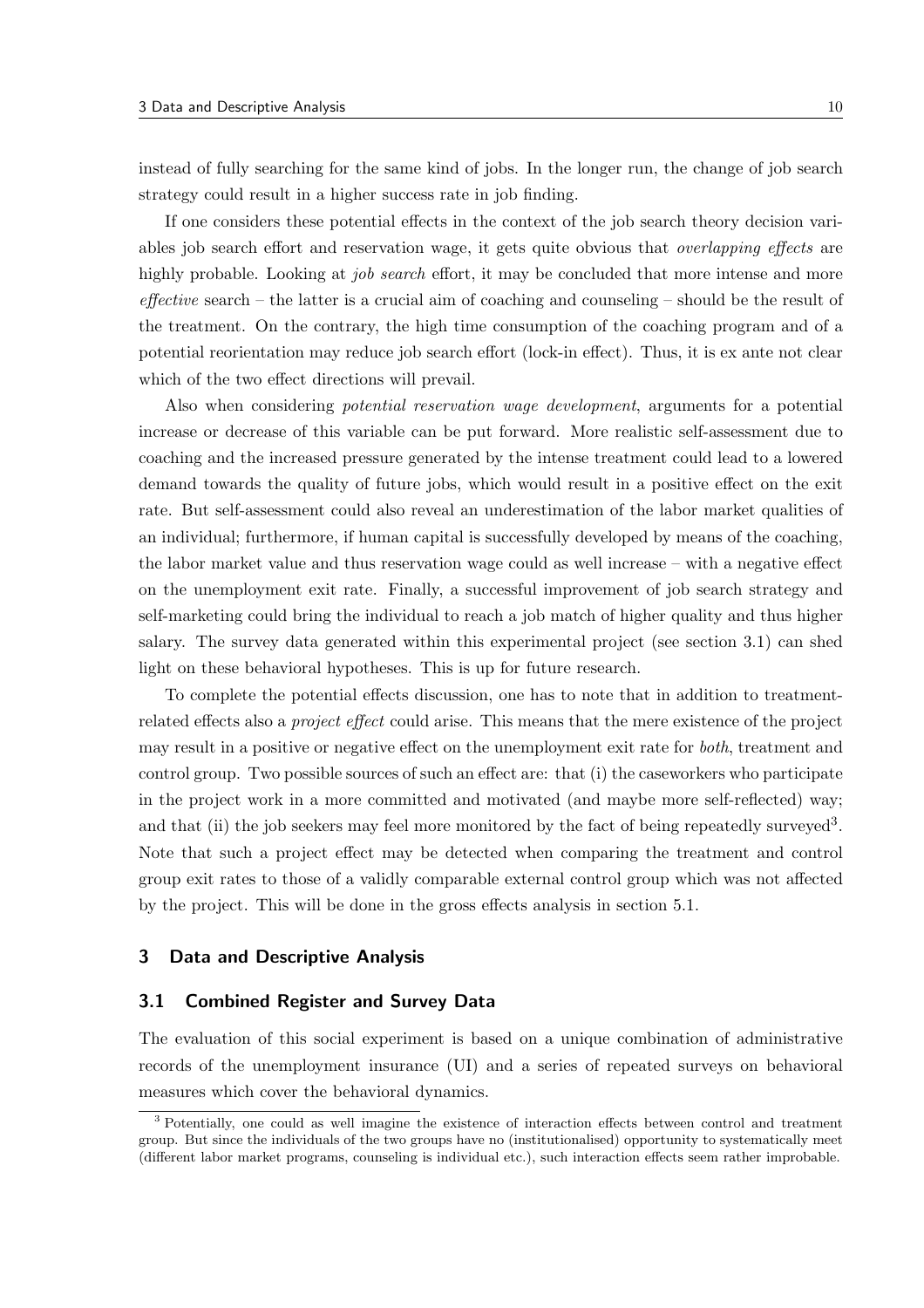The register data are available for all job seekers who flow into registered unemployment between December 2007 and December 2008 in the region under consideration, the Canton of Aargau. The individuals are observed from start of their unemployment spell until they exit or latest until the end of the first year of unemployment. This is the threshold for long-term unemployment – at this point the experimental project and the special treatment plan stop. The register data include the common observable characteristics (see table in section 3.2.1). They track as well past unemployment histories up to three years before entry in the spell under consideration. The broad availability of UI register data allows to construct further external control groups: for other public employment service (PES) regions in the same canton, and for the younger job seekers (aged 30-44). These external control groups will be used to evaluate the project effect, see section 5.1.

The repeated surveys were explicitly designed to track neatly the behavioral reactions of the job seekers on different elements and stages of the treatment. In particular, they cover measures of motivation (for job search, for coaching program), satisfaction, job search strategy  $\&$  intensity (applications and their chances, job search channels and the change of their use), reservation wage and health state. All the three perspectives of the project parties are represented: Caseworkers, job seekers and the coach are surveyed. This allows to contrast the job seekers' and the caseworkers' perception of the same above-mentioned behavioral measures. The coach survey provides precise information about the decisions and conclusions with respect to job search strategy that arose from the coaching. The coach assesses as well the core competences of the participants.

The timing of the repeated surveys is dynamically adapted to the treatment plan. Thus, surveying is more frequent in the period of intense treatment, i.e. in the first four months. Specifically, the surveying rhythm is designed as follows: Entry survey at 1st interview, then subsequent surveys after  $1/2/3/4/9/12$  months of unemployment and at exit. So, the sample of the last surveys is smaller since a considerable amount of job seekers left unemployment already. If a job seeker is still in registered unemployment after 12 months – at the long-term unemployment threshold where the project stops – (s)he will get the final survey then. Thus, the final/exit survey is provided to all the participants. This last survey features as well questions about the first job, including salary, for the individuals who have exited to a job (they got the survey three months after exit).

### 3.2 Descriptive Analysis

In this section, I compare observable characteristics of the treatment and the control group in order to assess if initial randomisation worked fine. Moreover, I report a series of analyses to assess whether intentional non-compliance in terms of not participating in the coaching program is an issue.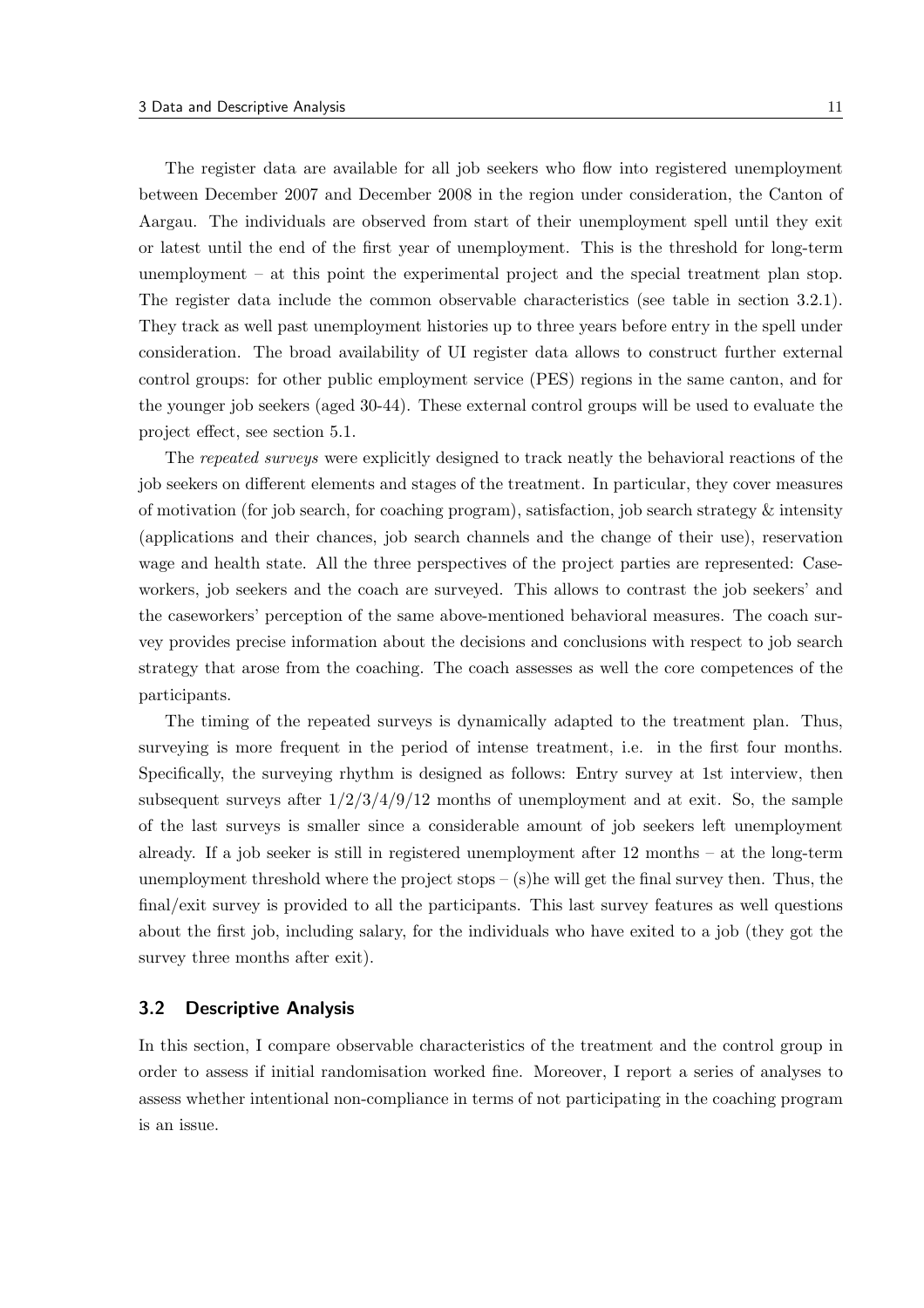#### 3.2.1 Observables: Did the Randomisation Work?

|  |  | Tab. 1: Comparison of characteristics of treatment vs control group |  |  |  |
|--|--|---------------------------------------------------------------------|--|--|--|
|--|--|---------------------------------------------------------------------|--|--|--|

|                                        | <i>Treatment Group</i> | Control Group     | t-values  |
|----------------------------------------|------------------------|-------------------|-----------|
|                                        |                        |                   |           |
| Gender: Woman                          | 44.1\%                 | 43.3%             | 0.15      |
| Married (incl. separated)              | 56.4\%                 | 49.7%             | 1.22      |
| Age                                    | 52.5                   | 51.9              | 1.04      |
| Nationality: CH                        | 84.4\%                 | 85.1\%            | $-0.17$   |
| Qualification: (semi-)skilled          | 96.2\%                 | 95.7%             | 0.22      |
| Employability: $3/4$                   | $77.4\% / 21.5\%$      | $78.0\% / 21.3\%$ | $(-)0.05$ |
| At least 1 foreign language            | 55.4\%                 | 53.2\%            | 0.39      |
| $Job < 100\%$                          | 17.7%                  | 17.7\%            | 0.00      |
| PES <sub>2</sub>                       | 14.5%                  | 10.6%             | 1.04      |
| Duation to availability (median, days) | 11                     | 13                | $-0.49$   |
| Past UE duration (median, days)        | $\Omega$               | $\overline{0}$    | 0.00      |
| Observations                           | 186                    | 141               |           |

Notes: Frequency percentages for different observable characteristics by treatment and control group are reported. t-values are based on unpaired t-tests with equal variances.

Source: Own calculations based on merged UIR-LZAR database.

The comparison of observable characteristics between treatment and control group, see Table 1, shows that randomisation worked very well. No remarkable group differences can be detected for this sample of 327 job seekers (186 in treatment group, 141 in control group). Note that the initial sampling according to the project eligibility criteria (see section 2.3) shapes the absolute values of the figures in Table 1. This explains, for example, the high proportion of skilled and of Swiss job seekers. Moreover, the project is focussed to individuals of middle (3) and low (4) employability. Less than 18% of the job seekers were looking for a job of higher part-time charge (above 50%). The treatment group features, by random, a slightly higher proportion of married people.

The median duration of unemployment history in the past three years is zero for both groups. 27.5% of the participants have a positive duration (median 113 days). 'Duration to availability' indicates the number of days until an individual gets available for active labor market programs (ALMP). The main reason for initial non-availability is that the respective individuals already registered at the unemployment insurance during the cancelation period<sup>4</sup>; this restricts their availability to interviews. A second reason is that some job seekers may be engaged in a shorter temporary job such that they get available some weeks later. A majority of 57% is available for ALMP within 20 days. Note that the PES 2 joined the experiment inflow later, from June 2008

<sup>4</sup> This behavior is promoted by the unemployment insurance authority – for the same reason as the early intervention principle. The earlier the caseworker interventions start, the lower the potential risk to stay long in unemployment, see also introduction.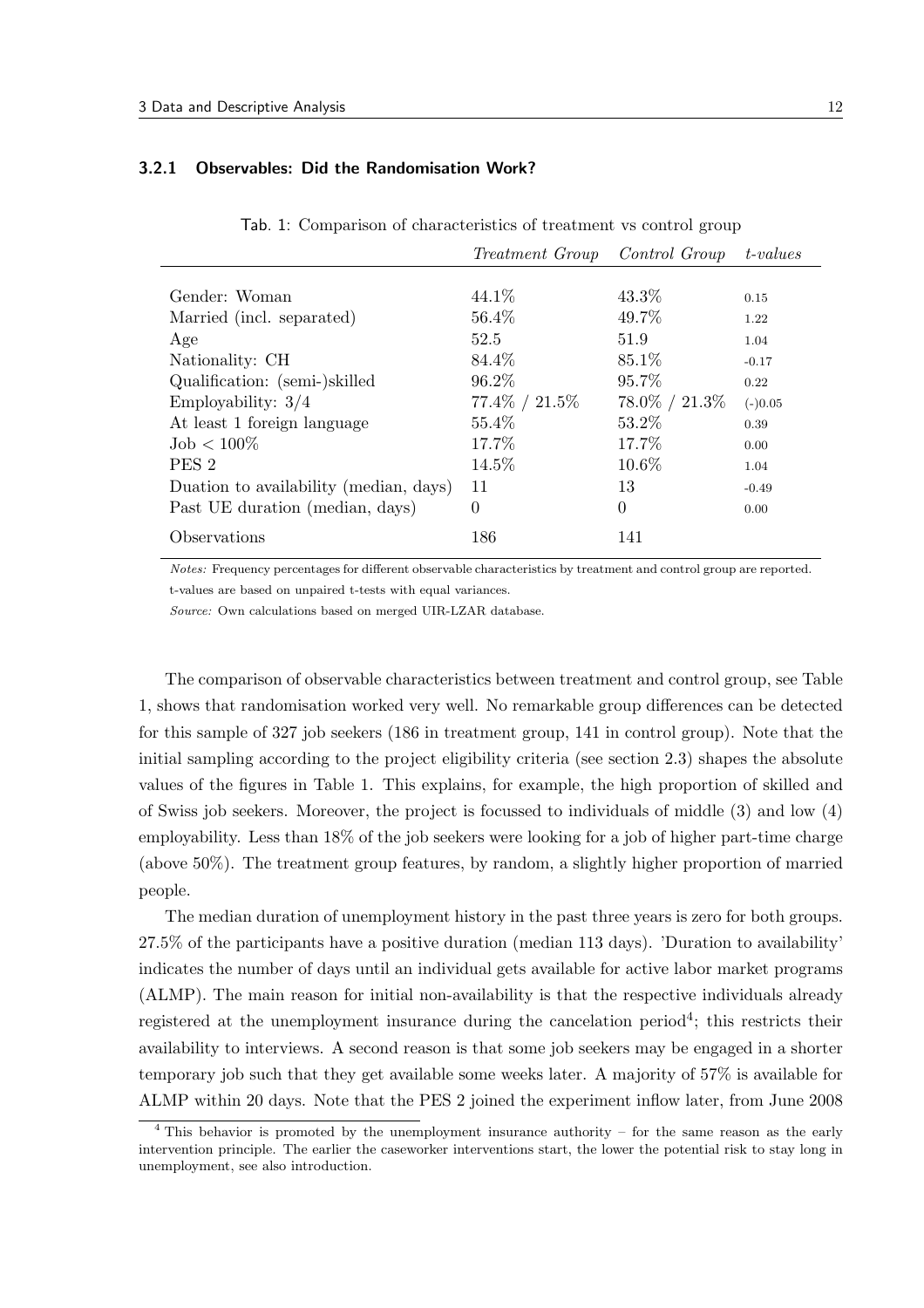on, and with a slightly higher percentage of random assignments to the treatment groups. Since this was all fixed ex-ante, it doesn't affect randomisation.

#### [Figure 3 about here]

The median age of the participants in the social experiments is 52 years. The total age range of the participants lies between 45 and 63 years. Figure 3 shows the age distribution of the sample. 40% of the individuals in the sample are of age 45-49, 27.5% of age 50-54, 21.7% of age 55-59 and 10.7% of age 60-63. Note that none of this latter group had the possibility to pass to early retirement by means of unemployment insurance<sup>5</sup>. 85% of the unemployment exits were explicitly indicated as exits to jobs. Among the rest ('exit to unknown destination') there is a considerable part of individuals who either did not indicate to the caseworker that they found a job (this is not compulsory) or found a job just one or two months after exit, as the exit survey shows. The 'exit to unknown destination' ratio for the individuals aged  $60+$  is only slightly higher  $(23\%)^6$ . Therefore, there is no early retirement issue that biases the results, it is thus sufficient to use controls for age groups.

#### 3.2.2 Understanding (non-)compliance behavior

A final question that is covered by descriptive analysis is the issue of potential non-compliance. Even though participation in the coaching program is compulsory and pre-assigned for the treatment group, non-compliance is still – under the risk of being sanctioned – potentially possible. Therefore, I analyse in the following a subgroup of potential non-compliers as well as the determinants of coaching entry.

In order to identify the group of potential non-compliers I use a filtering algorithm that features several steps. First, I restrict the focus to people who are in the treatment group but did not participate in the coaching program. This is the case for 86 of the 186 individuals. Second, I identified the cases of early exits in this subgroup<sup>7</sup>: The majority of this subgroup (53.5%) did not participate by default since they found a job early in unemployment, i.e. before potential coaching entry; this has obviously nothing to do with non-compliance. These 'early exits' are visualised in the survivor curve with the same name in Figure 4. After this filter step, 40 individuals remained with 'unexplained non-participation' (survivor curve 'non-participants'

<sup>&</sup>lt;sup>5</sup> The oldest participant is of age 62.5; even the full extended benefits duration (520 days) is not enough to cover the time until official retirement at 65. See also institutional background section 2.2.

<sup>&</sup>lt;sup>6</sup> In the current version of the paper, the exit indicator does include the cases of 'unknown destination'. As a sensitivity analysis, I will perform the estimations with an indicator which considers 'unknown destination' exits as censored.

<sup>&</sup>lt;sup>7</sup> The filtering conditions for this step are: (availability date  $+5$  days)  $<$  potential coaching entry date  $<$  (exit date - 30). If a person did not participate in coaching even though there was a program available within these conditions, the case was labeled as 'unexplained non-participation'. These conditions imply (i) that the job seeker must be available minimum 5 days before coaching start, and (ii) that the caseworker will not send a job seeker to the coaching program if (s)he starts a newly found job within the next 30 days.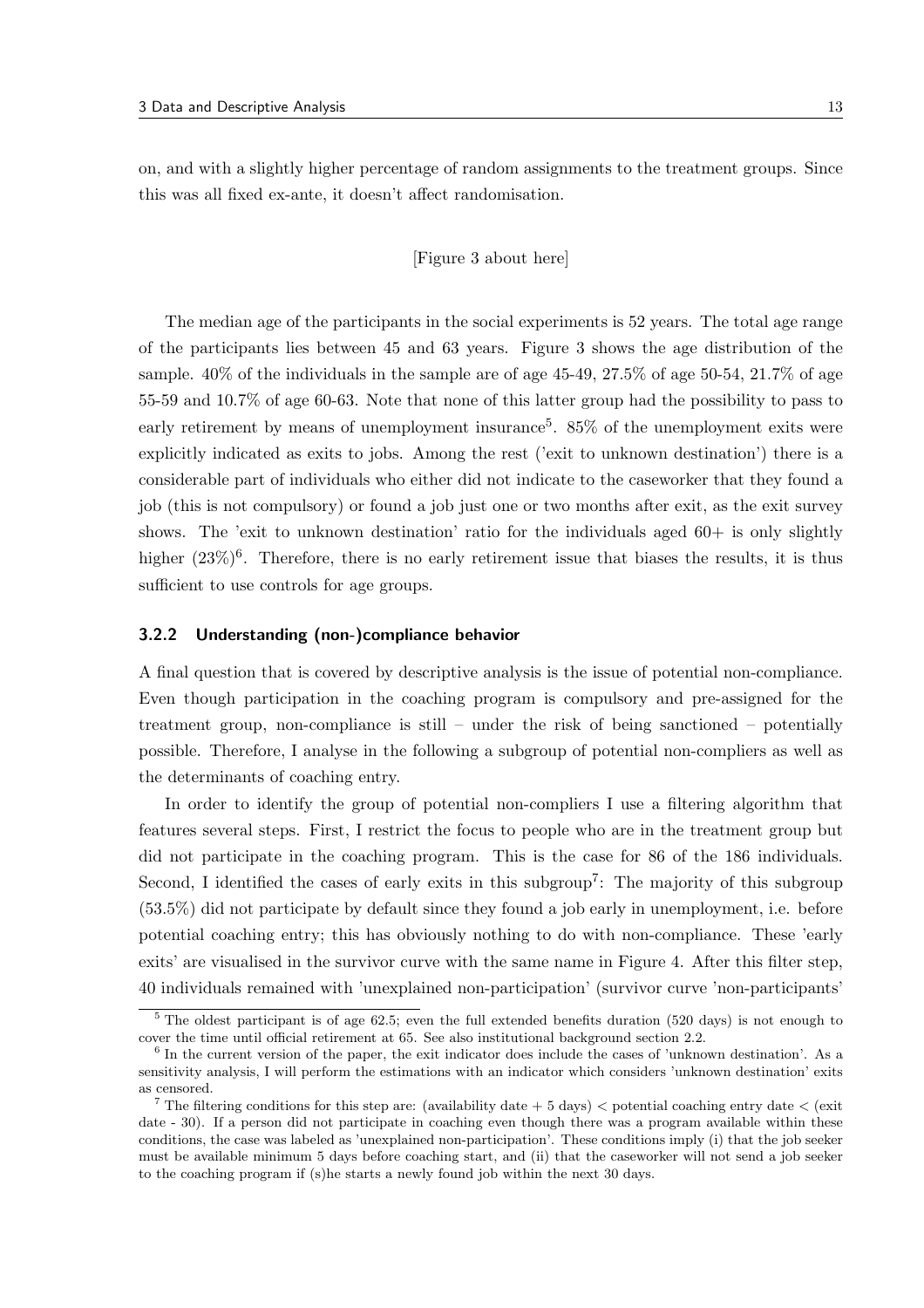in Figure 4). Finally, the caseworkers of these individuals were surveyed about the reason for the non-participation in coaching. The vast majority of these cases turned out to have valid (and legally accepted) reasons for non-participation: 35% found a temporary subsidised job shortly after unemployment start, so that they became unavailable for coaching; 22.5% had an offer for a job starting in the near future (within the next 2-3 months normally); 27.5% had other valid reasons which are unrelated to non-compliance (like caseworker error or the fact that the job seeker recently followed another coaching). The remaining cases  $-4$  to 6 individuals – can be considered as having shown intentional non-compliance. 2 cases reported health problems, 4 cases showed 'high unwillingness to participate' in the coaching. Thus, the non-compliance rate amounts only to 3.2%.

Moreover, in order to get to know more about which characterstics may possibly codetermine coaching entry, I performed a respective probit regression. The probit analysis on coaching entry propensity, see Table 3 in the Appendix, does not reveal any concern about intentional non-compliance. The first regression includes all members of the treatment group, the second one excludes the explained cases of early exit. When moving from the first to the second results, systematic patterns of explanation of coaching non-participation vanish. I.e., these determinants – which are age- and skill-dependence (measured by foreign language skills) – become insignificant as soon as the early exit cases are removed. Thus, early exits to jobs before coaching start are more often observed for younger individuals (mainly below age 50) and people who speak two or more foreign languages. The remaining significant variables in the second regression (civil status, non-German-speaking individuals, rest category of occupation, caseworker 4) do not provide indication for intentional non-compliance. In addition, the inflow dummies for March/April 2008 and Nov/Dec 2008 get significant. This points to a small overbooking of the coaching programs starting after these periods. Since the booking was made in order of inflow, potential non-compliance behavior cannot influence the booking process.

Thus, it can be clearly concluded from these non-compliance analyses that intentional noncompliance is a negligible issue in this experiment.

## 4 Econometric Modeling

In the following I develop the econometric strategy in analysing the social experiment: It ranges from a non-parametric approach based on Kaplan-Meier survivors which offers, due to randomisation, a clean picture on the gross effects of the treatment. Then, I go on developing a more parametrised strategy based on duration models with dynamic treatment effects, in order to distinguish the specific effects of different stages and parts (programs) of the treatment plan.

## 4.1 The advantages of randomisation

The design of this program evaluation as a randomised experiment brings a series of advantages in terms of cleanness of the design and in terms of clarity of the interpretation of the effects.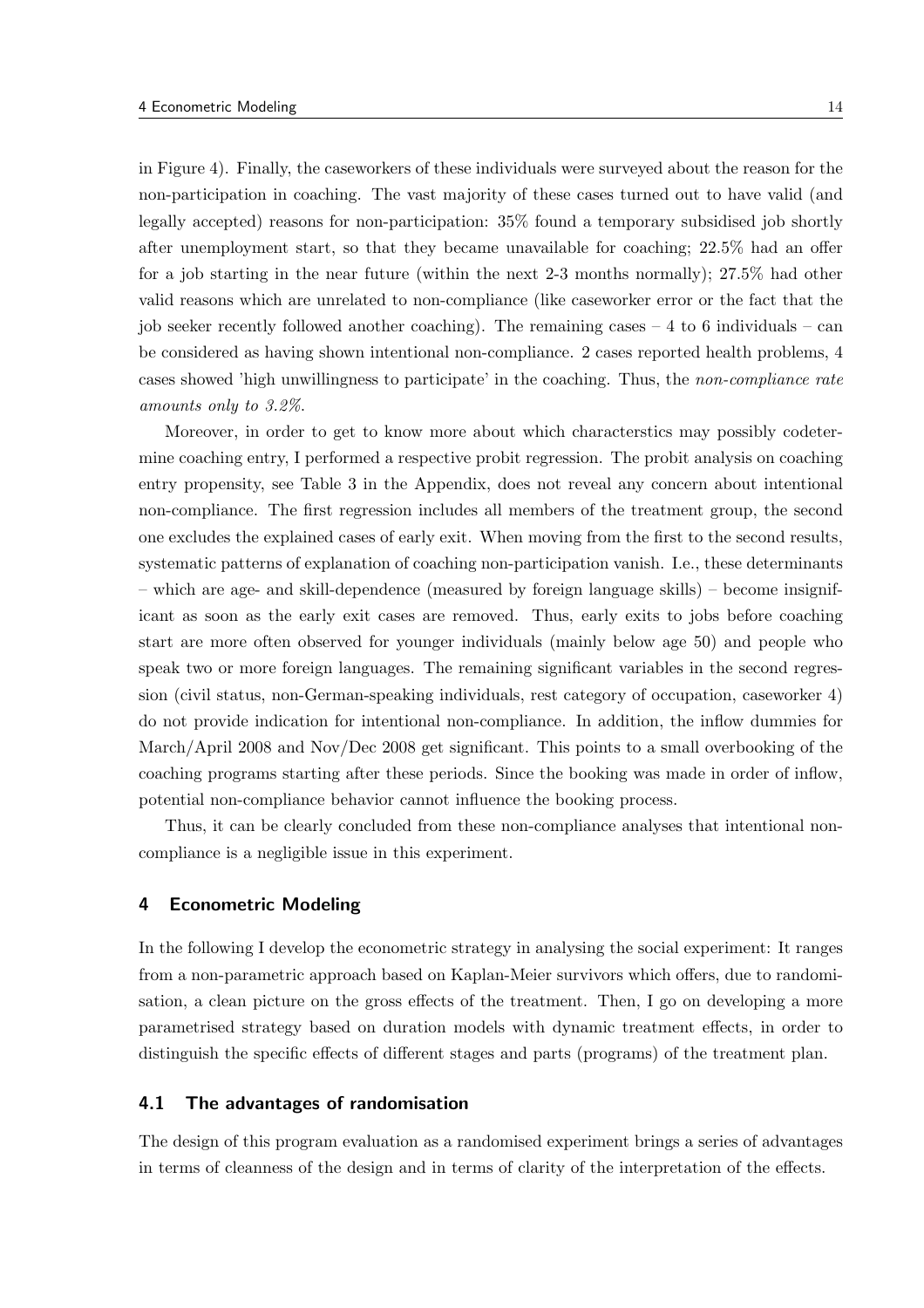First, randomisation at  $t_0$  allows for a "clean" identification of treatment effect that start right at  $t_0$ . This is not possible for non-randomised studies since they cannot distinguish between endogenous selection and the real treatment effect in the first period from  $t_0$  on (Abbring et al. 2005). In contrast, randomised treatment assignment leads to a balanced distribution of unobserved characteristics at  $t_0$ . This solves the selection issue at  $t_0$  and allows therefore to identify, in particular, the *anticipation effect* of a later treatment that starts at a  $t > t_0$ .

Second, all the data generated at  $t_0$  profit from randomisation as well: they provide a wellbalanced, representative picture since the relative distribution of these characteristics is not distorted by endogenous selection. This is specially relevant in the case of this study since a broad range of survey data generated at  $t_0$  are at disposal. Thus, measures like motivation and job chances are exogenous with respect to upcoming outcomes and treatments.

Third, randomisation combined with an exogenous timing of treatments and information (timing and characteristics of the treatment plan is revealed to the individuals at  $t_0$ ) brings as well advantages – simplifications – for the econometric design of later treatment effects. After the start of treatment at  $t_0$  the relative proportions of unobserved characteristics begin to change endogenously, i.e. in a potentially different way in treatment and control group (dynamic selection). Inflow in later treatment stages are not necessarily random any more. But due to randomisation and exogenous, "mechanistic" timing, the ongoing selection is uncorrelated to the propensity to enter later treatments. Therefore, it is not necessary to model inflow processes as additional equations as proposed in Abbring et al. (2003). A control of unobserved heterogeneity is enough to cope with the ongoing dynamic selection.

Fourth, due to the same argument issues of potential non-compliance can be handeled in a simplified way. Thanks to randomisation and information about later treatments at time  $t_0$ , potential endogenous non-compliances will be captured by the estimated anticipation effect(s) – when parallely controlling for unobserved heterogeneity.

## 4.2 Gross Effects and Intention-to-treat (ITT)

In the following, I model the basic setup of treatments of our experimental project using a duration model framework. As described earlier, two crucial treatments were implemented: the intensified counseling (interviews with caseworker every second week) and the targeted coaching program which starts approximatively 60 days after unemployment entry and lasts approximatively 60 days. Thus, this may be represented in the following way:

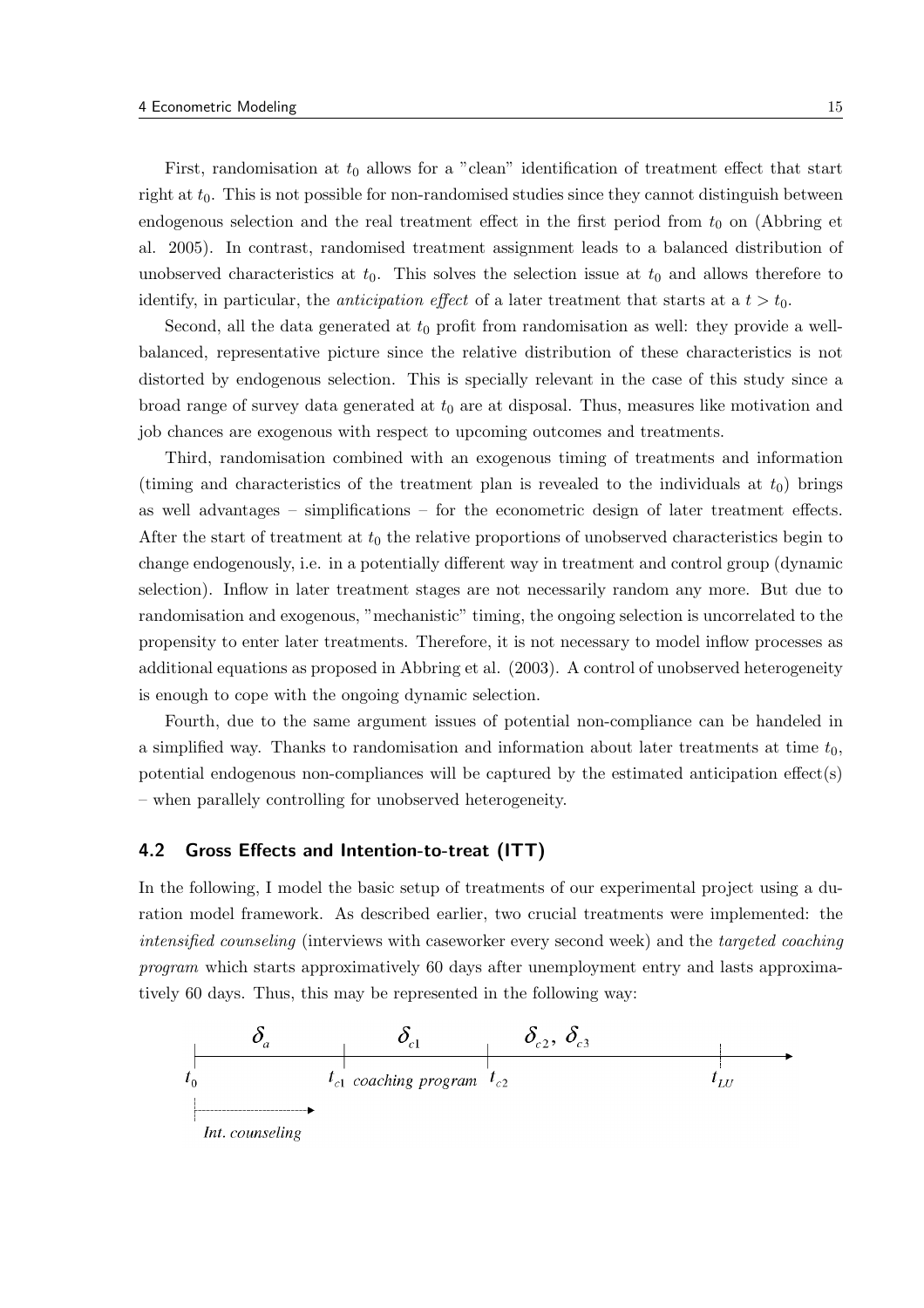The Model I that I first estimate, as a basic benchmark, features just one baseline treatment effect  $(\delta_b, \text{ not shown in the figure above})$  which allows a shift of the hazard rate from  $t_0$  until unemployment exit for all treated individuals. This model is comparable in design to the nonparametric gross effects analysis using comparison of survivors – now just in a context of a (more parametric) duration model. Note that due to randomisation no issue of endogenous selection is involved here.

Model II distinguishes different stages of the treatment plan, following the figure above. In the early stage of unemployment, from  $t_0$  on, the *anticipation effect*  $\delta_a$  is identified, due to the randomised treatment assignment at time  $t_0$ .  $\delta_a$  measures potentially two effects: first and foremost the pre-intervention effect, coming from the fact that the individuals in the treatment group are informed about and assigned to the upcoming targeted coaching program during their first interview at the PES; second, a presumably small additional effect may come from the early-stage intense counseling.  $\delta_{c1}$  measures the effect of being (potentially) in the coaching program, identified by allowing for a shift in the hazard at the time of entry into the program,  $t_{c1}$ .  $\delta_{c2}$  measures the post-program effect of the coaching allowing for a further shift at time of program end,  $t_{c2}$ . Note that I define  $t_{c1}$  and  $t_{c2}$  as being being the start and the end of the coaching program plus 14 days each. The reason to do so is that there is a certain delay between having found a job and finally exiting. The 14 days' delay allows to take this into accout, such that successful job findings shortly before start or end of coaching are assigned to the right stage of the treatment. Allowing for more flexibility, I split the post-coaching effect into an earlier one,  $\delta_{c2}$ , and a later one,  $\delta_{c3}$ . The latter starts 80 days after end of coaching  $(t_{c2} + 66)$  and ends at unemployment exit (or censoring).

It is important to point out that in Model II, too, that by construction no endogenous selection processes bias the (causal) estimation of effects of later-stage treatments. This is the case since through all the described stages I use all the remaining observations in the treatmentcontrol comparison. Due to the exogenous timing frame (known to the individuals at  $t_0$ ) the randomisation carries over to later-stage potential treatments. The crucial point is that by using all individuals *assigned* to the treatment – independently if they really were in the later treatment (coaching)<sup>8</sup> – identification of later treatment effects does not rely on potentially endogenous selection into later treatment. Thus, I perform a what is called in the literature *intention-to-treat (ITT) analysis.* This implies that later stage treatment effects (from  $\delta_{c1}$  on) measure in fact a combination of the effect of being coached and of being assigned to coaching but not having participated (for mostly exogenous reasons as the non-compliance analysis in section 3.2.2 shows). Thus, this design allows to answer policy questions about the *gross* program effect in different stages. These gross effects results per treatment stage are highly relevant for policy makers – since they reflect the *total impact of the policy* assigned at  $t_0$ , taking into account that

<sup>&</sup>lt;sup>8</sup> Note that *all* individuals in the treatment group were informed at  $t_0$  about the date for the upcoming coaching program. Thus, I dispose of the exact date of potential coaching entry for all treated individuals. This date is used to determine  $t_{c1}$ ,  $t_{c2}$  and  $t_{c3}$  for treated individuals who finally didn't participate in the coaching.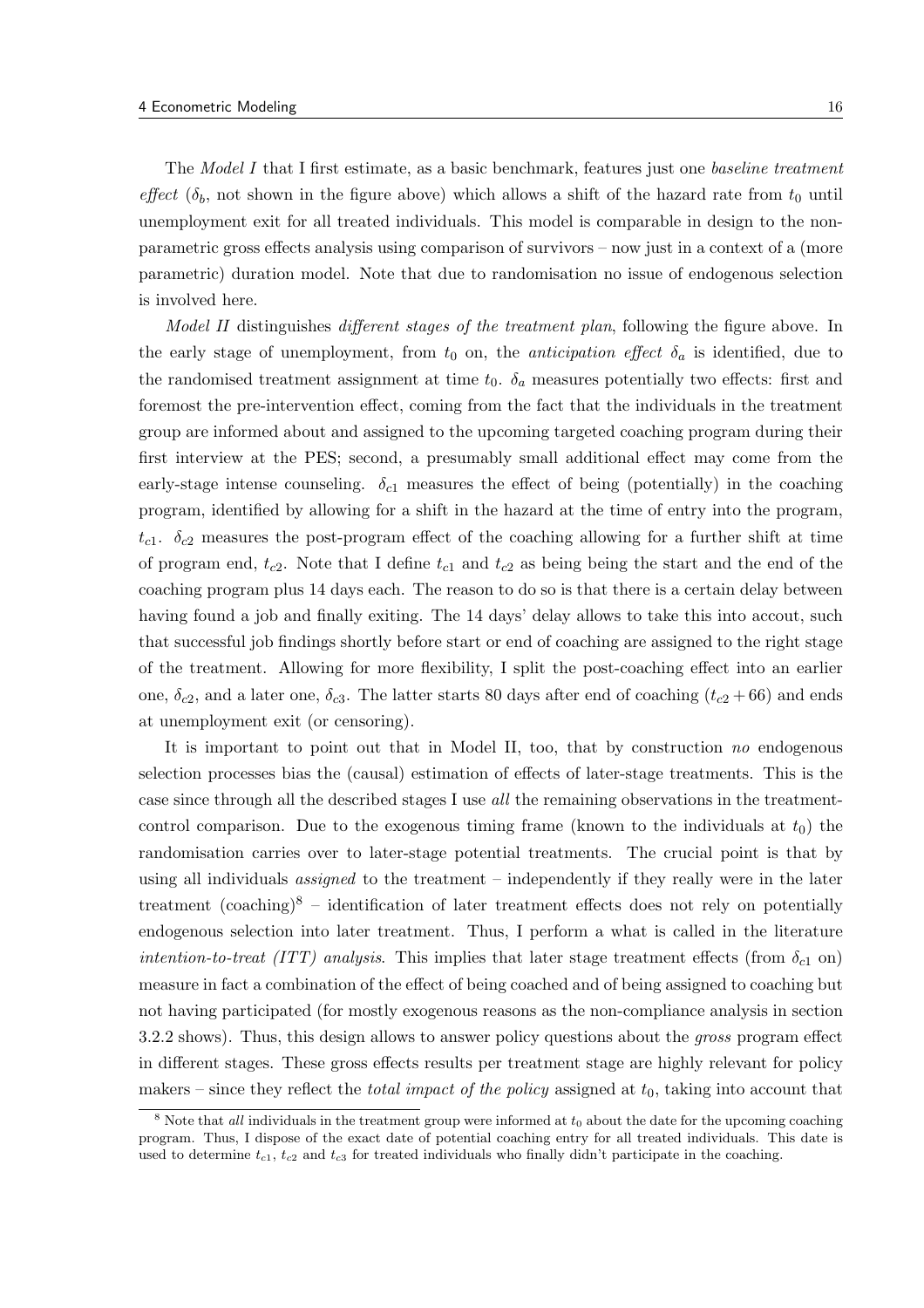in practice a mixture of treatment participation and a certain non-participation in later stages is realised.

Following the timing-of-events model of Abbring and van den Berg (2003), with extension to an experimental setup with anticipation effect (Abbring et al. 2005), the mixed proportional hazard (MPH) model may be constructed based on the outlined setup as follows:

$$
\theta_u(t_u|x, M_j, C_k, D_i, v_u) = \lambda_u(t_u) exp(x'\beta_u + \sum_{j=1}^6 \tau_j M_j + \sum_{k=1}^{11} \gamma C_k + \sum_i \delta_i D_i(t_u) + v_u) \tag{1}
$$

where  $\theta_u$  is the exit rate from unemployment and  $t_u$  is the unemployment duration. x is a vector of individual characteristics, including the control for the unemployment history in the past 3 years, and  $M_i$  represents a series of time dummies which control, in 2-months-steps, for the specific time and business cycle conditions at inflow into the sample.  $C_k$  are caseworker dummies and  $v_u$  represents the unobserved heterogeneity component which will only be of use for treatment specific analysis from Model III on.  $\delta_i$  with  $i \in \{a; c_1; c_2; c_3\}$  are the mentioned treatment effects. Specifically, the treatment indicators in the hazard can be defined as follows:  $D_a \equiv I(t_u \leq t_{c1}), D_{c1} \equiv I(t_{c1} < t_u \leq t_{c2}), D_{c2} \equiv I(t_{c2} < t_u \leq t_{c3}), D_{c3} \equiv I(t_{c3} < t_u),$  whereby all are conditioned on being in the treatment group.

The duration dependence function  $\lambda_u(t_u)$  in this MPH model is designed as being a piecewiseconstant function of the form

$$
\lambda_u(t_u) = exp(\sum_k (\lambda_{u,k} \cdot I_k(t_u))
$$
\n(2)

where  $k = 0, \ldots, 5$  time intervals are distinguished and  $I_k(t_u)$  represent time-varying dummy variables that are one in the respective intervals. Based on the descriptive hazard for the unemployment exit process (see Figure 1) I define the six time intervals as follows:  $0-50/51-$ 100/101-150/151-250/251-350/351+ days.

#### 4.3 Treatment-specific Effects

Model III aims at identifying treatment effects which are caused by participating in specific parts of the treatment plan. Therefore, the econometric design of Model II described in the last subsection has to be adapted in two ways. First, now the *effective participation* in later stage treatment (coaching) determines the described treatment dummies. This means that, except from the anticipation effect which is completely identical to Model II, the treatment effects  $\delta_{c1}$ ,  $\delta_{c2}$  and  $\delta_{c3}$  are identified by comparing the subgroup of individuals of the treatment group who really participated in the coaching with the control group. This implies that endogenous selection (non-participation) may potentially bias the effect estimation. Therefore, unobserved heterogeneity (but not a second equation that designs treatment entry, see section 4.1) has to be introduced.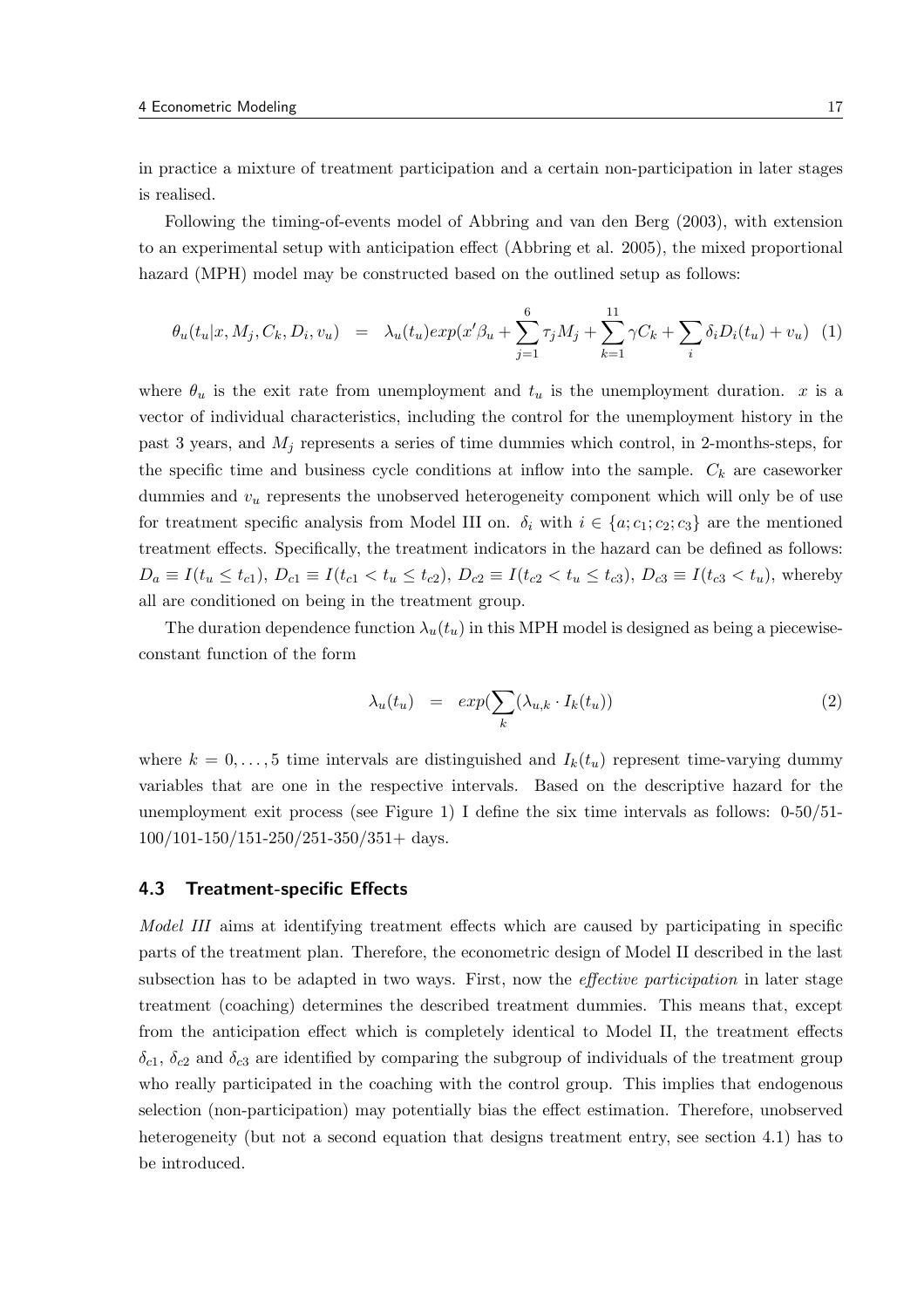I follow the standard non-parametric way of introducing unobserved heterogeneity which consists in modeling a discrete mixture distribution for  $v<sub>u</sub>$ . I choose the simplest possible design in that I allow  $v_u$  to have two points of support. This implies the estimation of following probabilities of mass point combinations:

$$
p_j = P(v_u = v_u^n) \qquad \text{with} \qquad n = 1, 2 \tag{3}
$$

The above probabilities are designed in a logistic form, i.e.  $p_n = \frac{exp(a_n)}{1 + exp(a_n)}$  $\frac{exp(a_n)}{1+exp(a_1)}$ . Thus, this implies the additional estimation of the two probability parameters  $a_n$  and of two baseline hazard intercepts  $\lambda_0^n$  instead of one.

Controlling for unobserved heterogeneity which may potentially be generated at coaching inand outflow handles the endogenous selection issue for later stage treatments, such that causal statements about during- and post-effects of participation in the coaching program can be made.

## 4.4 Extensions: Age 55+ & Search Strategy Change

It is of major interest to further disentangle the treatment effects which arise from the treatment plan with respect to two dimensions: First, considering the age-relatedness of the policy issue analysed in this paper, it is of high interest to assess to which extent the treatment effects are age-dependent. I therefore introduce distinct treatment effects for the younger and older individuals in the  $45+$  sample. Second, it is of major interest to know more about why the observed effects materialised. In order to gain behavioral explanations, I introduce intermediary oucomes using the survey data. In particular, I estimate a model that allows to distinguish the treatment effect of the coaching on post-coaching outcome dependent on what the conclusion of the coaching was: a recommendation/joint decision to change the job search strategy or not.

The first extension, Model IV, constitutes in introducing a dummy variable which is one for individuals of age 55+ and zero otherwise. This dummy is interacted with the treatment effects of all stages as in Model III. Thus, adding these interactions results in estimating additional incremental treatment effects for individuals aged 55+. The cumulation of the respective baseline treatment effect and its increment (which is reported in the column 'transformations' of the respective estimation tables, see also results section) yields the treatment effects specific for the older participants. This model does not imply any further issues of endogenous selection since age is exogenous.

The second extension leads to *Model V*, which distinguishes – also based on Model III – separate post-coaching treatment effects dependent on whether a search strategy change was decided to be implemented or not. I want to generalise this approach to discuss the idea of introducing intermediary outcomes into the duration model framework as described so far. The repeated survey data that were collected with this project – they cover behavioral measures about job search behavior, reservation wages and motivation etc. (see data section 3.1) – allow for the analysis of behavioral explanations why certain outcomes materialised. The core idea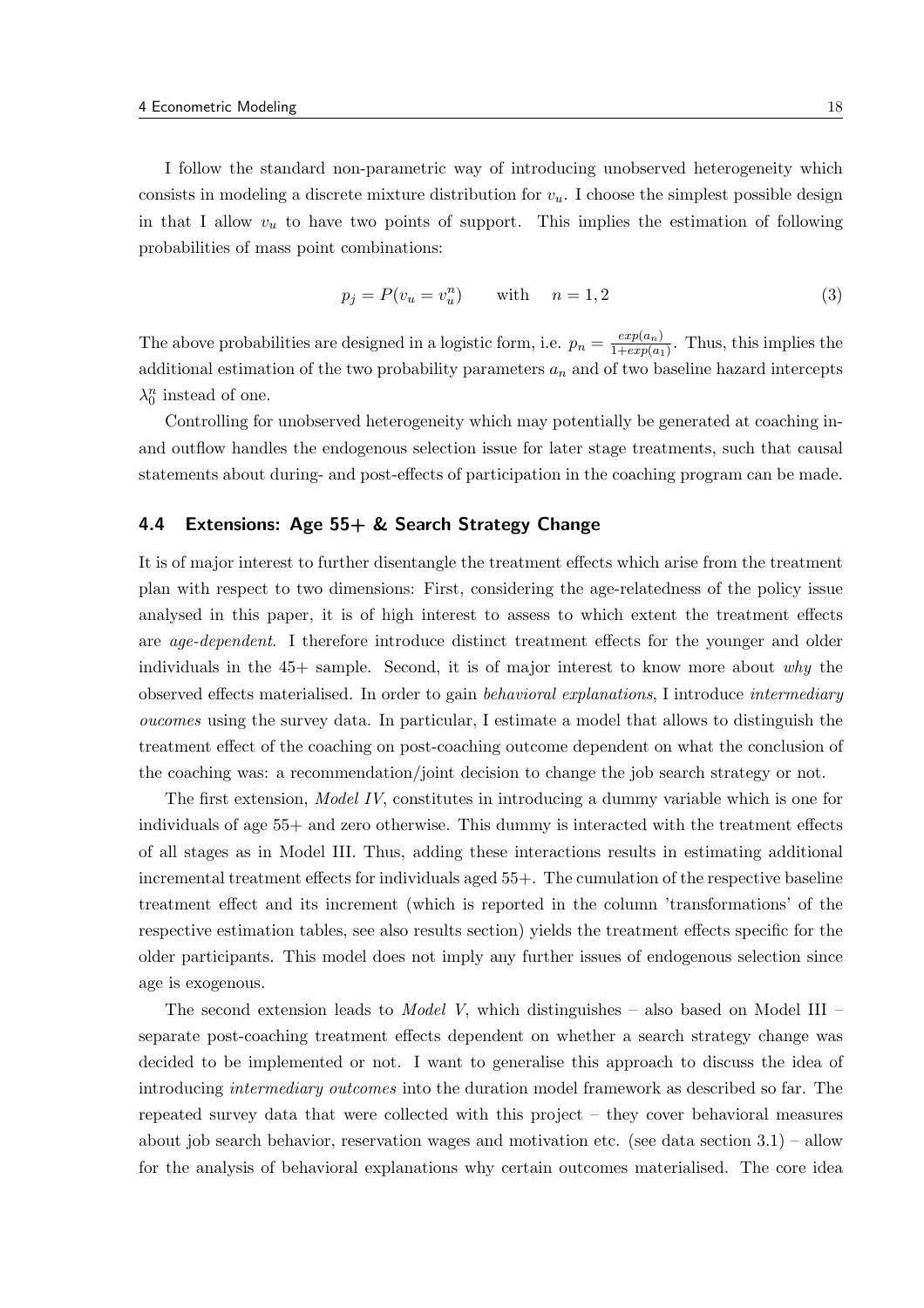is to construct causal chains: treatment generates a behavioral reaction like search strategy or motivation change and this results in an effect on the final outcome (unemployment exit). From a causal point of view, it is sensible to relate the behavioral change during a certain part of the treatment to the effect of that part of the treatment on the final outcome that materialises later.

So, define a dummy variable  $\Delta r_{s-1}$  which is one if a behavioral reaction, like search strategy change in our case, is found in the period before a certain treatment part ends (at time s, e.g. at coaching end). One may now interact  $\Delta r_{s-1}$  with the upcoming treatment effect(s)  $\delta(s)$ , in our case with the post-coaching effects. These interactions may be added to the hazard equation (1) that belongs to Model III. The interactions of treatment effects with intermediary outcomes are useful to gain answers on a broad range of behavioral questions which can be analysed by using the available repeated survey information. One further application, besides the described search strategy change explanation, is the behavioral analysis of the anticipation effect: The survey data may reveal if the anticipation effect is crucially driven by the motivation of job seekers. Using interactions with low and high motivation levels at  $t_0$ , one may distinguish subgroups for which the prospect of coaching rather acted as a "threat" or, on the contrary, was considered as being attractive since the concerned individuals expected the coaching to be helpful.

Note that distinguishing later treatment effects (beyond the anticipation effect) by the result of an intermediary outcome introduces an additional potential source of endogenous selection. Accordingly, the control for unobserved heterogeneity is necessary.

#### 5 Estimation Results

In the following, I discuss the estimation results on the effects of the treatment plan, starting with the evaluation of the gross effects. The total effect of the treatment plan can be assessed non-parametrically by the use of survival analysis. Then, I report the results of the gross effects of specific treatment stages based on an ITT analysis using the duration model described in the last section. Next, the results of the treatment-specific analysis, based as well on the same kind of MPH model, are discussed. Then, a detailed look at the anticipation effect, using nonparametric hazard rates analysis, is provided. Finally, I report the MPH results on age- and behavior-dependent treatment effects.

#### 5.1 Survival Analysis

Due to initial randomisation, a simple non-parametric analysis of the *total effect* of the treatment plan is feasible. It consists in comparing the Kaplan-Meier survivor curves for the treatment and for the control group. This analysis of the total effect is clean in the sense that no endogenous selection processes bias the initially randomised treatment-control comparison. Thus, it causally answers the policy question about a potential total effect of the treatment plan. Note that the comparison at later stages of the survivor curves gives a measure of a gross effect that entails a combination of specific treatment effects and dynamic selection. These two are not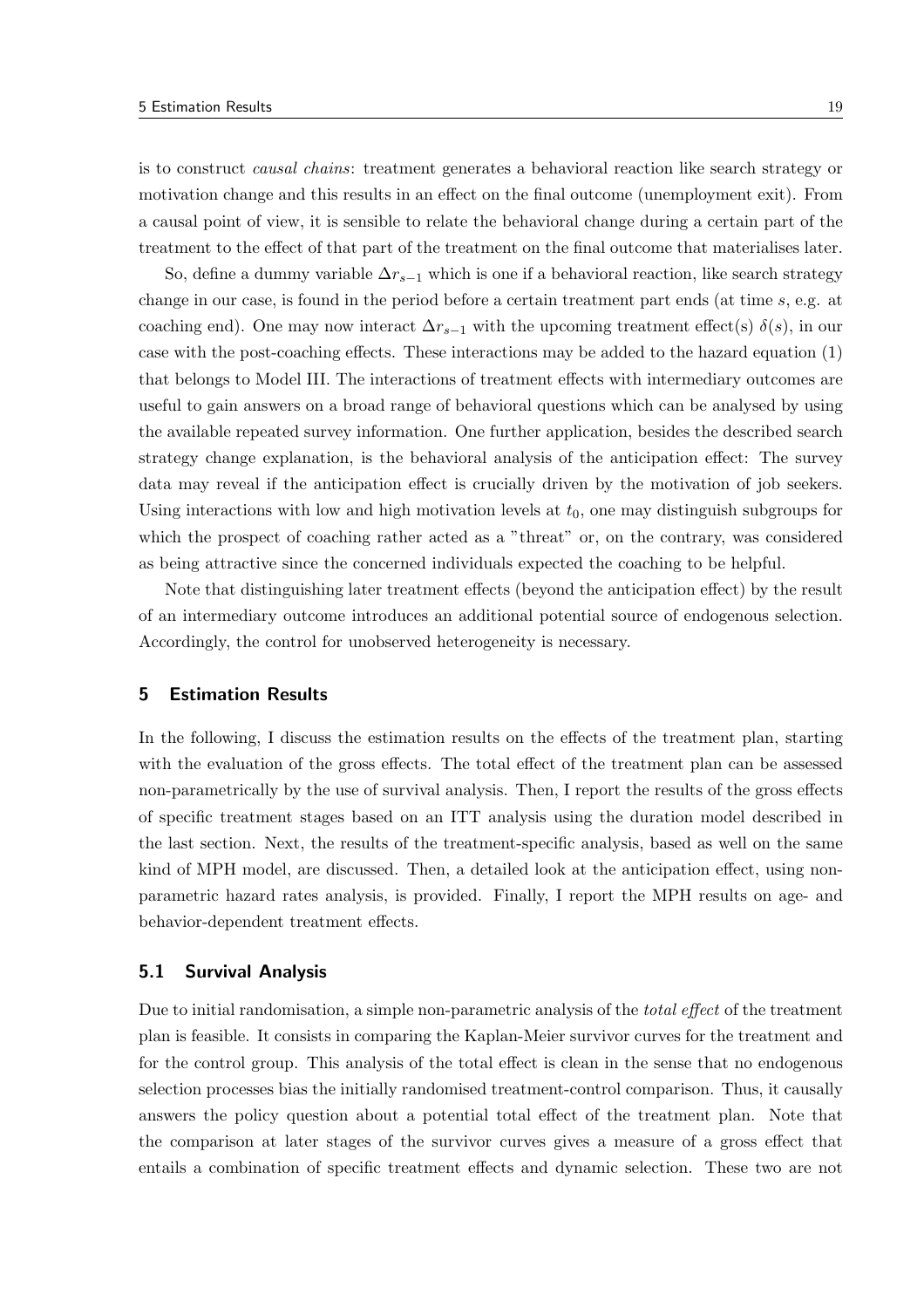distinguishable. But this is not necessary to assess the total effect.

#### [Figure 5 about here]

Figure 5 reveals that the total effect of the treatment plan is zero. The two survivor curves for treatment and control group do not differ significantly. Also, the median durations of unemployment are very similar: 139.5 days in the treatment group, 138 days in the control group<sup>9</sup>. The dotted lines do approximatively indicate the starting and ending of the coaching program. (In the later analysis, of course, the exact timing is used.) About 20% of the unemployed leave unemployment before the potential coaching entry. Up to about 130 days, the survivor of the treated is slightly higher, but clearly not in a significant amount. The negative anticipation effect is slightly visible.

It is well conceivable that the zero gross effect is the result of a series of overlapping effects (see also potential effects section 2.4). For example, a negative lock-in effect during the coaching program may be overlapped by a higher exit rate of individuals in the treatment group who do not participate in the coaching. This is indeed the case, as the further results will show.

#### [Figure 6 about here]

Availability of data about neighboring PES allow the construction of external control groups, in order to analyse *project effects* that affect treatment *and* control group. Specifically, I choose one further PES which is highly comparable in terms of rate of urbanisation, belonging to the same labor market, culture and population structure. In addition, I consider as well the individuals of age 30-44 in the two PES of the project as well as in the mentioned further PES as additional control groups. All external control groups are drawn on the base of the same inflow criteria as for the project (see section 2.3). The first graph of Figure 6 shows that the chosen external-control-group-PES is indeed highly comparable to the PES of the project. For the group of individuals aged 30-44 who are completely unaffected by the project the two project PES and the external PES perform equally well in terms of unemployment survival/exit rates.

But when contrasting the 45+ individuals of the external control group with those of the two groups in the project, one detects a deviation of the survivor curves after about 100 days. Both, treatment and control group, do better in terms of unemployment exit than the individuals of the comparable external PES. Obviously, the mere fact that a pilot project featuring a new treatment plan was introduced led to a positive movement of treatment and control group. A combination of two explanations is highly probable: First, the existence of this new project

<sup>&</sup>lt;sup>9</sup> Note that due to a delay in the availability of the most recent register data some longer durations are still censored. This is not problematic for the analysis in this paper since the evaluated interventions happen very early in the spell and the duration models properly take into account censoring. The first 250 days are almost completely observed (10% of censoring). The total censoring proportion amounts to 29.7%.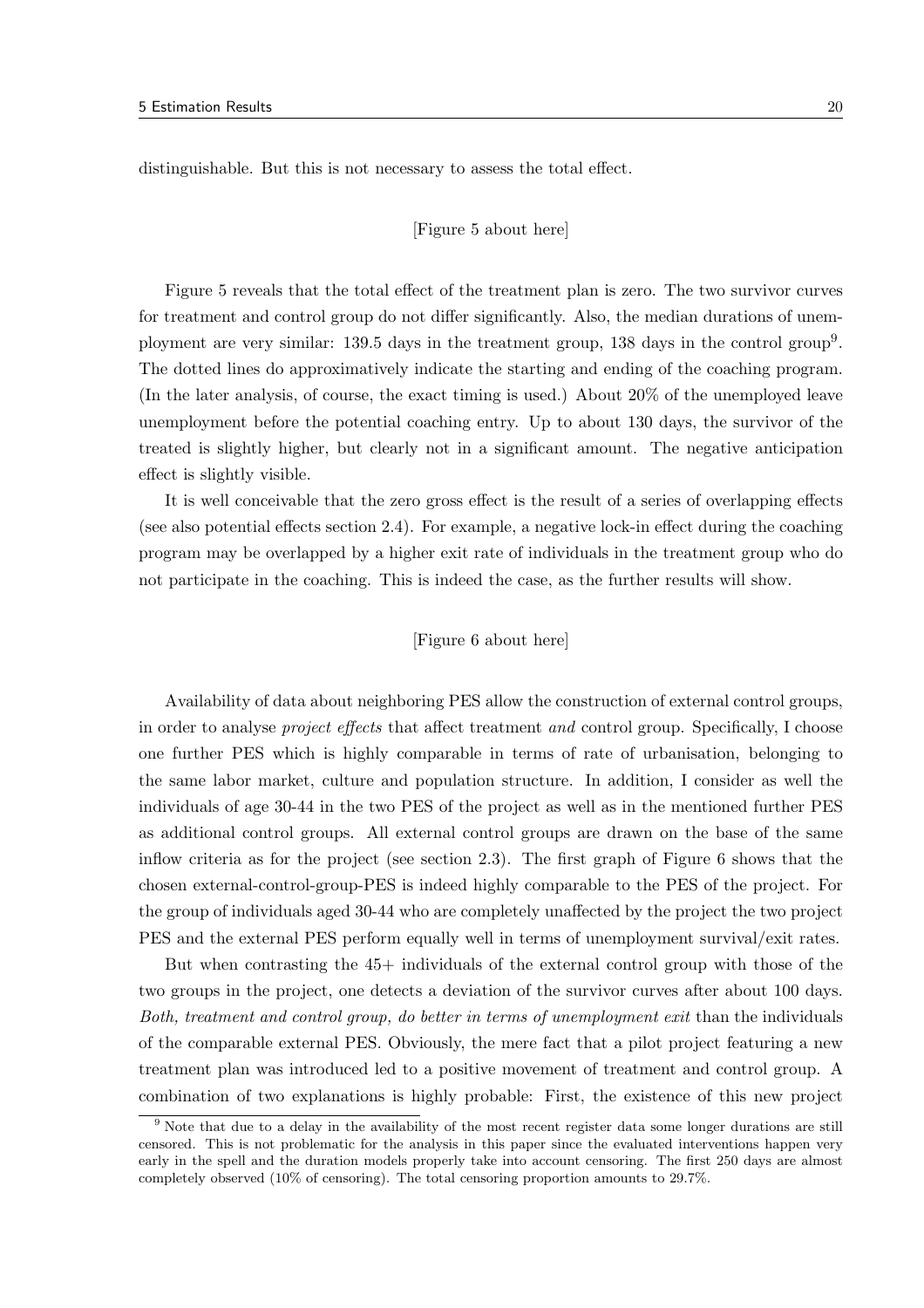may have increased the commitment of the participating caseworkers. And second, the job seekers may be affected in a general way by the project through the fact of being constantly surveyed (comparable to the Hawthorne effect which was found in medical and industrial field experiments). This repeated surveying may have an additional monitoring effect.

## 5.2 Intention-to-treat (ITT) Analysis

|                                                                 | Model I: Gross TE |          |          |  |
|-----------------------------------------------------------------|-------------------|----------|----------|--|
|                                                                 | Coeff.            | Transf.  |          |  |
| Total effect $(\delta_h / \text{in } \%)$                       | $-0.070$          | $-0.451$ | $-0.067$ |  |
| Control Variables                                               |                   | Yes      |          |  |
| Unobserved heterogeneity                                        |                   | No       |          |  |
| -Log-Likelihood                                                 |                   | 1467.65  |          |  |
| BIC                                                             |                   | 1568.97  |          |  |
| N                                                               |                   | 327      |          |  |
| Asymptotic z-values. Transformation: effect of<br><i>Notes:</i> |                   |          |          |  |

Tab. 2: The gross effect the complete treatment plan. (MPH duration model)

treatment as change of hazard rate in %.

Source: Own estimations, merged UIR-LZAR database.

The ITT analysis allows, as described in the respective econometric section (4.2), for a clean comparison of gross treatment effects in different stages of the treatment plan. The direct comparison of the individuals assigned to the treatment group vs. those assigned to the control group in different (exogenously timed) stages of the treatment yields an analysis of the gross effect of treatment in the respective stages: This means that in later stages of the treatment plan (after the anticipation period where no treatment-related selection happens) the ITT analysis captures a combined effect of treatment – for the coaching participants – and treatment assignment – for the coaching non-participants of the treatment group. Thus, it answers the relevant policy question about the in total observed gross effect of certain stages of treatment (independent of real participation or not).

When only allowing for one constant, permanent treatment effect  $(\delta_b)$  for the control group, I find an insignificant, slightly negative effect of the treatment plan, as Table 2 shows. Not surprisingly, this result of *Model I* exactly reflects the non-parametric result on the total effect found in the survival analysis. The slight negative treatment effect amounts to a reduction of the unemployment exit rate of 6.7% (=  $exp(\delta_b) - 1$ ) on average over the whole unemployment duration when comparing treatment and control group.

Model II, based on the describe ITT analysis separated by exogenous treatment stage, provides basically two insights, as the first columns of Table 4 in the Appendix reveal. First, I find a clear and highly significant negative anticipation effect. Treated individuals have an on average 37.7% lower unemployment exit rate in the period between unemployment inflow and (potential) coaching entry. Thus, obviously results the prospect of being coached in a smaller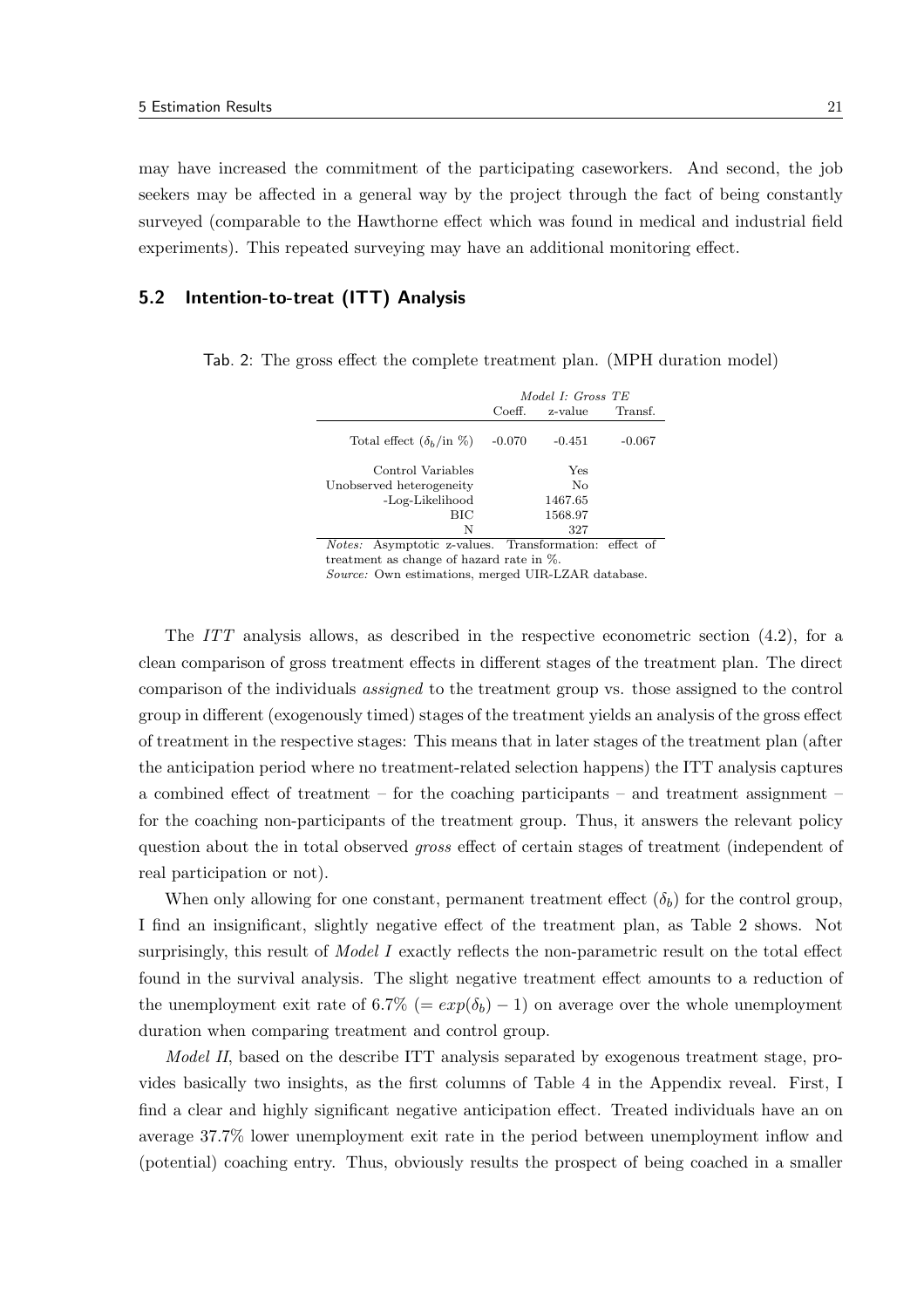propensity to exit early to a job. The treated people seem to expect a positive outcome or at least some helpful support of the coaching program. Therefore, one may call this negative anticipation effect an "attraction effect" – as an opposite to the commonly found "threat effect" in the analysis of other kinds of programs. If this waiting behavior is rather driven by a smaller job search effort or by being more picky in accepting jobs, will be an issue for future research using the survey data. In section 5.3.1 of the treatment-related analysis, I will further analyse the dynamic nature of the anticipation effect.

The second insight from Model II is that the later stage treatment effects – during and after coaching – are in gross zero. As we will see in the next section, the combination of coaching participants and non-participants in the treatment group "masks" here specific treatment effects like lock-in and positive and negative post-coaching effects.

Table 4 in the Appendix reports as well all the results for the estimation of the duration dependence (piecewise-constant hazard) and of the coefficients of the control variables. Calculating the piecewise-constant exit hazard levels for an "average" individual (see Notes of the respective table), one may conclude that the estimation very appropriately fits the shape of the empirical hazard (see Figure 1). Over the different duration pieces, the monthly unemployment exit rate goes from 11.5% to above 18% and then down to 10% from 151 days on. Considering the observables, I find a significant reduction of the exit rate for individuals of age 55+. Women show a slightly significantly higher exit rate. The other individual characteristics, including variables of (lower) qualification and past unemployment history, reveal to be insignificant. The time-of-inflow controls do not get significant either (except a slight negative significance of the inflow in March/April 2008). Contrarily, several of the caseworker fixed effects get clearly significant: which caseworker is in charge (whereby the job seeker doesn't have an influence on the caseworker assignment) is significant.

### 5.3 Treatment-specific Analysis

In a next step, I turn to the analysis of treatment-specific effects. *Model III*, reported in Table 4 in the Appendix, features an estimation of treatment effects following the same timing structure as Model II, but now their identification relies on the subgroups who really participated in the later stage treatment (coaching).

The result for the anticipation effect is the same as in Model II since it is designed in the same way: In this first period, everybody of the treatment group is by default in the treatment plan. The dynamic nature of the anticipation effect will be further discussed in the next section.

The during-coaching effect now becomes negative, but only barely significant (20% level). Individuals participating in the coaching program show a lock-in behavior: presumably due to the high work load of the program, they do not exert the same job search effort than without such a program. The post-coaching effect until 80 days after the end of the coaching program reveals to be slightly positive but insignificant. The later post-coaching effect isn't significant as well but negative. Obviously, coaching shows a better effect in the short run as in the middle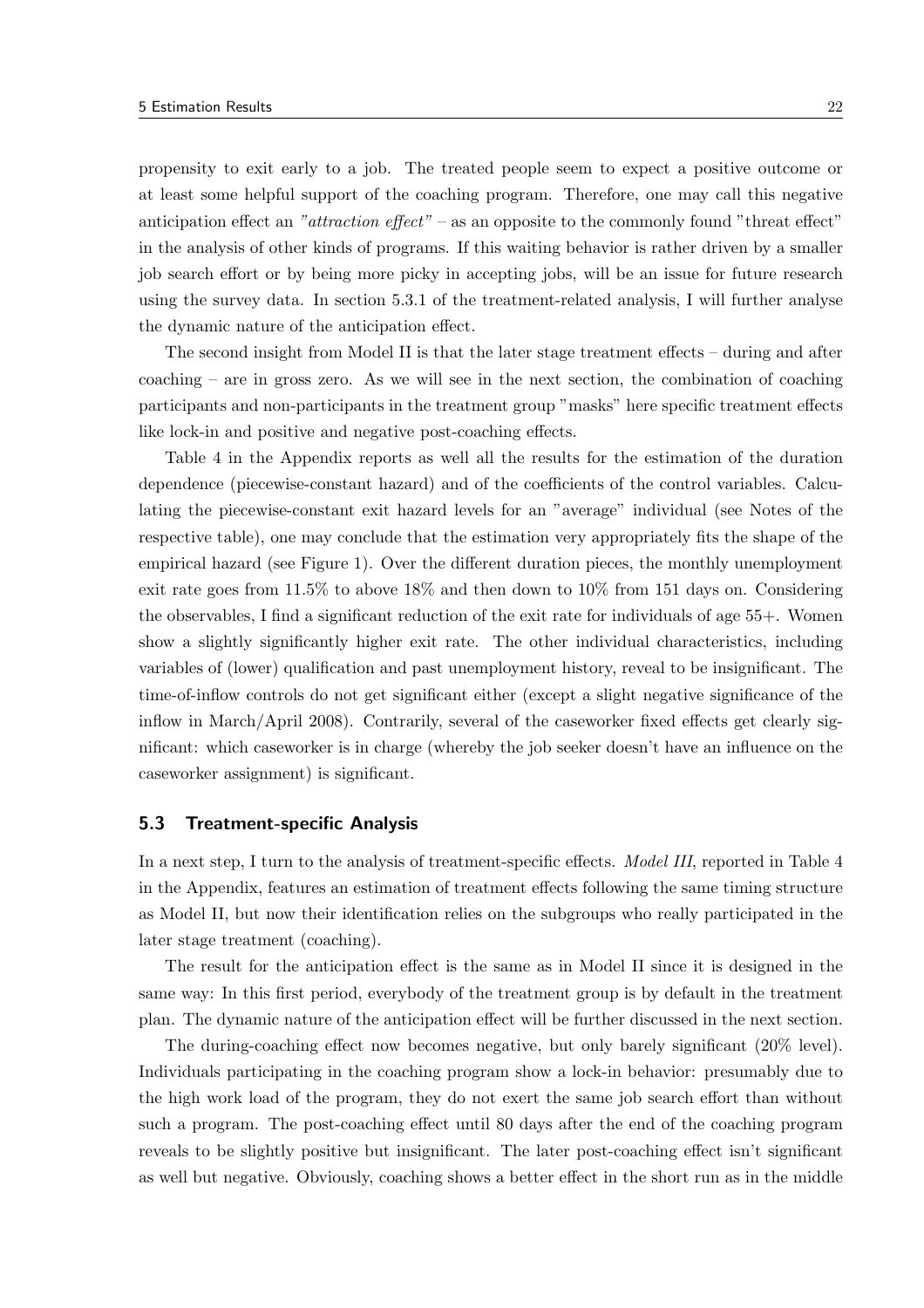run. This could be due to an additional boost of motivation and support coming from the coaching; after some time, these short-run effects seem to run out.

Note that the identification of the later treatment effects (during and after coaching) relies on the appropriate control of unobserved heterogeneity. Estimation with unobserved heterogeneity components resulted in the conclusion that there is no unobserved heterogeneity with respect to the outcome process. Even after a comprehensive grid search for possible mass points, not more than one mass point could be identified. The reason for the nonexistence of unobserved heterogeneity presumably lies in the tight sampling criteria which were applied in the preselection into the sample: Individuals are in the same age group, in the same labor market, comparable in terms of employability and in terms of skills. It is not completely excludable that the non-identification of further mass points may be due to the small sample size. But this is not very probable since Monte Carlo simulations in Baker and Melino (2000) have shown that it is well possible to identify several mass points with 500 observations. Further investigations (simulations) of this issue are planned for future research.

#### 5.3.1 The anticipation effect

The interesting result that a threat effect does not exist for this coaching program but instead an attraction effect materialises shall be further explored here. How does the dynamics of the negative anticipation look like? Such an analysis, based on (non-parametric) comparisons of hazards, may give further insights into the behavioral patterns of job seekers and caseworkers in the anticipation period. Note that, due to initial randomisation, hazard comparison results in unbiased results.

[Figure 7 about here]

First, looking at panel a of Figure 7, direct treatment-control comparison of the empirical hazards leads to the same result of a negative anticipation effect as found in the duration models. In a second step, hazards are plotted with respect to the remaining duration until potential coaching entry, see panel b. This reveals that the negative hazard difference is especially high in the period early before coaching entry (about 30 days before) and in another period rather far away of coaching entry (more than 90 days). These two peaks could be produced by the fact that there is remarkable variation in the (exogenously given) duration until coaching entry. It is conceivable that individuals with a long duration until potential coaching start behave differently than those who are shortly before coaching start. As a consequence, I split the treatment group hazard in two subgroups, those with explicitly short durations until coaching (less than 50 days) and those with long ones (more than 90 days, ignoring those in between). This leads to panel c in Figure 7.

This panel reveals a distinct pattern. Obviously, the negative anticipation effect is of a dynamic nature: It is clearly lowest in the first weeks and becomes then steadily less negative.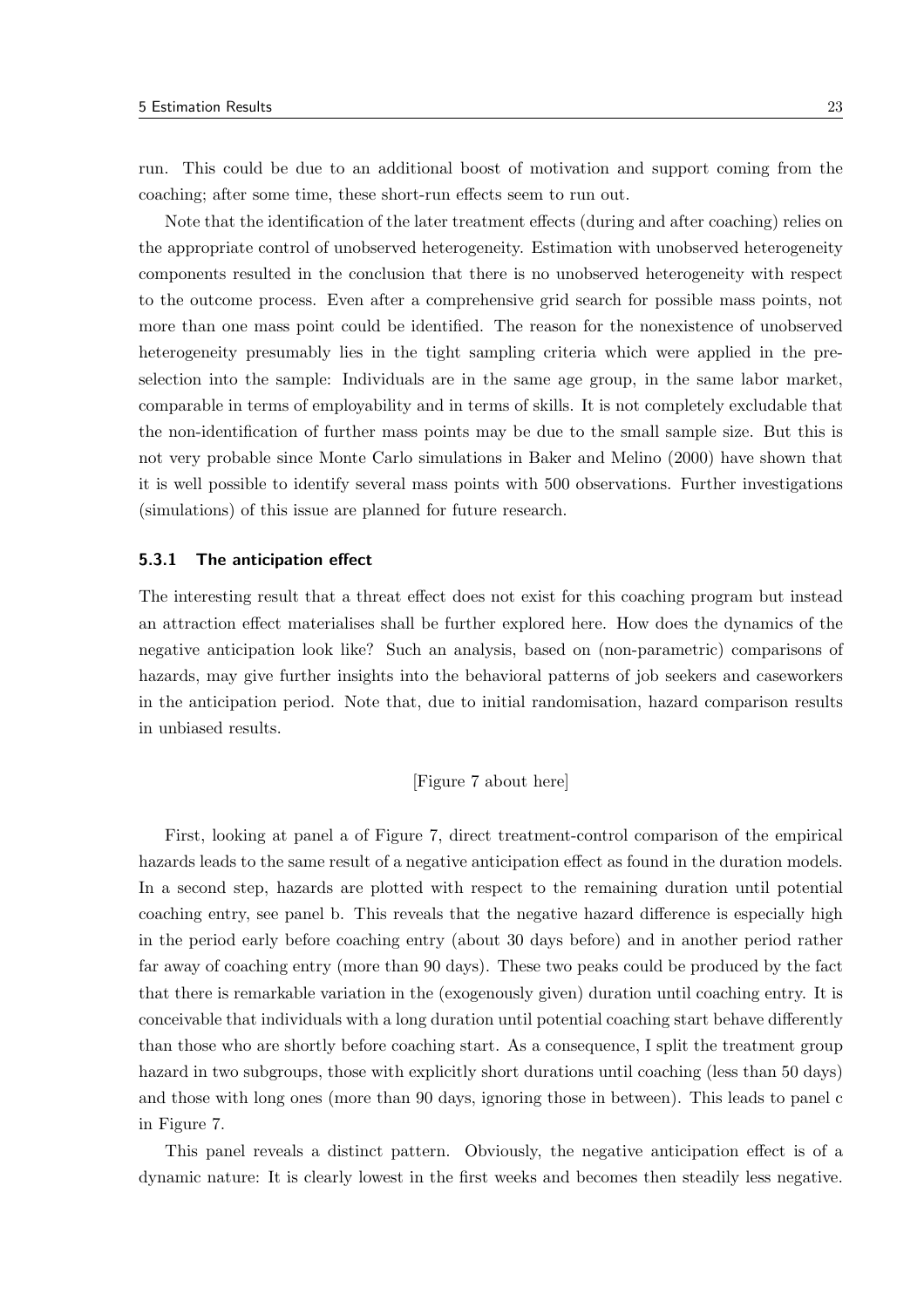This pattern applies independently of the length of the duration until coaching entry. A sensible interpretation of such a dynamic of the coaching effect is that in an early stage of the anticipation effect the pure "attraction effect" dominates: Individuals expect positive results and support from the coaching and therefore diminish their efforts and/or willingness to take up immediately a job. After some time in the anticipation period, the caseworker realises that the treated individual exerts a lower effort. Therefore, the caseworker increases the (monitoring) pressure on the job seeker, which results in a reduction in the negative difference of the unemployment exit rate compared to the control group. By the end of the anticipation period, the difference has practically disappeared.

#### 5.3.2 Are older job seekers (55+) differently affected by the treatment?

In this section, I tackle the question whether the effects of specific elements of the treatment plan are age-dependent. For that, I interacted all the modeled treatment effects with a dummy for older job seekers of age 55+. This results in *Model IV*.

The first columns of Table 6 in the Appendix show that the treatment effects in all four stages are clearly age-dependent. They reveal a consistent pattern that can be summarised by the statement that the treatment plan is less attractive and successful for individuals of age 55+. This seems already to be anticipated: correspondingly, the anticipation effect is less negative. Since individuals of age 55+ seem to believe less in the success of coaching, they seemingly invest less in the coaching. As a consequence, the lock-in effect of the program vanishes. Finally, the post-coaching effect for older aged individuals is significantly more negative. In fact, those individuals face a reduction of the unemployment exit rate of about 65% in the whole postcoaching period. On the contrary, individuals below age 55 show a clearly positive post-coaching effect in the first 80 days, then it starts getting slightly negative. Thus, the coaching program seems to work best, relatively, for individuals in the age category of 45 to 55 years.

#### 5.3.3 The effect of a search strategy change

As a final step of extension of the duration model, I introduce search strategy change as an intermediate outcome into the analysis of post-coaching treatment effects. This results in Model V, see Table 6.

In which way may a search strategy change, recommended by the coach (whereby this recommendation is the result of the self-assessment and the coaching process during that part of the treatment), affect the later unemployment exit outcome? The Figure 8, where the survivor for the coached individuals of the treatment group is subdivided by the fact whether a search strategy change was recommended or not, shows a distinct picture: Individuals with search strategy change recommendation seem to have implemented that recommendation; reorientation of their search strategy obviously results in a clear reduction of the unemployment exit propensity – these individuals seem to be in an additional "reorientation lock-in" period. The reorientation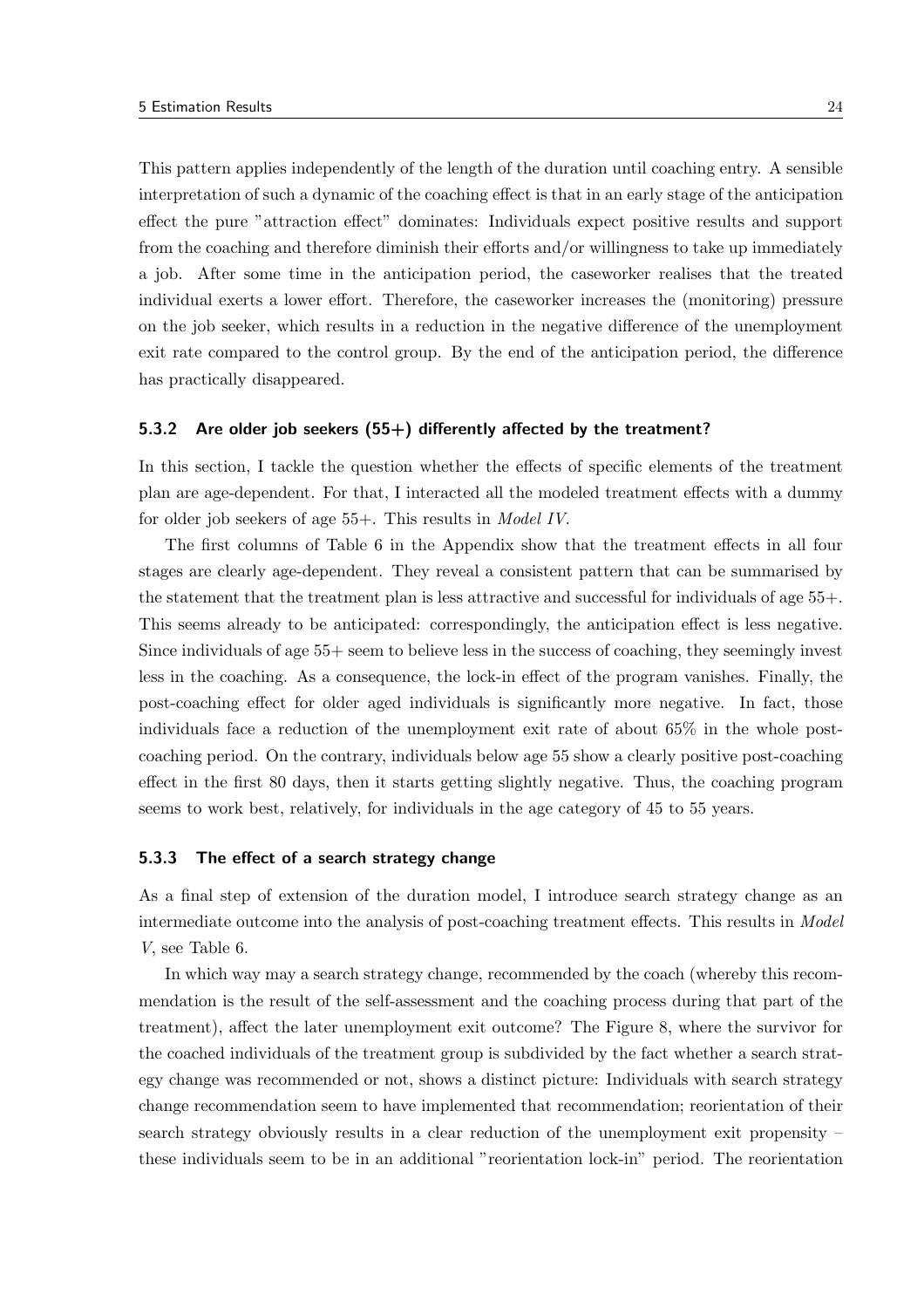of the search strategy consumes time that otherwise would go into already well-known search procedures. After some time of reorientation, the survivor starts falling again. The people seem to have adapted to the new search strategy. But there is so far no evidence that they would overtake the individuals without search strategy change in terms of higher exit rates in later  $\mathrm{stages}^{10}$ .

## [Figure 8 about here]

In a next step, I perform a probit regression analysis to explain the search strategy change behavior, see Table 5. It reveals the interesting result that it is not predominantly the job seekers with lower labor market chances who get a job search change recommendation. In fact, being of older age, less skilled and having insufficient key qualifications in terms of systematic-analytic thinking all reduces the propensity of reorientation. Women and divorced individuals are more probable to change search strategy. Thus, it can be concluded that search strategy change recommendations are – in terms of observables – not just an indicator of decreased labor market chances. This may be a further explanation why no unobserved heterogeneity, i.e. remarkable endogenous selection, was found. Arguably, these recommendation decisions rely on a more complex pattern of opportunities. I.e., they may be based on the assessment whether there are opportunities as well as willingness for reorientation. Such an assessment is obviously not significantly correlated to unobservable characteristics that drive as well the outcome.

The results of Model V, see Table 6 in the Appendix, show the above-described differentiated exit pattern visible in Figure 8. Individuals with search strategy change show a clearly negative post-coaching effect in short- and mid-run. The difference to individuals who do not change their search strategy is highly significant. In the first 80 days after coaching, the unemployment exit rate for job seekers with search strategy change is 27.6% lower than the one of the control group. Beyond 80 days, the corresponding exit rate even falls to a level which is 56.6% below the one of the control group. On the other hand, individuals who did not execute a search strategy change experience a clear and highly significant improve of the unemployment exit rate as a result of the coaching. The rate more than a doubles in the first 80 days after the coaching program. The positive post-coaching effect reduces in size over time.

Thus, it can be concluded of this analysis that a search strategy change due to coaching results in an additional lock-in period in the short- and mid run after coaching. This is presumably due to the fact that reorientation is time consuming and reduces search effectiveness in the first period after change. Statements about a possible positive effect of reorientation in the longer run can not yet be made based on the analyses performed so far. Individuals who do not engage in a search strategy change after coaching experience a considerably positive post-coaching effect on their unemployment exit rate. This positive effect clearly reduces in the mid run.

 $10$  Note that due to the censoring of some longer durations results beyond 300 days of unemployment are still imprecise so far. See footnote 9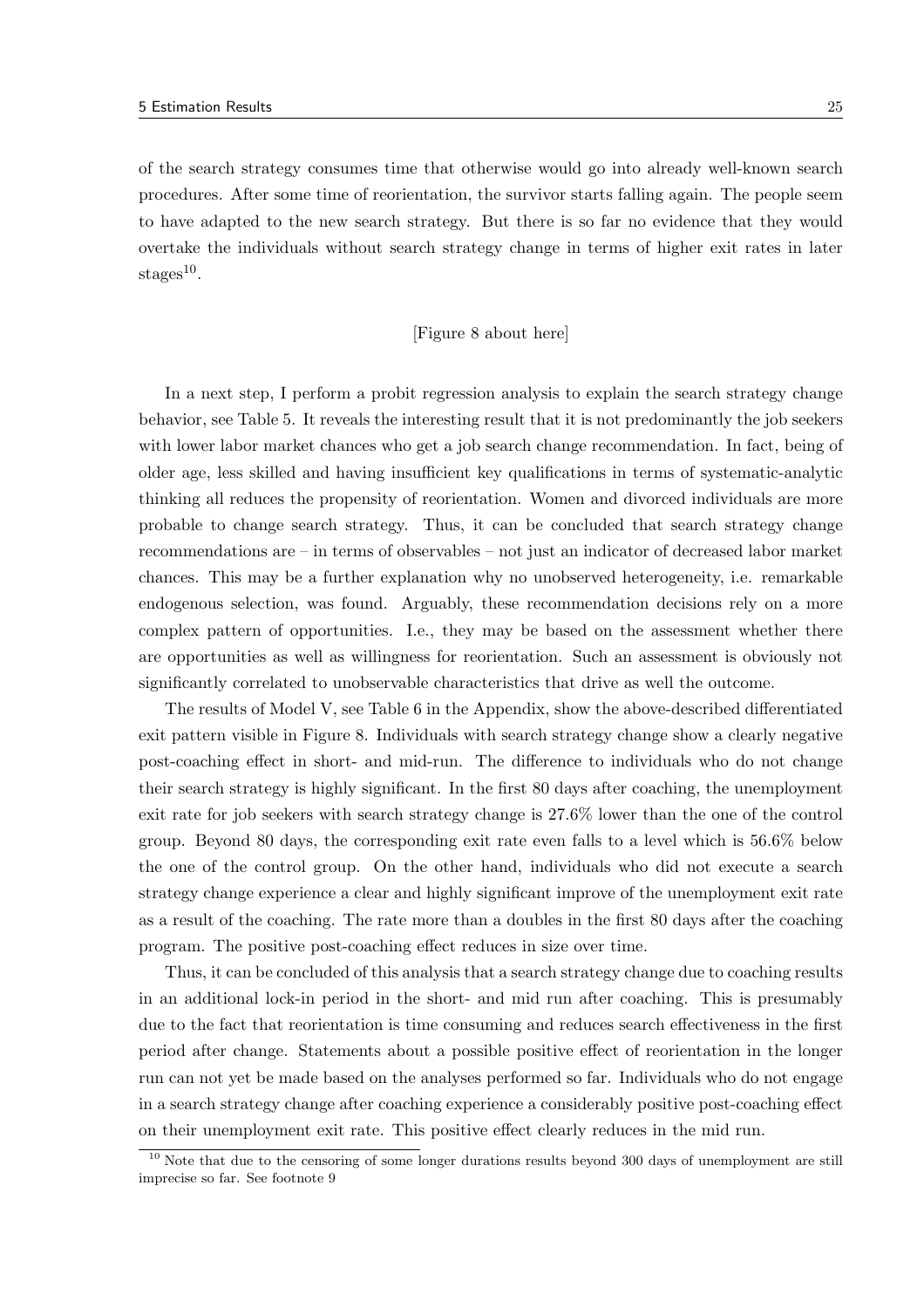## 5.4 Post-unemployment job stability

Of the full sample of 327 individuals, 273 job seekers exit unemployment until the end of March 2010 (exogenous censoring date). This yields the basic population for the postunemployment analysis. The classical selection problem about non-random selection into the post-unemployment population is in the context of this study barely an issue. Several reasons speak for a very low selectivity: First, the fact of disposing of a randomised treatment-control sample at  $t_0$  carries to a certain degree over the post-unemployment period. Second, having found a zero gross effect in terms of unemployment duration points as well to a situation where the dynamic selection processes in the two groups are very similar. Third, the estimations of the duration models in the last sections showed that no unobserved heterogeneity can be found in the population.

Figure 9 shows the effect of the new program on the stability of the first post-unemployment job. The propensity of the treatment group to reenter unemployment is clearly lower as the survivor analysis shows. This positive post-unemployment effect of the program remains over a period of about 600 days after unemployment exit.

## 6 Conclusion

This paper evaluates a new social experiment which implements a novel active labour market policy (ALMP) intervention in Switzerland that explicitly focusses on the job seekers of age 45+ and lower employability. This group faces (potentially) the highest risk of falling into the trap of long-term unemployment. The evaluated treatment plan is specifically targeted to this risk group and features treatments that are individually adapted: high-frequency counseling (every second week, allowing for more time per individual job seeker) and a highly intense coaching program of 54 days in small groups that focusses on job search strategy and employability development as well as on self-marketing. A further focus lies on early intervention: High-frequency counseling starts right from the beginning on, coaching on average after about 50 days (the start date is exogenously given at entry into unemployment).

The evaluation of this treatment plan is enriched by the availability of a unique combination of register data and repeated surveys which allow to dynamically track behavioral changes of job seekers. Therefore, the analysis may further distinguish the treatment effects with respect to what were the behavioral reactions of job seekers on specific parts of the treatment plan. In particular, I evaluate the effect of search strategy changes (see below).

Initial randomisation of the assignment to the treatment plan allows for a simple evaluation of the total effect of the new policy, as well as for a clean ITT (intention-to-treat) analysis. Randomisation worked very well in terms of balancing all the observable characteristics; therefore, there is no reason to believe that the balancing did not work in terms of unobserved characteristics. Surveying of individuals and regression analysis shows that systematic non-compliance (through non-participation in the treatment) is extremely rare.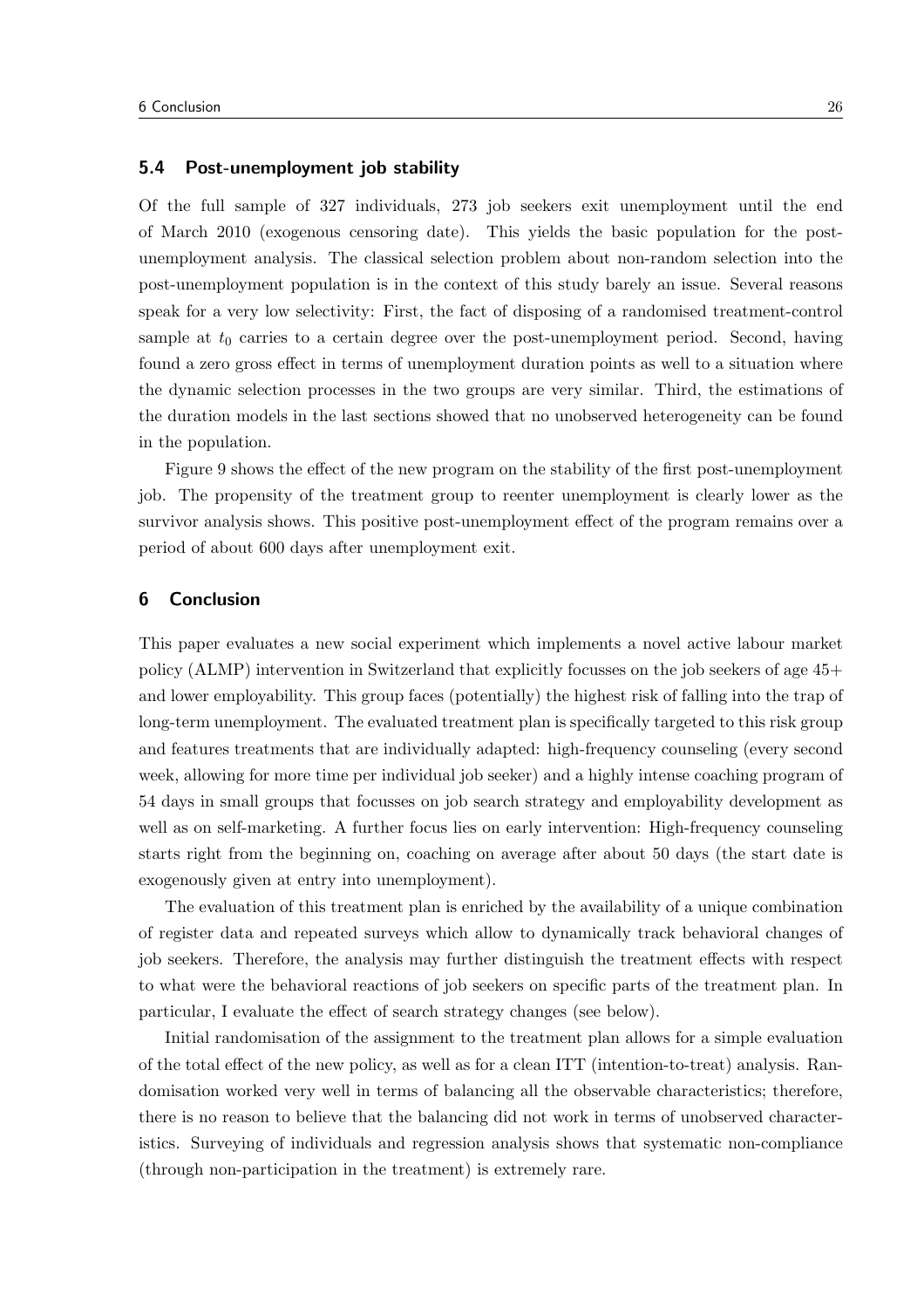Survival analysis reveals that the total effect on the exit rate from unemployment is zero. Using a highly comparable external control group, I find that the fact of implementing this new policy, including related surveys, resulted in a slightly increased exit rate after 100 days for the treatment and the control group of the project. This may be driven by higher commitment of the participating caseworkers as well as by the potential monitoring effect that arises from being permanently surveyed.

The ITT analysis, based on a duration model with dynamic treatment effects, reveals that the prospect of being coached soon resulted in a substantial negative anticipation effect ("attraction effect"). The diminished propensity to exit early from unemployment may be driven by the job seeker's expectation of a positive effect of the upcoming coaching and by an attitude of passive waiting ("to be helped"). Detailed hazard analysis shows that negative anticipation effect decreases over anticipation duration. A possible explanation is that the attraction effect of the coaching resulting in lower search effort is counteracted by an increased pressure from the side of the caseworkers (once the low effort is detected). The pure comparison of treatment and control group in the later stages of the treatment plan (independently whether individuals indeed participated in treatment) reveals that neither a significant positive nor a negative (gross) effect materialises. The reason for this finding is that the *overlap* of heterogenous effects of the coaching and the fact that some individuals did not participate is responsible for the insignificant gross effect in later stages of the treatment.

The treatment-specific analysis shows a more clear-cut, but still not statistically significant, picture on the later treatment effects. During coaching a (almost significant) lock-in effect materialises. After the end of coaching, the exit rates of the participants are first slightly higher than in the control group, but already after 80 days the post-coaching treatment effect turns into being negative. Looking separately at the treatment effects of the oldest group of job seekers (55+), I find that the post-coaching effects are remarkably more negative and become significant. In turn, this group of individuals does not show to be locked in into the coaching program. On the other hand, results reveal that the subgroup aged 45-55 shows a (almost significant) positive post-coaching effect in the short run, but not in the long run. Moreover, it is clearly relevant for the post-coaching effect whether the coach recommends a job search strategy or not. Whereas in the latter case the post-coaching effect becomes clearly positive, the reorientation of search strategy in the first case results in a considerable reduction of the exit rate. This could be interpreted as a reorientation lock-in.

Two main insights can be gained from the experimental evaluation of this new active labor market policy: First, a human capital training program can be made less costly  $-$  in the sense that it doesn't prolong unemployment duration – by starting the intervention early, proceeding it in a highly intense manner and targeting it to a specific risk group. Second, such a kind of employability coaching doesn't threaten people from participating but, on the contrary, motivate them. This is a good base for the creation of a positive longterm human capital effect. This attraction effect provides a second reason to intervene as early as possible: the earlier, the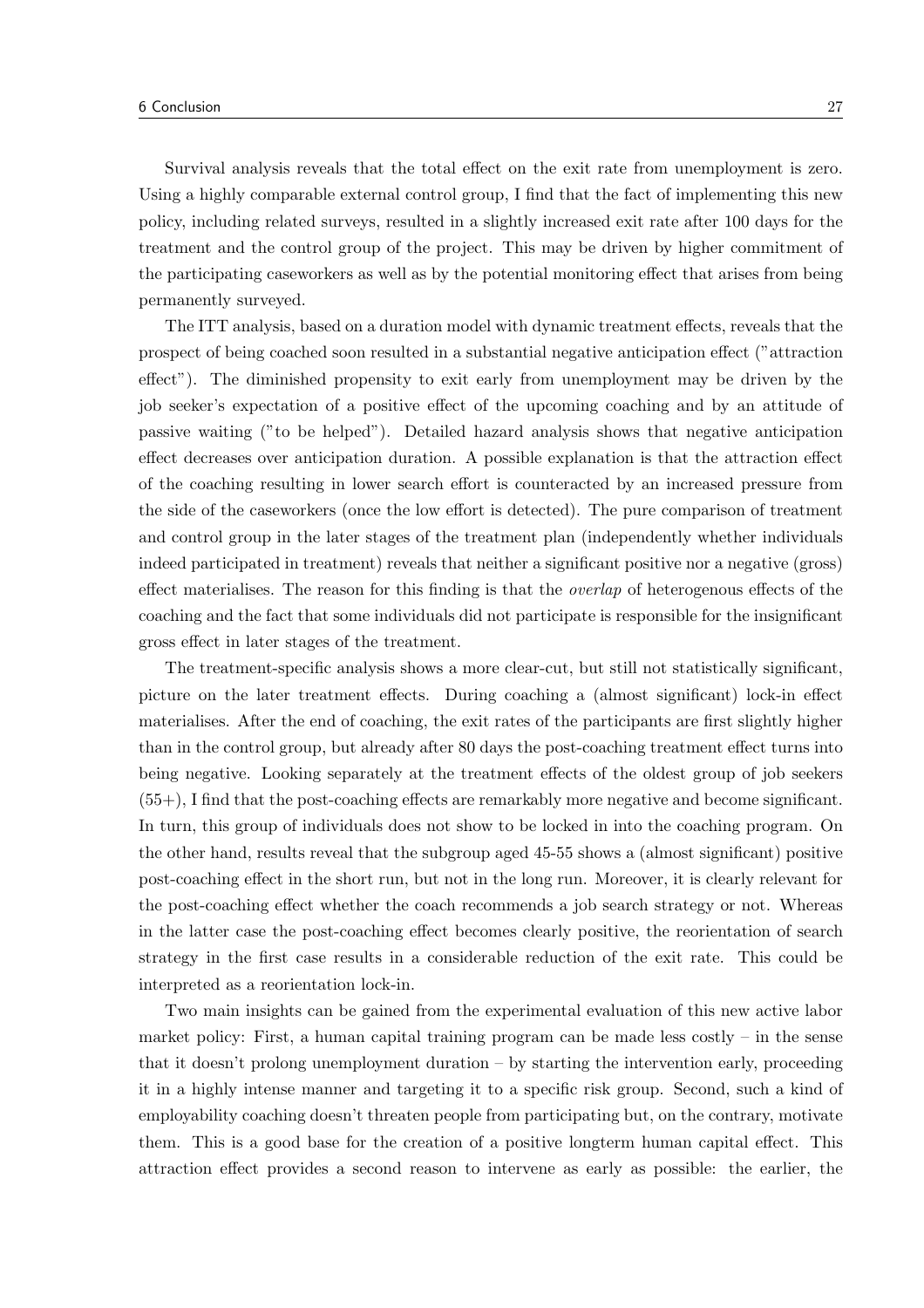shorter is the duration of the negative anticipation effect.

Going beyond these insights, it will be of high interest to conduct an evaluation of the postunemployment effects of the treatment plan. Taking into account that the coaching program design included an important element of human capital development, the hypothesis of a positive effect on salaries in the first job after unemployment is tenable. A next step of the analysis of this social experiment, based on the available salary data, will tackle this question.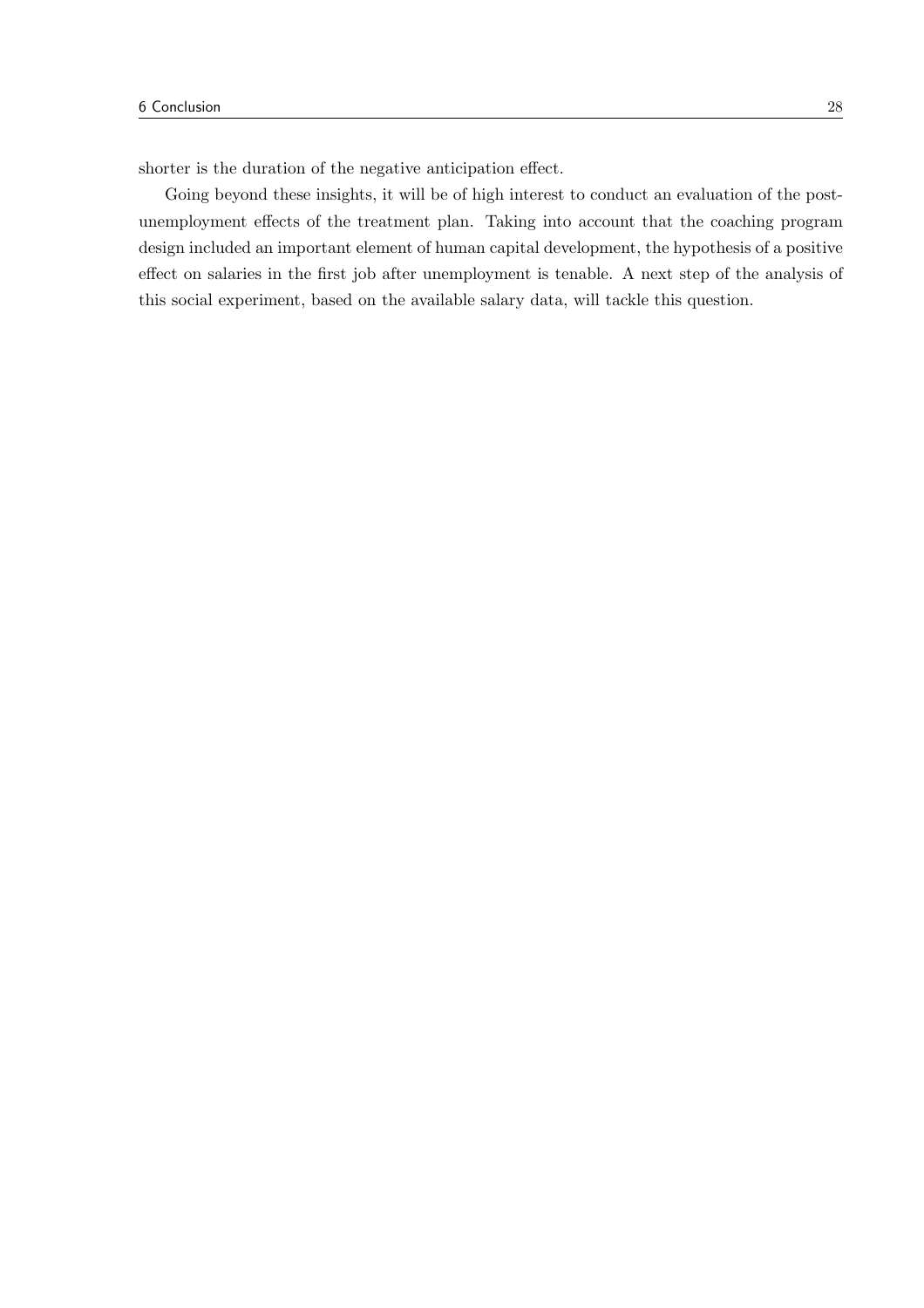## References

Abbring, Jaap H., and Gerard van den Berg (2005). "Social Experiments and Instrumental Variables with Duration Outcomes," Tinbergen Institute Discussion Papers 05-047/3, Tinbergen Institute.

Abbring, Jaap H., Van den Berg, Gerard J., and Jan C. van Ours (2005). "The Effect of Unemployment Insurance Sanctions on the Transition Rate from Unemployment to Employment." Economic Journal, 115, 602-630.

Abbring, Jaap H., and Gerard van den Berg (2003). "The Non-Parametric Identification of Treatment Effects in Duration Models." Econometrica, 71, 1491-1517.

AMOSA (2007). "Langzeitarbeitslosigkeit - Situation und Massnahmen", Arbeitsmarktbeobachtung Ostschweiz, Aargau und Zug (AMOSA), Zurich.

Arni, Patrick, Lalive, Rafael, and Jan C. van Ours (2009). "How Effective Are Unemployment Benefit Sanctions? Looking Beyond Unemployment Exit", IZA Discussion Paper 4509.

Ashenfelter, Orley, Ashmore, David, and Olivier Deschênes (2005). "Do Unemployment Insurance Recipients Actively Seek Work? Randomized Trials in Four U.S. States." Journal of Econometrics, 125, 53-75.

Baker, Michael and Angelo Melino (2000). "Duration dependence and nonparametric heterogeneity: A Monte Carlo Study." Journal of Econometrics, 96, 357-393.

Black, Dan A., Smith, Jeffrey A., Berger, Mark C. and Brett J. Noel (2003). "Is the Threat of Training More Effective than Training Itself? Evidence from Random Assignments in the UI system." American Economic Review, 93, 1313-1327.

Gerfin, Michael and Michael Lechner (2002). "A Microeconometric Evaluation of the Active Labour Market Policy in Switzerland", Economic Journal, 112(482), 854-893.

Graversen, Brian K., and Jan C. van Ours (2009). "How a Mandatory Activation Program Reduces Unemployment Durations: The Effects of Distance", IZA Discussion Paper 4079.

Graversen, Brian K., and Jan C. van Ours (2008). "How to Help Unemployed Find Jobs Quickly; Experimental Evidence from a Mandatory Activation Program", Journal of Public Economics, 92, 2020-2035.

Hägglund, Pathric (2009). "Experimental Evidence from Intensified Placement Efforts among Unemploymed in Sweden", IFAU Working Paper 2009:16.

Hägglund, Pathric (2006). "Are There Pre-Programme Effects of Swedish Active Labour Market Policies? Evidence from Three Randomised Experiments", IFAU Working Paper 2006:2.

Huber, Martin, Lechner, Michael, Wunsch, Conny and Thomas Walter (2009). "Do German Welfare-to-Work Programmes Reduce Welfare and Increase Work?", IZA Discussion Paper 4090.

Kluve, Jochen et al. (2007). "Active Labor Market Policies in Europe: Performance and Perspectives" Springer Verlag, Berlin.

Lalive Rafael, Van Ours, Jan C. and Josef Zweimüller (2008). "The Impact of Active Labor Market Programs on the Duration of Unemployment." The Economic Journal, 118, 235-257.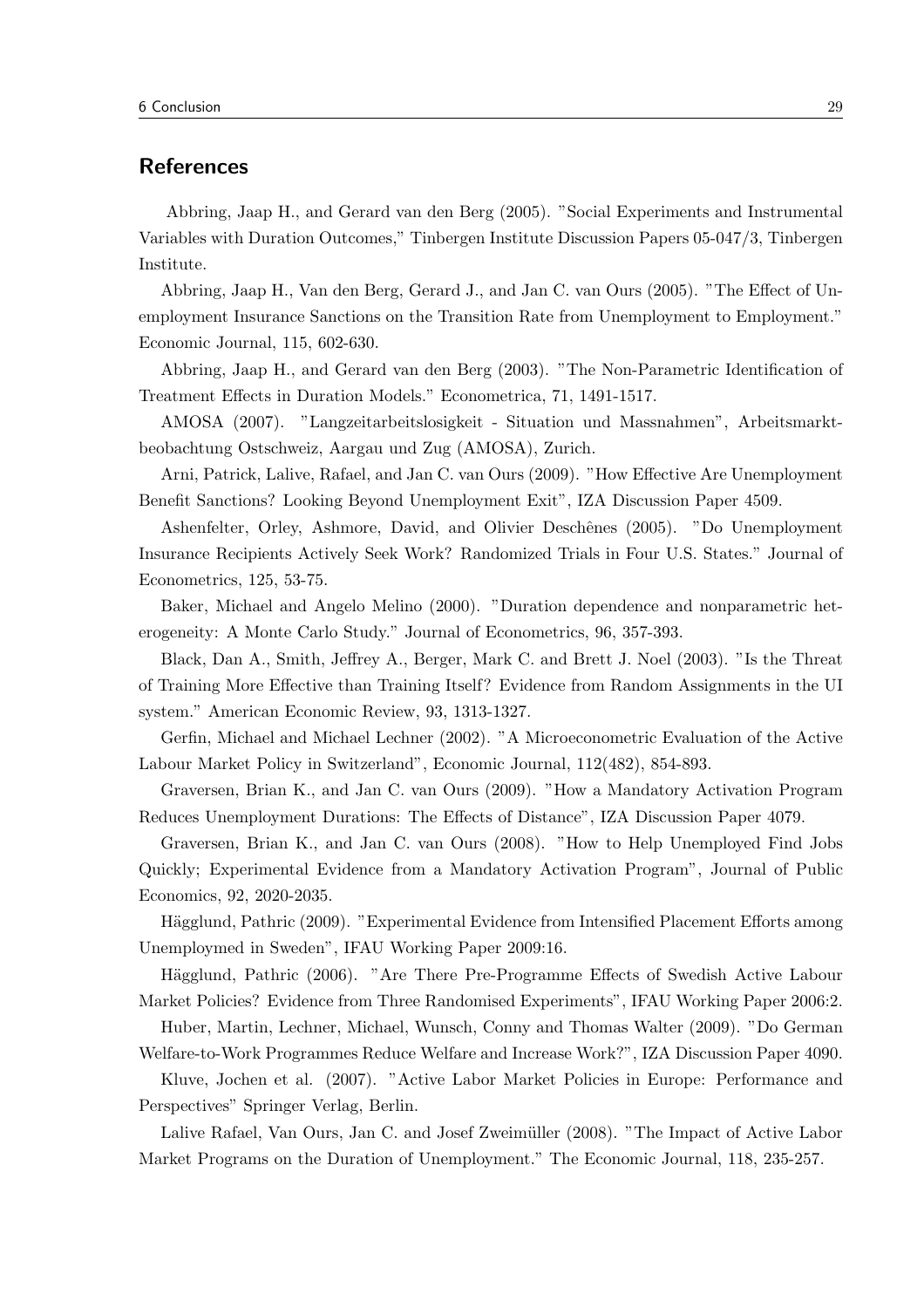Lalive, Rafael, Van Ours, Jan C., and Josef Zweimüller (2005). "The Effect of Benefit Sanctions on the Duration of Unemployment." Journal of the European Economic Association, 3 (6), 1386-1417.

Meyer, Bruce D. (1995). "Lessons from the U.S. Unemployment Insurance Experiments," Journal of Economic Literature, 33(1), 91-131.

OECD (2009). "OECD Employment Outlook 2009"; Statistical Appendix, OECD, Paris.

Rosholm, Michael (2008). "Experimental Evidence on the Nature of the Danish Employment Miracle," IZA Discussion Paper 3620.

Van den Berg, Gerard J., and Bas van der Klaauw (2010). "Structural Empirical Evaluation of Job Search Monitoring", VU University Amsterdam.

Van den Berg, Gerard J. and Johan Vikström (2009). "Monitoring Job Offer Decisions, Punishments, Exit to Work, and Job Quality." IFAU Working Paper 2009:18.

Van den Berg, Gerard J., and Bas van der Klaauw (2006). "Counseling And Monitoring Of Unemployed Workers: Theory And Evidence From A Controlled Social Experiment," International Economic Review, 47(3), 895-936.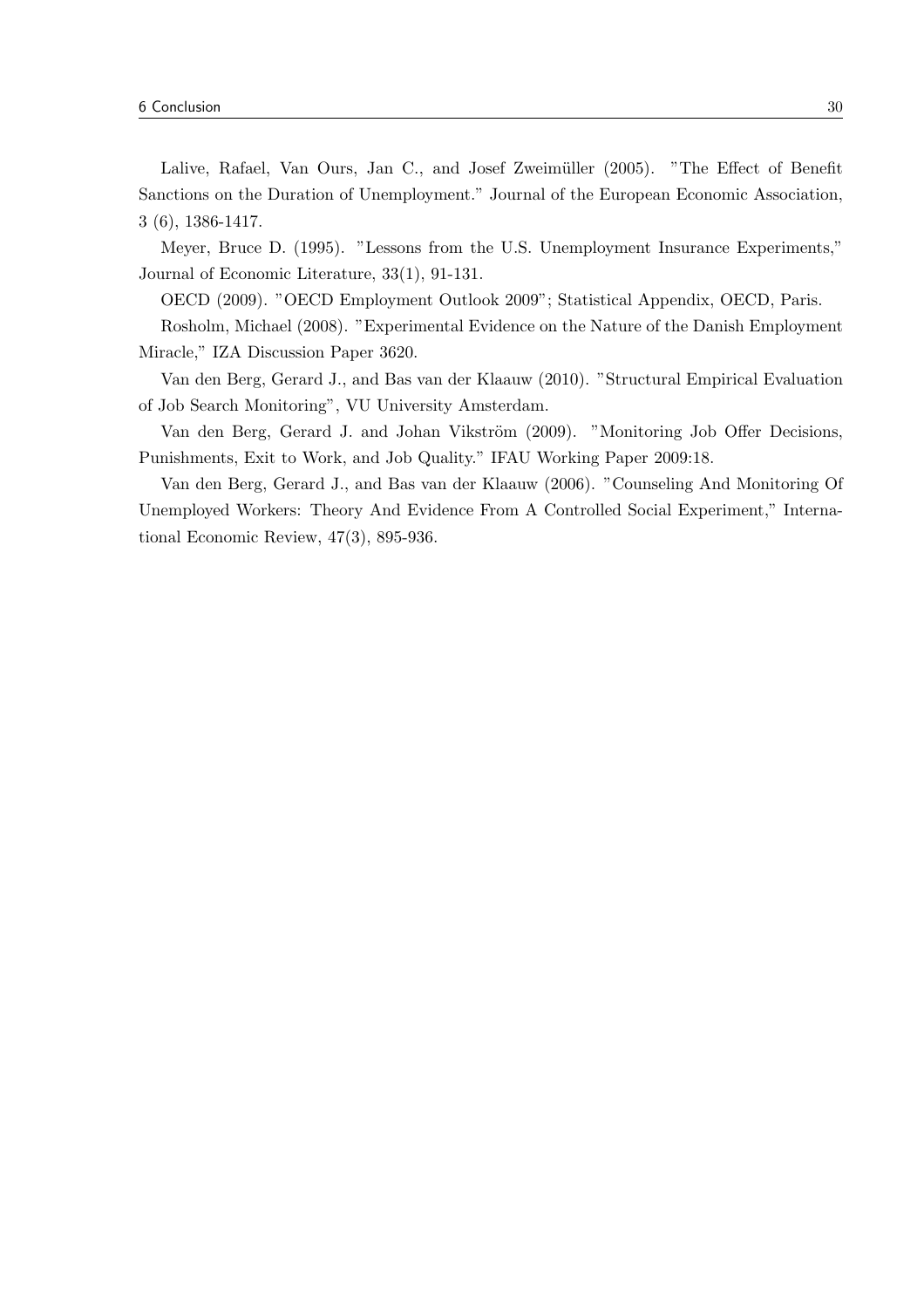# Appendices

# A. Figures



Fig. 1: Unemployment exit hazard





Daten: Anteil Langzeitarbeitslose, AMOSA-Kantone, Jahresdurchschnitt 2006 (Quelle: AVAM, SECO)

Note: The bars represent the proportion of long-term unemployed (1 year or more) individuals among the registered unemployed of the respective age category. The precentage figure to the right represents the age-related proportions of the long-term unemployed who deregister from unemployment insurance due to having found a job. Source: AMOSA 2007.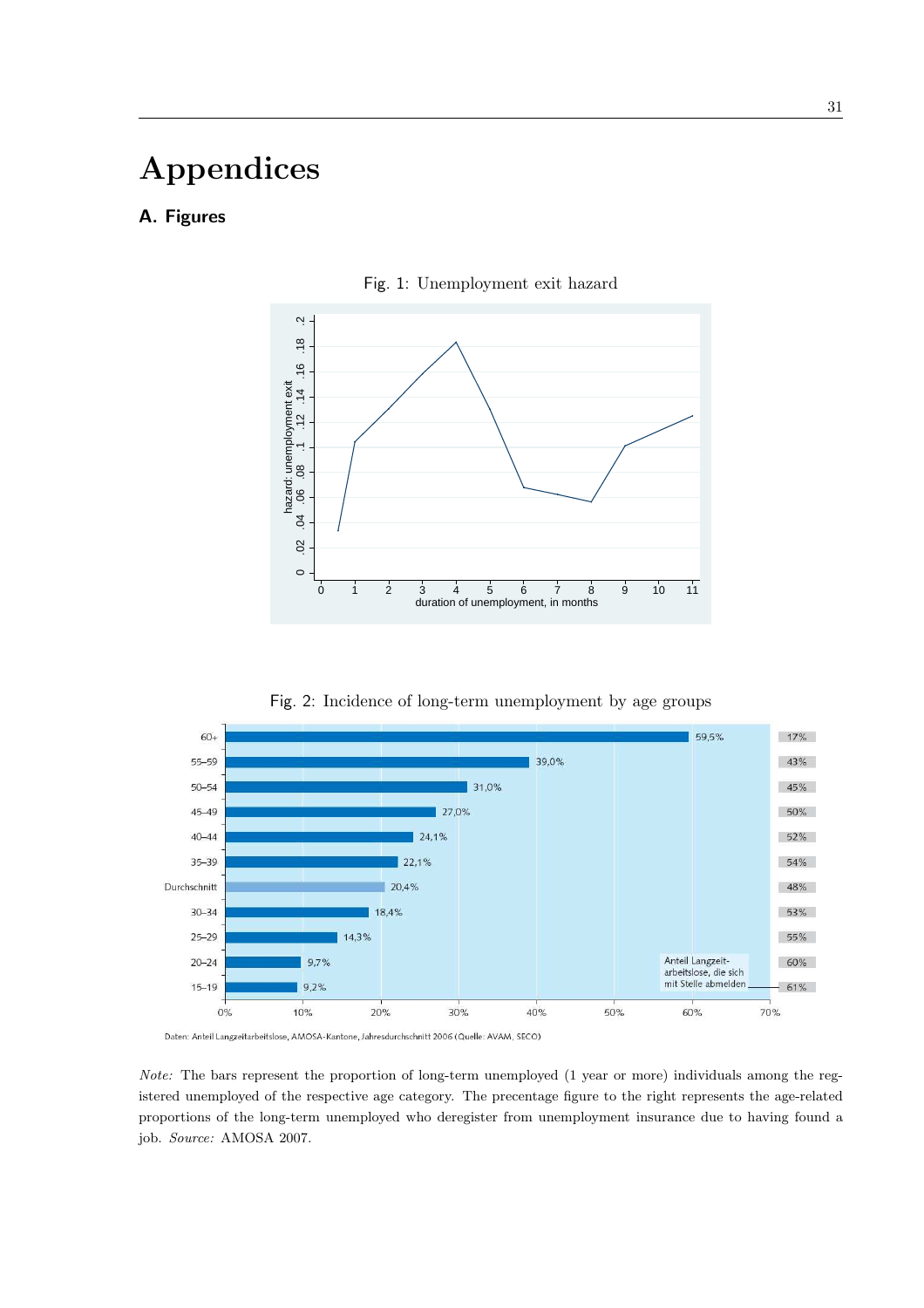

Fig. 3: The age structure of the sample

Fig. 4: Non-compliance analysis: remaining coaching non-participants

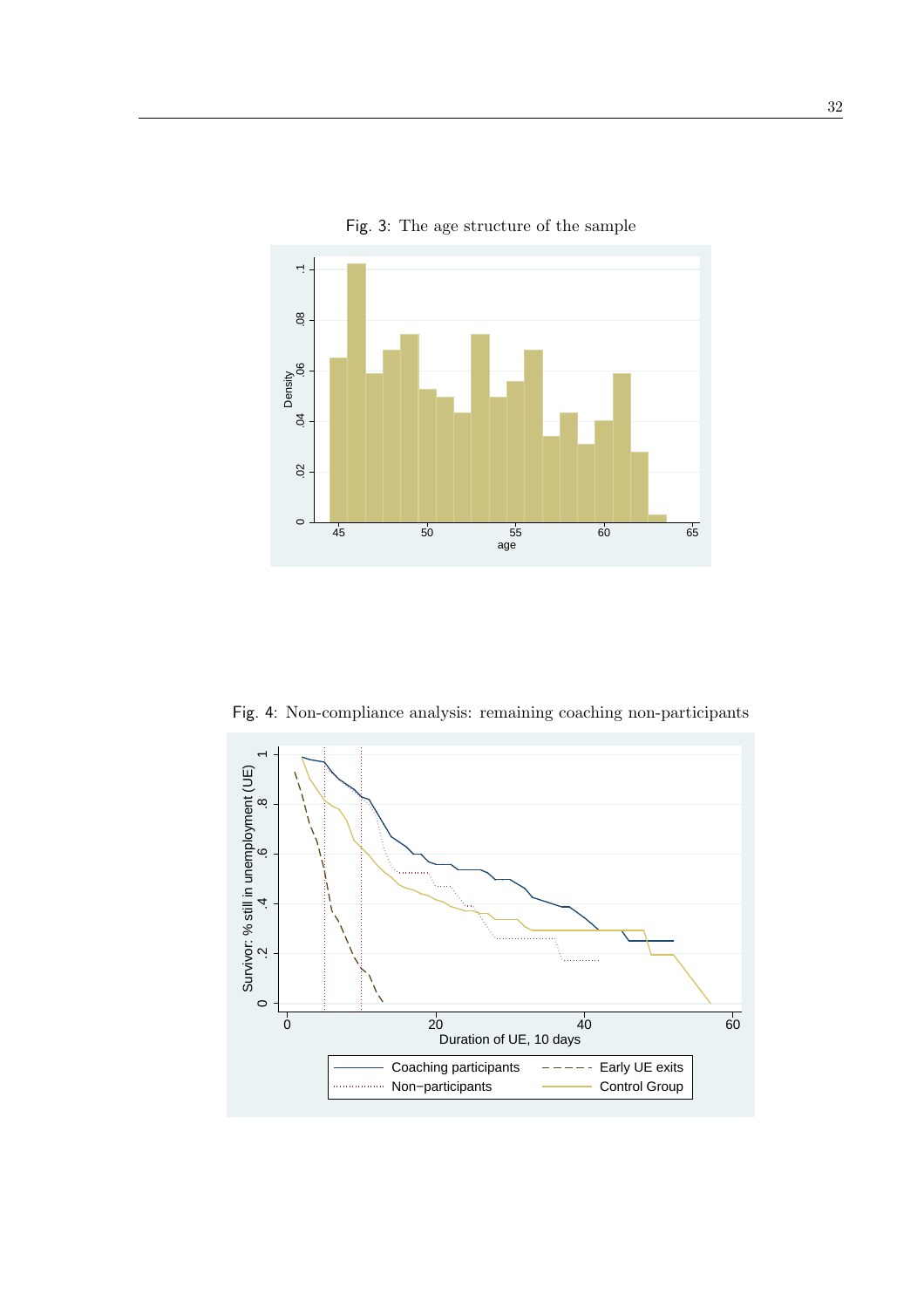

Fig. 5: Total treatment effect: survivor treatment vs control group

Fig. 6: The project effect: comparison to external control group

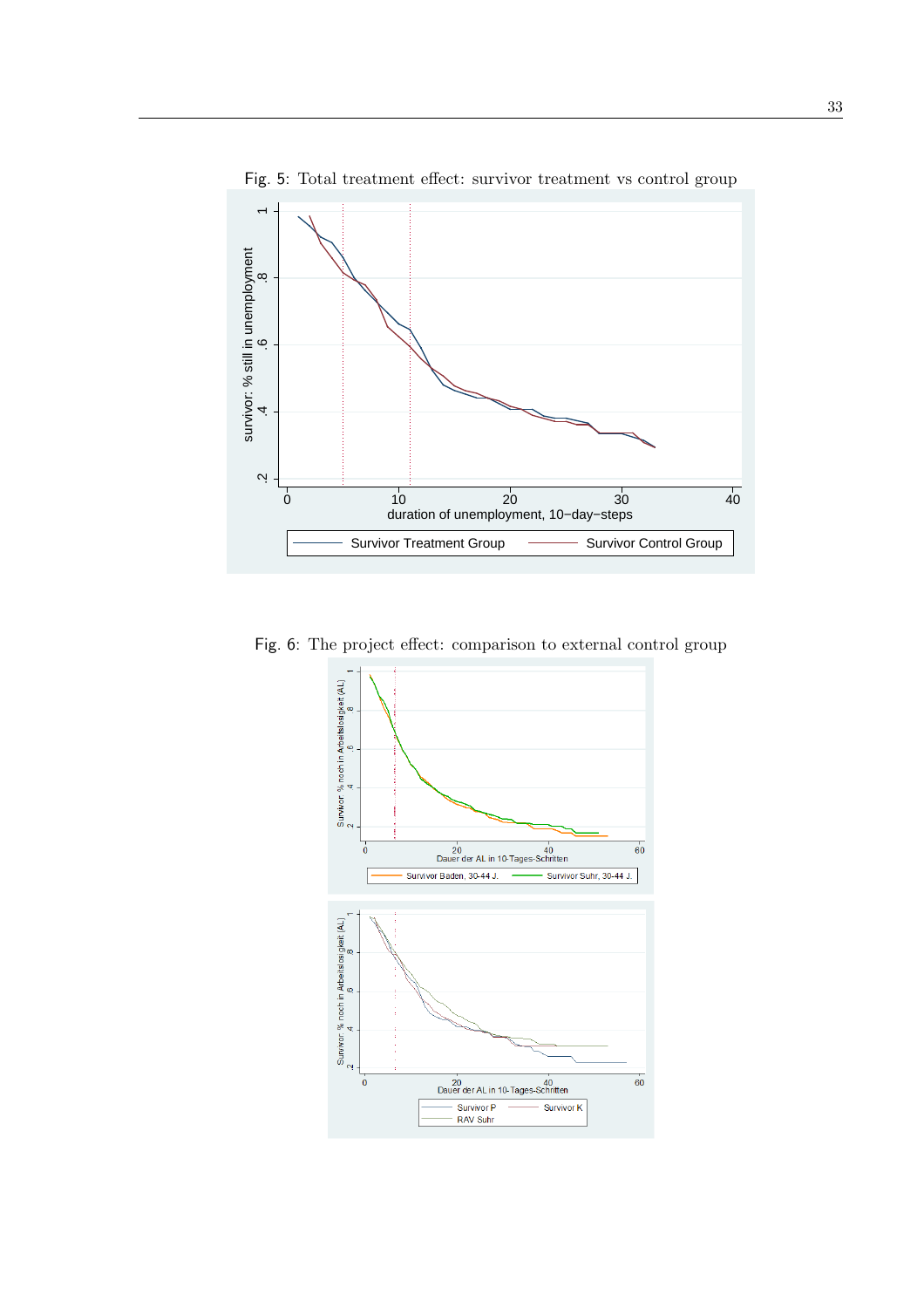

Fig. 7: The anticipation effect: treatment vs control group

a. Comparison of unemployment exit hazards

b. Exit rates by duration until (real or potential) coaching entry



c. Comparison of anticipation effect (hazard difference to control group) for individuals with long duration until (potential) coaching entry (more than 90 days) vs. those with short duration (less than 50 days)

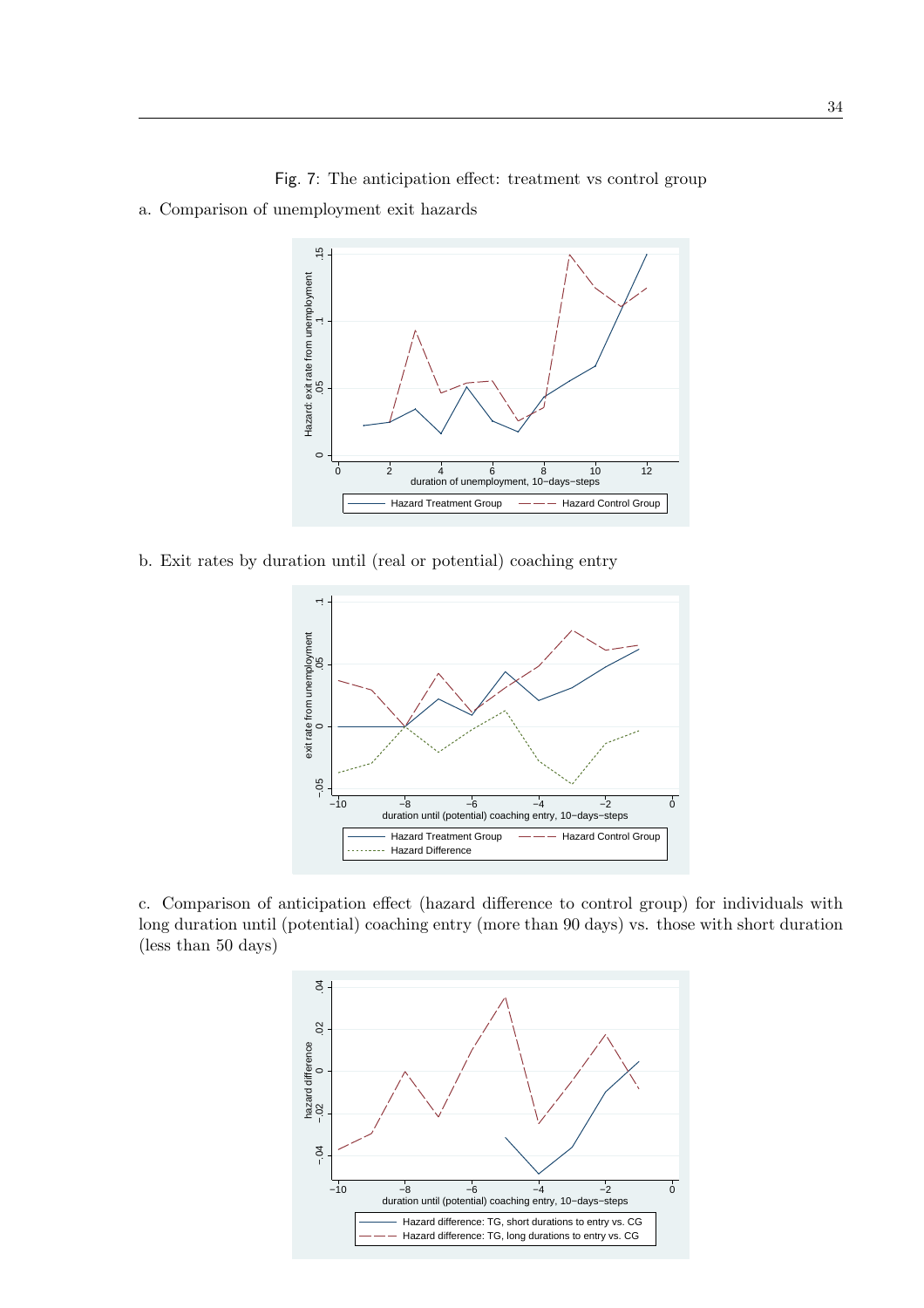

Fig. 8: The effect of reorientation: survivors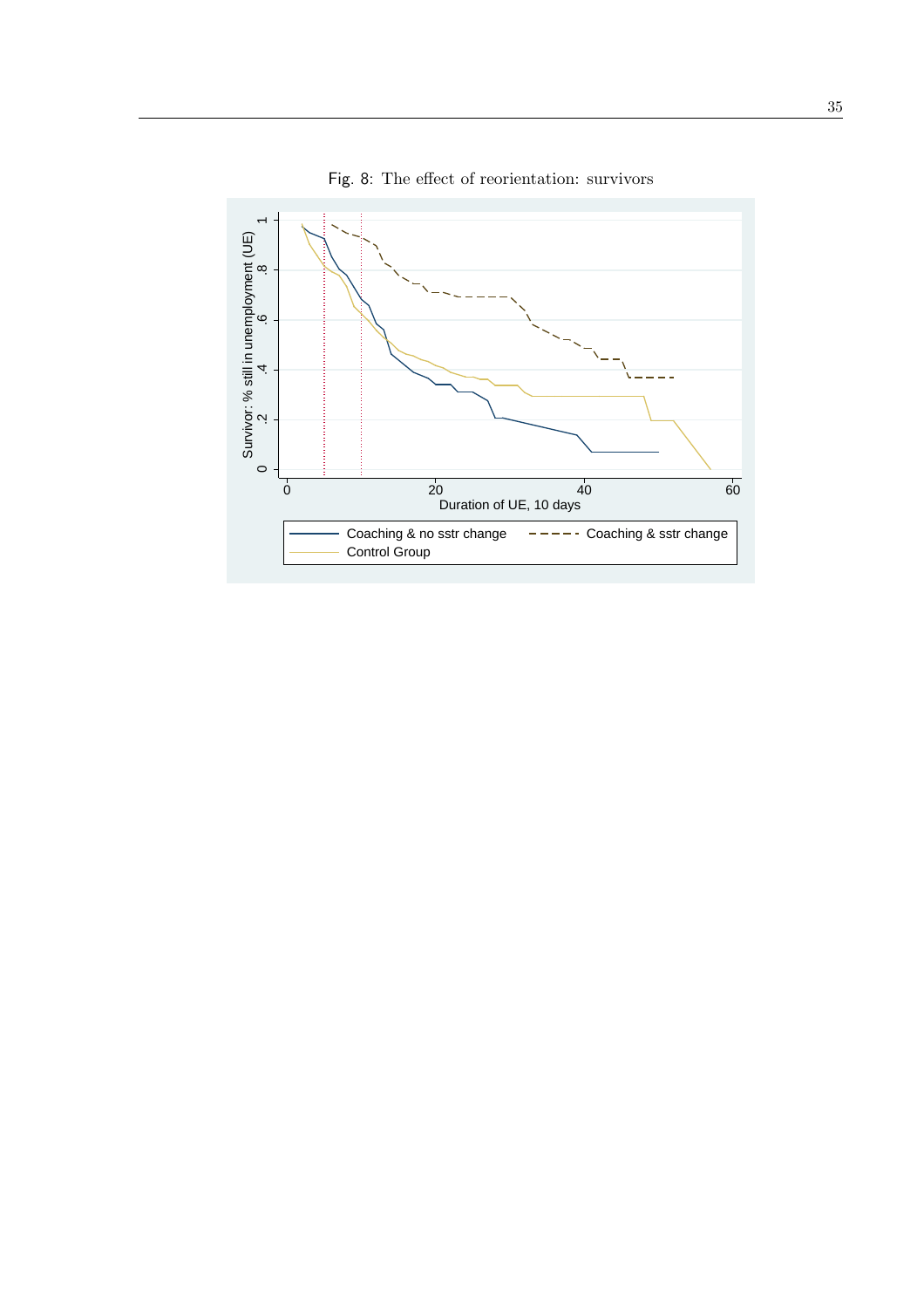



B. Tables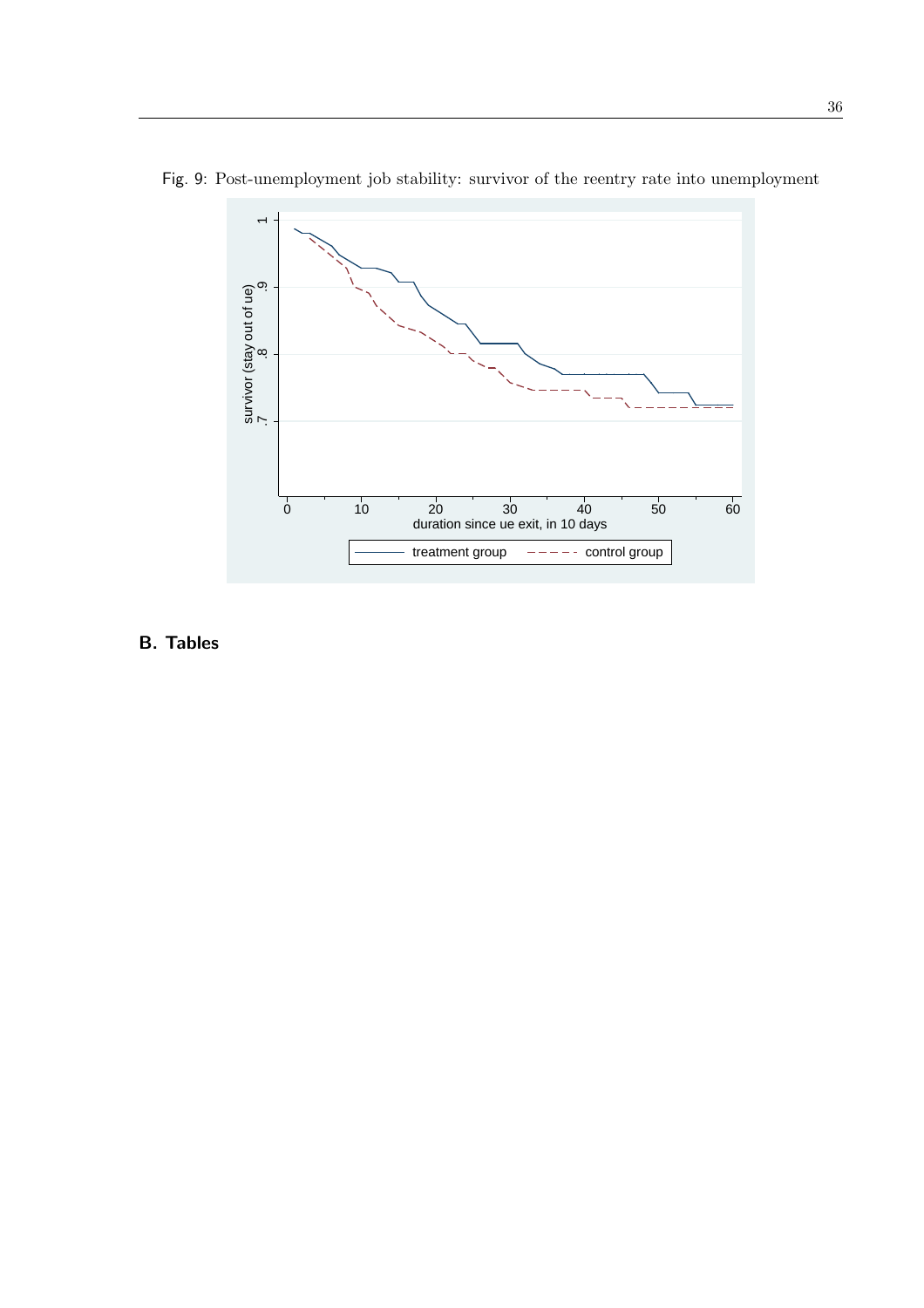|                                                  | Coaching entry                 |            | Coaching entry |                           |  |
|--------------------------------------------------|--------------------------------|------------|----------------|---------------------------|--|
|                                                  | $(treatment\ group)$           |            |                | $(without\ early\ exits)$ |  |
|                                                  | Coeff.                         | z-value    | Coeff.         | z-value                   |  |
| UE duration in past 3 years                      | $-0.001$                       | $-1.04$    | $-0.003$       | $-1.50$                   |  |
| duration until availability                      | $-0.006$                       | $-1.73$    | $-0.003$       | $-0.52$                   |  |
| age: 50-54 (base: 45-49)                         | 0.580                          | 2.10       | 0.373          | 0.85                      |  |
| age: 55-59                                       | 0.700                          | 2.14       | 0.732          | 1.30                      |  |
| age: $60+$                                       | 0.975                          | 2.14       | 1.293          | 1.50                      |  |
| married (base: unmarried)                        | $-0.478$                       | $-1.50$    | $-2.091$       | $-2.72$                   |  |
| divorced                                         | $-0.237$                       | $-0.63$    | $-1.462$       | $-1.77$                   |  |
| female                                           | $-0.495$                       | $-1.56$    | $-0.276$       | $-0.60$                   |  |
| non-Swiss                                        | $-0.103$                       | $-0.26$    | 0.650          | 0.90                      |  |
| low employability (base: medium)                 | 0.224                          | 0.47       | 1.471          | 1.67                      |  |
| semi-skilled (base: skilled)                     | $-0.067$                       | $-0.15$    | $-0.307$       | $-0.43$                   |  |
| unskilled                                        | $-0.115$                       | $-0.16$    | 0.060          | 0.04                      |  |
| non-German-speaking                              | $-0.895$                       | $-1.76$    | $-2.341$       | $-2.70$                   |  |
| 1 foreign language (base: $0$ )                  | 1.096                          | 2.33       | 1.247          | 1.52                      |  |
| $2+$ foreign languages                           | $-0.830$                       | $-1.72$    | $-1.000$       | $-1.27$                   |  |
| PES 2 (base: PES 1)                              | $-0.352$                       | $-0.43$    | $-1.180$       | $-0.74$                   |  |
| management (base: professionals)                 | 0.005                          | 0.01       | $-0.309$       | $-0.51$                   |  |
| support function                                 | $-0.613$                       | $-0.90$    | 0.469          | 0.36                      |  |
| part-time (but above $50\%$ )                    | 0.174                          | 0.48       | 1.120          | 1.60                      |  |
| Occupations (base: office, accounting):          |                                |            |                |                           |  |
| Blue-collar manufacturing, construction          | 0.249                          | 0.57       | 0.049          | 0.07                      |  |
| Engineers, technicians, Informatics              | $-0.066$                       | $-0.15$    | 0.818          | 0.93                      |  |
| Enterpreneurs, marketing, banking, insurance     | 0.454                          | 1.05       | 0.514          | 0.80                      |  |
| Sales                                            | $-0.204$                       | $-0.48$    | $-0.610$       | $-0.97$                   |  |
| Gastronomy, housekeeping, personal service       | 1.054                          | 1.63       | 1.125          | 1.02                      |  |
| Science $\&$ arts, education, eealth occupations | $-0.022$                       | $-0.05$    | 0.231          | 0.26                      |  |
| Rest (mainly unskilled workers, helpers)         | 1.609                          | 2.74       | 2.597          | 2.39                      |  |
| Month of entry in UE (base: Jan/Feb 2008):       |                                |            |                |                           |  |
| March/April 2008                                 | $-0.403$                       | $-0.98$    | $-1.232$       | $-1.80$                   |  |
| May/June 2008                                    | 0.299                          | 0.71       | 0.598          | 0.82                      |  |
| July/August 2008                                 | $-0.408$                       | $-1.04$    | $-0.795$       | $-1.21$                   |  |
| Sept/Oct 2008                                    | $-0.173$                       | $-0.45$    | $-0.740$       | $-1.15$                   |  |
| Nov/Dec 2008                                     | $-2.061$                       | $-3.50$    | $-3.756$       | $-3.65$                   |  |
| Caseworker fixed effects (base: CW 1):           |                                |            |                |                           |  |
| CW <sub>2</sub>                                  | 0.090                          | 0.16       | 0.246          | 0.26                      |  |
| CW <sub>3</sub>                                  | 0.512                          | 0.93       | 0.603          | 0.75                      |  |
| CW 4                                             | 0.270                          | 0.45       | 2.325          | 2.10                      |  |
| CW <sub>5</sub>                                  | $-0.517$                       | $-0.81$    | $-0.370$       | $-0.39$                   |  |
| $\mathrm{CW}$ 6                                  | $-0.996$                       | $-1.72$    | $-1.121$       | $-1.28$                   |  |
| CW 7                                             | 0.471                          | 0.84       | 0.564          | 0.73                      |  |
| CW 8                                             | $-1.179$                       | $-1.84$    | $-1.305$       | $-1.40$                   |  |
| ${\rm CW}$ 9                                     | 0.430                          | 0.46       | 1.578          | 0.89                      |  |
| $CW_10$                                          | 1.549                          | 1.52       | 2.476          | 1.38                      |  |
| CW: rest (smaller charges)                       | 0.315                          | 0.49       | 1.638          | 1.30                      |  |
| Constant                                         | 0.558                          | $\rm 0.91$ | 2.380          | 2.14                      |  |
| Ν                                                |                                | 186        |                | 140                       |  |
|                                                  | Pseudo $\mathbb{R}^2$<br>23.85 |            | 42.53          |                           |  |

# Tab. 3: Determinants of coaching entry. Probit regression

 $\overline{\quad Source:$  Own estimations based on merged UIR-LZAR database.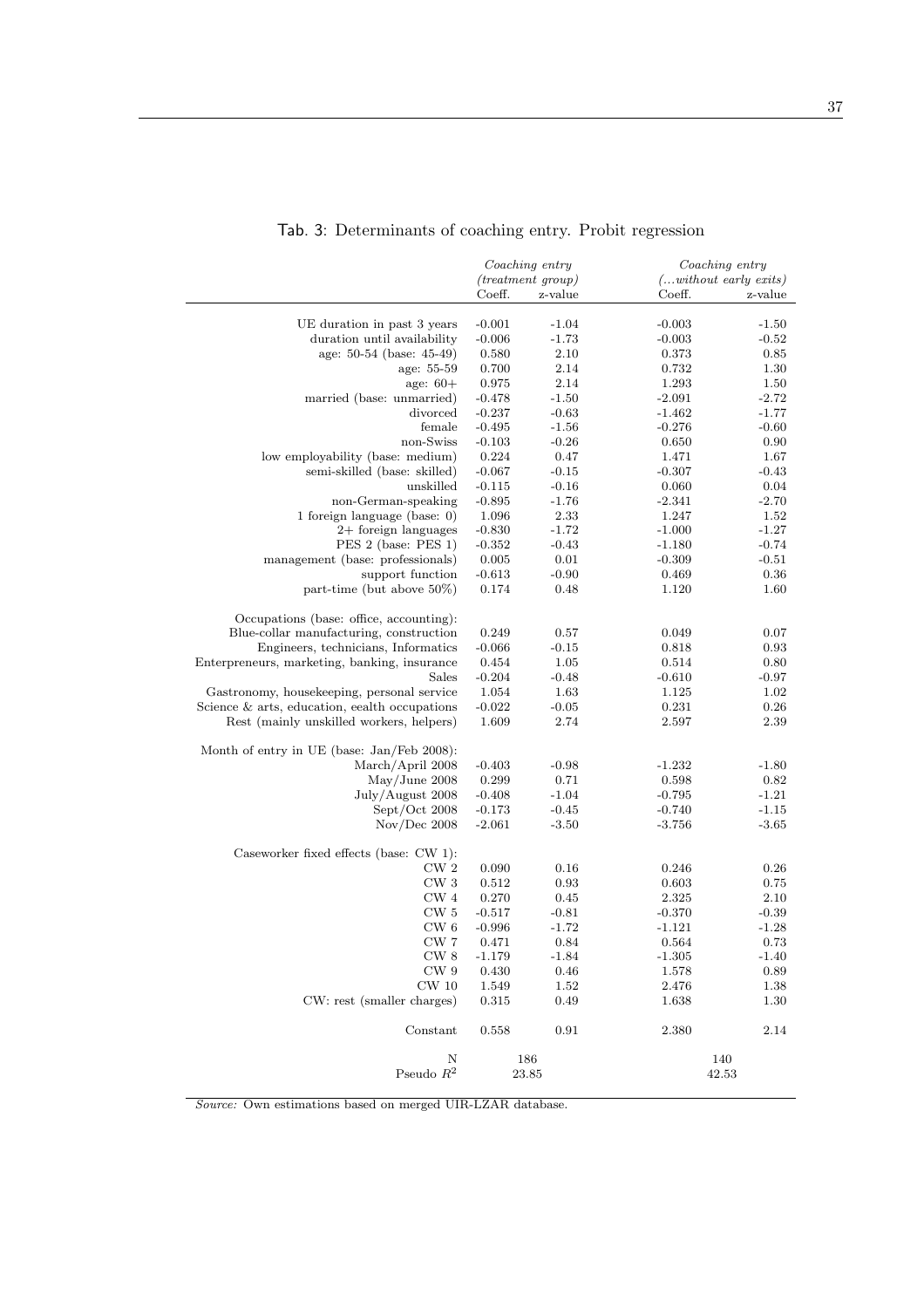#### Tab. 4: The effect of the treatment plan: ITT and treatment-specific. (MPH duration models)

38

|                                                        | Model II: ITT  |              |                | Model III: treatment-specific |              |                   |
|--------------------------------------------------------|----------------|--------------|----------------|-------------------------------|--------------|-------------------|
|                                                        | Coeff.         | z-value      | Transf.        | Coeff.                        | z-value      | Transf.           |
| Treatment effects                                      |                |              |                |                               |              |                   |
| Anticipation effect $(\delta_a$ /in %)                 | $-0.473$       | $-2.12$      | $-0.377$       | $-0.503$                      | $-2.24$      | $-0.395$          |
| During coaching $(\delta_{c1}/\text{in }\%)$           | 0.107          | 0.49         | 0.113          | $-0.355$                      | $-1.27$      | $-0.299$          |
| Post-coaching, 14-80 days $(\delta_{c2}/\text{in }\%)$ | $-0.147$       | $-0.50$      | $-0.136$       | 0.122                         | 0.44         | $0.130\,$         |
| Post-Coaching, 80+ days $(\delta_{c3}/\text{in }\%)$   | $-0.008$       | $-0.02$      | $-0.008$       | $-0.463$                      | $-1.17$      | $-0.370$          |
| Exit rate from unemployment                            |                |              |                |                               |              |                   |
| $\lambda_b/exp(u_b)$ , 1-50 days                       | $-5.800$       | $-13.95$     | 11.52          | $-5.765$                      | $-13.83$     | 11.28             |
| $\lambda_2/exp(u_2), 51-100$ days <sup>1)</sup>        | 0.446          | 1.98         | 17.98          | 0.457                         | 2.05         | 17.81             |
| $\lambda_3/exp(u_3)$ , 101-150 days <sup>1)</sup>      | 0.461          | 1.76         | 18.26          | 0.374                         | 1.46         | 16.40             |
| $\lambda_4/exp(u_4)$ , 151-250 days <sup>1)</sup>      | $-0.150$       | $-0.52$      | 9.92           | $-0.176$                      | $-0.63$      | 9.46              |
| $\lambda_5/exp(u_5)$ , 251-350 days <sup>1)</sup>      | $-0.153$       | $-0.38$      | 9.88           | $-0.038$                      | $-0.10$      | 10.86             |
| $\lambda_6/exp(u_6), 351 + \text{days}^{1})$           | $-0.095$       | $-0.17$      | 10.47          | 0.050                         | 0.10         | 11.86             |
|                                                        |                |              |                |                               |              |                   |
| Control variables                                      |                |              |                |                               |              |                   |
| UE duration in past 3 years                            | 0.000          | $-0.10$      | 0.000          | 0.000                         | $-0.28$      | 0.000             |
| duration until availability                            | $-0.003$       | $-1.09$      | $-0.003$       | $-0.003$                      | $-0.97$      | $-0.003$          |
| age: 50-54 (base: 45-49)                               | $-0.285$       | $-1.42$      | $-0.248$       | $-0.243$                      | $-1.20$      | $-0.216$          |
| age: 55-59                                             | $-0.507$       | $-2.511$     | $-0.40$        | $-0.447$                      | $-2.15$      | $-0.361$          |
| age: $60+$                                             | $-1.169$       | $-3.554$     | $-0.69$        | $-1.201$                      | $-3.61$      | $-0.699$          |
| married (base: unmarried)                              | 0.010          | 0.05         | 0.010<br>0.056 | $-0.078$<br>0.022             | $-0.39$      | $-0.075$<br>0.022 |
| divorced                                               | 0.055          | 0.23         | 0.412          |                               | 0.09         |                   |
| female<br>non-Swiss                                    | 0.345<br>0.214 | 1.53<br>0.83 | 0.239          | 0.340<br>0.205                | 1.51<br>0.77 | 0.405<br>0.227    |
| low employability (base: medium)                       |                | 0.70         | 0.213          | 0.263                         | 0.94         | 0.301             |
| semi-skilled (base: skilled)                           | 0.193<br>0.047 | 0.13         | 0.048          | $-0.055$                      | $-0.15$      | $-0.053$          |
| unskilled                                              | 0.003          | 0.01         | 0.003          | $-0.014$                      | $-0.03$      | $-0.014$          |
| non-German-speaking                                    | 0.100          | 0.30         | 0.105          | 0.109                         | 0.32         | 0.115             |
| 1 foreign language (base: $0$ )                        | $-0.252$       | $-0.98$      | $-0.222$       | $-0.207$                      | $-0.77$      | $-0.187$          |
| $2+$ foreign languages                                 | 0.264          | 0.94         | 0.302          | 0.182                         | 0.62         | 0.199             |
| PES 2 (base: PES 1)                                    | 0.279          | 0.53         | 0.322          | 0.239                         | 0.45         | 0.270             |
| management (base: professionals)                       | $-0.311$       | $-0.83$      | $-0.268$       | $-0.433$                      | $-1.18$      | $-0.351$          |
| support function                                       | 0.266          | 0.47         | 0.304          | 0.151                         | 0.26         | 0.163             |
| part-time (but above $50\%$ )                          | 0.051          | 0.22         | 0.052          | 0.088                         | 0.37         | 0.092             |
| occupations (base: office, accounting):                |                |              |                |                               |              |                   |
| Blue-collar manufacturing, construction                | $-0.061$       | $-0.23$      | $-0.059$       | $-0.123$                      | $-0.44$      | $-0.116$          |
| Engineers, technicians, Informatics                    | $-0.226$       | $-0.72$      | $-0.202$       | $-0.188$                      | $-0.58$      | $-0.172$          |
| Enterpreneurs, marketing, banking, insurance           | $-0.294$       | $-0.91$      | $-0.254$       | $-0.282$                      | $-0.88$      | $-0.245$          |
| Sales                                                  | 0.180          | 0.58         | 0.197          | 0.119                         | 0.39         | 0.127             |
| Gastronomy, housekeeping, personal service             | $-0.118$       | $-0.32$      | $-0.111$       | $-0.060$                      | $-0.16$      | $-0.058$          |
| Science $&$ arts, education, eealth occupations        | 0.048          | 0.16         | 0.049          | 0.072                         | 0.24         | 0.075             |
| Rest (mainly unskilled workers, helpers)               | $-0.111$       | $-0.29$      | $-0.105$       | 0.017                         | 0.04         | 0.017             |
| Month of entry in UE (base: Jan/Feb 2008):             |                |              |                |                               |              |                   |
| March/April 2008                                       | $-0.406$       | $-1.51$      | $-0.334$       | $-0.467$                      | $-1.66$      | $-0.373$          |
| May/June 2008                                          | 0.076          | 0.30         | 0.079          | 0.072                         | 0.28         | 0.074             |
| July/August 2008                                       | $-0.115$       | $-0.40$      | $-0.109$       | $-0.183$                      | $-0.65$      | $-0.168$          |
| Sept/Oct 2008                                          | $-0.047$       | $-0.18$      | $-0.046$       | $-0.082$                      | $-0.31$      | $-0.079$          |
| $Nov/Dec$ 2008                                         | $-0.174$       | $-0.56$      | $-0.159$       | $-0.294$                      | $-0.92$      | $-0.255$          |
| Caseworker fixed effects (base: CW 1):                 |                |              |                |                               |              |                   |
| CW <sub>2</sub>                                        | 0.811          | 1.86         | 1.251          | 0.888                         | 2.07         | 1.430             |
| ${\rm CW}$ 3                                           | 0.511          | 1.28         | 0.668          | 0.609                         | 1.48         | 0.839             |
| ${\rm CW}$ 4                                           | 0.489          | 1.37         | 0.631          | 0.646                         | 1.76         | 0.908             |
| CW 5                                                   | 0.125          | 0.28         | 0.133          | 0.212                         | 0.47         | 0.236             |
| CW 6                                                   | 0.670          | 1.82         | 0.953          | 0.648                         | 1.74         | 0.912             |
| $\mathrm{CW}$ 7                                        | 0.664          | 1.67         | 0.943          | 0.710                         | 1.75         | 1.035             |
| $\mathrm{CW}$ 8                                        | 0.693          | 1.85         | 1.000          | 0.651                         | 1.71         | 0.918             |
| CW <sub>9</sub>                                        | 0.563          | 0.84         | 0.755          | 0.640                         | 0.99         | 0.897             |
| $CW$ 10                                                | 0.402          | 0.56         | 0.496          | 0.548                         | 0.76         | 0.729             |
| CW: rest (smaller charges)                             | 0.700          | 1.50         | 1.015          | 0.868                         | 1.86         | 1.381             |
| Unobserved heterogeneity                               |                | No           |                |                               | No           |                   |
| -Log-Likelihood                                        |                | 1457.19      |                |                               | 1449.84      |                   |
| BIC                                                    |                | 1604.83      |                |                               | 1600.38      |                   |
| $\mathbf N$                                            |                | 327          |                |                               | 327          |                   |

Notes: Coefficients and their transformations are reported: Transformed treatment effects are changes in %. Transition rates are in % per month (for the respective piece of the hazard). 1) Note that  $\lambda_b$  is the intercept of the baseline hazards, the further steps are incremental; the transformations represent the monthly transition rate for an "average" individual:  $u_j = \lambda_b + \lambda_j + \bar{x}'\beta_j + \sum_i \tau_i \overline{M}_i + \sum_k \gamma_k C_k$  where  $j = 2, ..., 6$  ( $\lambda_j = 0$  for first segment) and the bars are means, except for the past unemployment and the duration until availability where medians are used. Asymptotic z-values. UE=unemployment.

Source: Own estimations based on merged UIR-LZAR database.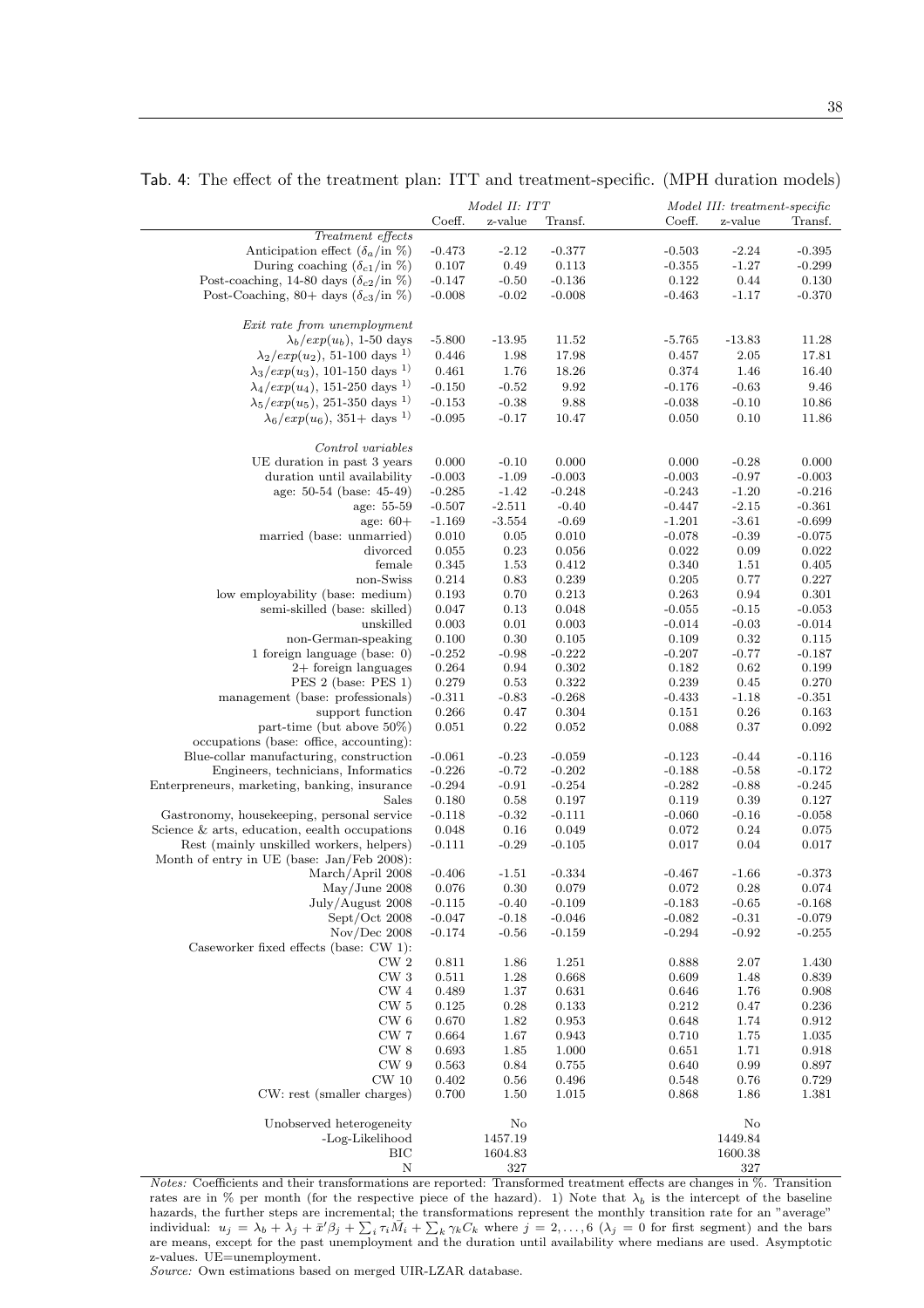|                                                 |                       | Search str. change |                   | Search str. change    |  |  |
|-------------------------------------------------|-----------------------|--------------------|-------------------|-----------------------|--|--|
|                                                 | (coached individuals) |                    |                   | (coached individuals) |  |  |
|                                                 | Coeff.                | z-value            | Coeff.            | z-value               |  |  |
|                                                 |                       |                    |                   |                       |  |  |
| UE duration in past 3 years                     | 0.004                 | 1.18               | 0.003             | 0.82                  |  |  |
| duration until availability                     | 0.010                 | 1.31               | 0.009             | 1.02                  |  |  |
| age: 50-54 (base: 45-49)                        | $-0.331$              | $-0.59$            | $-0.239$          | $-0.40$               |  |  |
| age: 55-59                                      | $-0.849$              | $-1.43$            | $-1.160$          | $-1.69$               |  |  |
| age: $60+$                                      | $-0.718$              | $-0.91$            | $-0.915$          | $-1.05$               |  |  |
| married (base: unmarried)                       | 1.039                 | 1.89               | 1.360             | 2.06                  |  |  |
| divorced                                        | 1.200                 | 1.74               | 1.763             | 2.16                  |  |  |
| female                                          | 1.708                 | 2.82               | 2.043             | 2.88                  |  |  |
| non-Swiss                                       | 0.551                 | 0.75               | 0.650             | 0.85                  |  |  |
| low employability (base: medium)                | $-1.016$              | $-1.35$            | $-0.902$          | $-1.08$               |  |  |
| semi-skilled (base: skilled)                    | $-0.915$              | $-1.19$            | $-1.413$          | $-1.65$               |  |  |
| unskilled                                       | $-2.545$              | $-1.77$            | $-2.959$          | $-1.70$               |  |  |
| non-German-speaking                             | $-0.225$              | $-0.24$            | $-0.197$          | $-0.20$               |  |  |
| 1 foreign language (base: $0$ )                 | 1.539                 | 1.99               | 1.640             | 1.89                  |  |  |
| $2+$ foreign languages                          | $-1.352$              | $-1.92$            | $-1.216$          | $-1.52$               |  |  |
| PES 2 (base: PES 1)                             | 0.700                 | 0.64               | 0.647             | 0.51                  |  |  |
| part-time (but above $50\%$ )                   | $-0.484$              | $-0.81$            | $-0.416$          | $-0.63$               |  |  |
|                                                 |                       |                    |                   |                       |  |  |
| Month of entry in UE (base: Jan/Feb 2008):      |                       |                    |                   |                       |  |  |
| March/April 2008                                | 1.758                 | 2.32               | 2.346             | 2.65                  |  |  |
| May/June 2008                                   | 0.269                 | 0.41               | 0.026             | 0.04                  |  |  |
| July/August 2008                                | 1.790                 | 2.36               | 1.972             | 2.38                  |  |  |
| Sept/Oct 2008                                   | 0.832                 | 1.27               | 0.823             | 1.20                  |  |  |
| Nov/Dec~2008                                    | 0.719                 | 0.64               | 0.436             | 0.26                  |  |  |
| Caseworker fixed effects (base: CW 1):          |                       |                    |                   |                       |  |  |
| CW <sub>2</sub>                                 | 0.097                 | 0.10               | $-0.124$          | $-0.12$               |  |  |
| ${\rm CW}$ 3                                    | $-1.241$              | $-1.46$            | $-0.828$          | $-0.81$               |  |  |
| CW <sub>4</sub>                                 |                       | $-0.47$            |                   |                       |  |  |
| CW <sub>5</sub>                                 | $-0.367$<br>2.107     | 1.89               | $-0.383$<br>2.441 | $-0.45$<br>1.95       |  |  |
| CW 6                                            | 1.688                 |                    |                   | 1.57                  |  |  |
| CW 7                                            |                       | 1.51               | 1.767             |                       |  |  |
|                                                 | 0.429                 | 0.52               | $-0.020$          | $-0.02$               |  |  |
| CW <sub>8</sub>                                 | 3.062                 | 2.61               | 3.134             | 2.45                  |  |  |
| CW <sub>9</sub><br>$CW$ 10                      | $-1.588$<br>$-2.101$  | $-1.03$            | $-1.815$          | $-0.98$               |  |  |
|                                                 |                       | $-1.54$            | $-2.331$          | $-1.47$               |  |  |
| CW: rest (smaller charges)                      | 0.565                 | 0.62               | 0.804             | 0.80                  |  |  |
| duration until coaching entry                   |                       |                    | $-0.001$          | $-0.27$               |  |  |
| application knowhow not good                    |                       |                    | 0.620             | 0.82                  |  |  |
| insufficient key qualifications <sup>1)</sup> : |                       |                    |                   |                       |  |  |
| ability to solve problems                       |                       |                    | 0.554             | 0.42                  |  |  |
| systematic-analytic thinking                    |                       |                    | $-3.163$          | $-2.66$               |  |  |
|                                                 |                       |                    |                   |                       |  |  |
| Constant                                        | $-2.514$              | $-1.96$            | $-2.938$          | $-2.15$               |  |  |
| Ν                                               |                       | 100                |                   | 100                   |  |  |
| Pseudo $R^2$                                    |                       | 39.70              |                   | 46.28                 |  |  |

## Tab. 5: Determinants of search strategy change recommendation (by coach). Probit regression

Notes: 1) Survey item 'insufficient key qualification' (assessed by coach): mentioned key qualification is at a lower level than it is demanded in the field where the job seeker searches. Note that the function and occupation variables were not used in this regression due to multicollinearity issues. Analyses of similar regressions show that these variables are not relevant (significant) for the probability of getting a search strategy change recommended.

Source: Own estimations based on merged UIR-LZAR database.